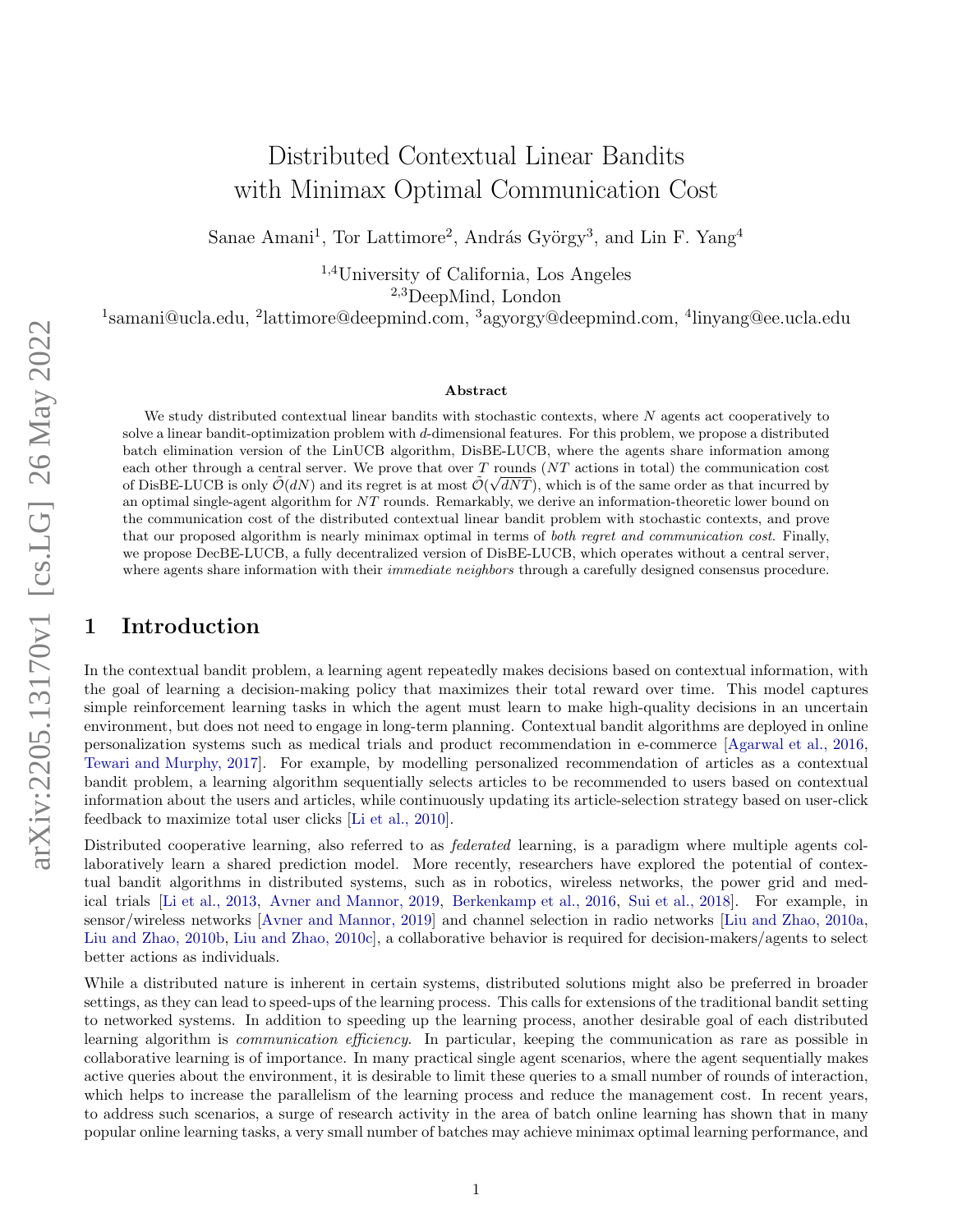therefore it is possible to enjoy the benefits of both adaptivity and parallelism [\[Ruan et al., 2021,](#page-10-2) [Han et al., 2020,](#page-9-8) [Gao et al., 2019\]](#page-9-9). As such, a careful use of batch learning methods in multi-agent learning scenarios may positively affect the communication efficiency by limiting the number of necessary communication rounds. In this paper, we leverage such batch learning methods in an attempt to design algorithms for the distributed contextual linear bandit problem with small communication cost while guaranteeing near-optimal regret.

Notation. Throughout this paper, we use lower-case letters for scalars, lower-case bold letters for vectors, and upper-case bold letters for matrices. The Euclidean norm of **x** is denoted by  $\|\mathbf{x}\|_2$ . We denote the transpose of any column vector **x** by  $\mathbf{x}^{\top}$ . For any vectors **x** and **y**, we use  $\langle \mathbf{x}, \mathbf{y} \rangle$  to denote their inner product. Let **A** be a positive semi-definite  $d \times d$  matrix and  $\boldsymbol{\nu} \in \mathbb{R}^d$ . The weighted 2-norm of  $\boldsymbol{\nu}$  with respect to **A** is defined by  $\|\boldsymbol{\nu}\|_A = \sqrt{\boldsymbol{\nu}^\top \mathbf{A} \boldsymbol{\nu}}$ . For a positive integer n, [n] denotes the set  $\{1, 2, ..., n\}$ , while for positive integers  $m \leq n$ , [m : n] denotes the set  ${m, m+1, \ldots, n}$ . We use  $e_i$  to denote the *i*-th standard basis vector.  $I(X; Y)$  denotes the mutual information between two random variables X and Y. Finally, we use standard  $\tilde{\mathcal{O}}$  notation for big-O notation that ignores logarithmic factors.

#### 1.1 Problem formulation

We consider a network of N agents acting cooperatively to efficiently solve a K-armed stochastic linear bandit problem. Let T be the total number of rounds. At each round  $t \in [T]$ , each agent i is given a decision set  $\mathcal{X}_t^i = \{\mathbf{x}_{t,a}^i : a \in [K]\} \subset \mathbb{R}^d$ , drawn independently from a distribution  $\mathcal{D}_t^i$ . We assume that  $\mathcal{D}_t^i = \mathcal{D}$  for all  $(i,t) \in [N] \times [T]$  and D is known. Here,  $\mathbf{x}_{t,a}^i$  is a mapping from action a and the contextual information agent i receives at round t to the d-dimensional space. We call  $\mathbf{x}_{t,a}^i$  the feature vector associated with action a and agent i at round t. Agent i selects action  $a_{i,t} \in [K]$ , and observes the reward  $y_t^i = \langle \theta_*, \mathbf{x}_{t,a_{i,t}}^i \rangle + \eta_t^i$ , where  $\theta_* \in \mathbb{R}^d$  is an unknown vector and  $\eta_t^i$  is an independent zero-mean additive noise. The agents are also allowed to communicate with each other. Both the action selection and the communicated information of each agent may only depend on previously observed rewards, decision sets, and communication received from other agents.

Throughout the paper, we rely on the following assumption.

<span id="page-1-0"></span>Assumption 1 (Boundedness).  $\|\boldsymbol{\theta}_*\|_2 \leq 1$ ,  $\left\|\mathbf{x}_{t,a}^i\right\|_2 \leq 1$ ,  $\left\|y_t^i\right\| \leq 1$  for all  $(a,i,t) \in [K] \times [N] \times [T]$ .

This assumption is standard in the linear bandit literature [\[Chu et al., 2011,](#page-9-10) [Dani et al., 2008,](#page-9-11) [Huang et al., 2021\]](#page-9-12). Moreover, our results can be extended to the settings where the assumption on the boundedness of  $y_t^i$  is relaxed by assuming the noise variables  $\eta_t^i$  are conditionally  $\sigma$ -subGaussiam for a constant  $\sigma \geq 0$ . As such, a high probability bound on  $\eta_t^i$  and consequently  $y_t^i$  can be established, which is desired in our analysis for establishing confidence intervals in Appendix [A.1.](#page-11-0)

Goal. The performance of the network is measured via the cumulative regret of all agents in T rounds, defined as

<span id="page-1-1"></span>
$$
R_T := \mathbb{E}\left[\sum_{t=1}^T \sum_{i=1}^N \langle \boldsymbol{\theta}_*, \mathbf{x}_{*,t}^i \rangle - \langle \boldsymbol{\theta}_*, \mathbf{x}_t^i \rangle \right],\tag{1}
$$

where the expectation is taken over the random variables  $\mathcal{X}_t^i$ ,  $(i,t) \in [N] \times [T]$  (with joint distribution  $\bigotimes_{i,t=1}^{N,T} \mathcal{D}_t^i$ ) and the  $\mathbf{x}_{*,t}^i \in \arg \max_{\mathbf{x} \in \mathcal{X}_t^i} \langle \theta_*, \mathbf{x} \rangle$  are the feature vectors associated with the action chosen by agent i at round t and the best possible action, respectively.

For simplicity, in our algorithms the communication cost is measured as the number of communicated real numbers. In Section [4,](#page-6-0) we also discuss variants of our methods where the communication cost is measured as the number of communicated bits.

The goal is to design a distributed collaborative algorithm that minimizes the cumulative regret, while maintaining an efficient coordination protocol with small communication cost. Specifically, we wish to achieve a regret close to  $\tilde{\mathcal{O}}(\sqrt{dNT})$  that is incurred by an optimal *single-agent algorithm for NT rounds* (the total number of arm pulls) while the communication cost is  $\mathcal{O}(dN)$  with only a mild (logarithmic) dependence on T.

A motivating example. In news article recommendation, the candidate actions correspond to the K news articles. At round  $t$ , an individual user visits an online news platform that has  $N$  servers employing the same recommender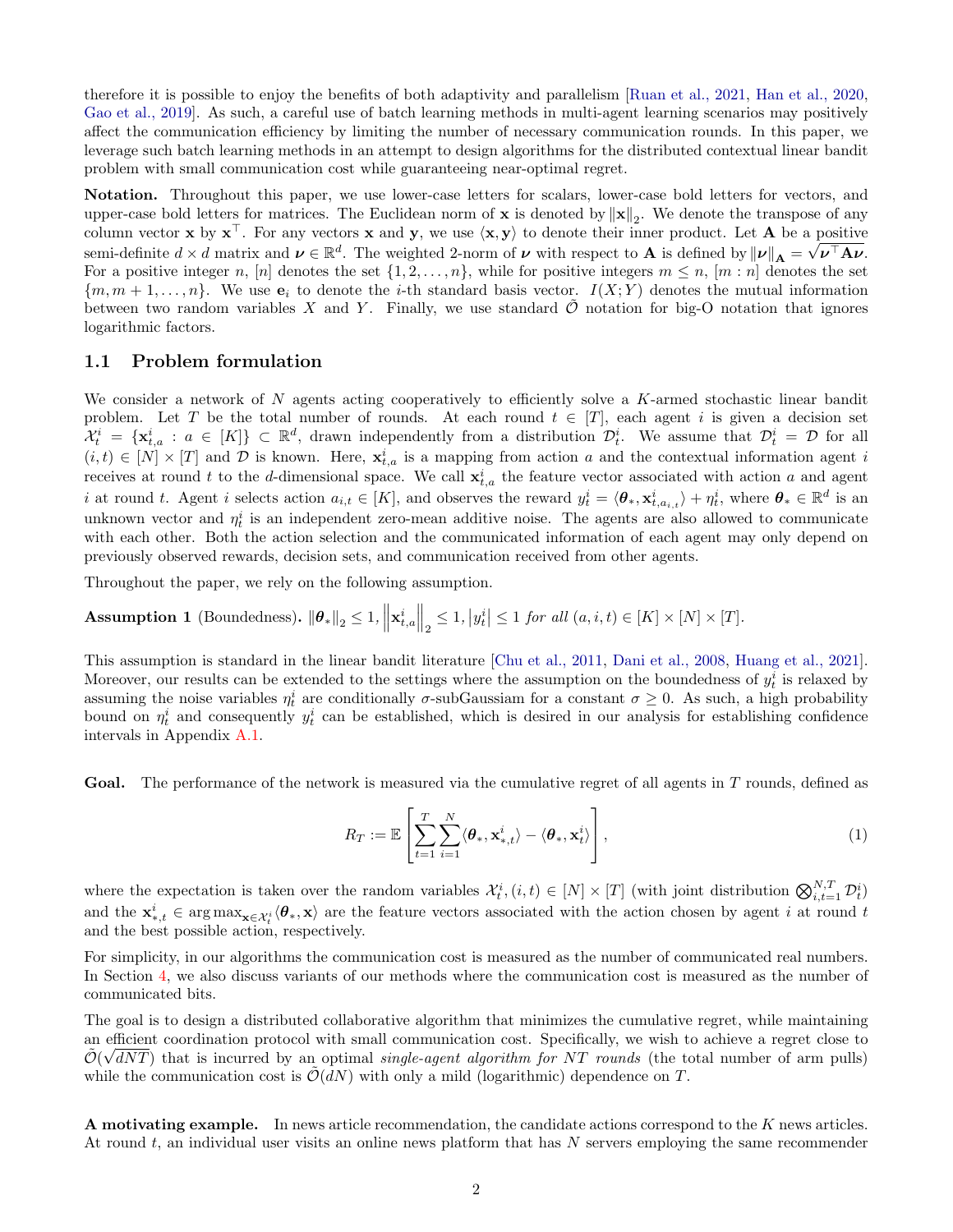<span id="page-2-0"></span>

| Setting                                                                     | Algorithm                                                   | Regret                                                                                                             | Communication cost                                                                             | Communicat <sub>ibn</sub><br>cost<br>lower<br>bound |
|-----------------------------------------------------------------------------|-------------------------------------------------------------|--------------------------------------------------------------------------------------------------------------------|------------------------------------------------------------------------------------------------|-----------------------------------------------------|
| fixed<br>Contexts<br>are<br>horizon<br>time<br>over<br>and agents           | <b>DELB</b><br>with<br>server<br>Wang et al., 2019]         | $d\sqrt{NT\log T}$<br>$\mathcal{O}$                                                                                | $\mathcal{O}\left((dN+d\log\log d)\log T\right)$                                               |                                                     |
| Contexts adversarially<br>vary over time horizon<br>and agents              | DisLinUCB<br>with<br>server<br>Wang et al., 2019]           | $\left(d\sqrt{NT}\log^2 T\right)$<br>$\mathcal{O}$                                                                 | $(d^3N^{1.5})$<br>$\mathcal{O}$                                                                |                                                     |
|                                                                             | FedUCB<br>with<br>server<br>[Dubey and Pentland, 2020]      | $\mathcal{O}\left(d\sqrt{NT}\log^2 T\right)$                                                                       | $\mathcal{O}\left(d^3N^{1.5}\right)$                                                           |                                                     |
| adver-<br>Contexts<br>sarially<br>vary<br>over<br>agents                    | $_{\rm Fed-PE}$<br>with<br>server<br>Huang et al., 2021     | $\sqrt{dNT\log(KNT)}$<br>$\mathcal{O}$                                                                             | $\mathcal{O}\left((d^2+dK)N\log T\right)$                                                      |                                                     |
| Contexts stochastically<br>vary over time horizon<br>and agents (this work) | DisBE-LUCB with server<br>$DecBE-LUCB$<br>without<br>server | $\sqrt{dNT\log d\log^2(KNT)}$<br>$\mathcal{O}$<br>$\mathcal{O}\left(NS + \sqrt{dN(T+S)\log d\log^2{(KNT)}}\right)$ | $\mathcal{O}\left(dN\log\log (NT)\right)$<br>$\mathcal{O}(S\delta_{\text{max}}dN\log\log(NT))$ | $\Omega(dN)$                                        |

Table 1: N: number of agents; K: number of arms; T: time horizon; d: ambient dimension of the feature vectors;  $S = \frac{\log(dN)}{a}$  $\frac{\zeta(dn)}{1/\lambda_2}$ ;  $|\lambda_2|$ : the second largest eigenvalue of communication matrix in absolute value;  $\delta_{\max}$  is the maximum degree of the graph representing agents' network. The lower bound for the communication cost is interpreted as follows: For any algorithm with expected communication cost less than  $\frac{dN}{128}$ , there exists a contextual linear bandit instance with stochastic contexts, for which the algorithm's regret is  $\Omega(N\sqrt{dT})$ . See Theorem [2](#page-6-1) and its proof in Appendix [B](#page-14-0) for more details.

systems to recommend news articles from an article pool to the user. The contextual information of the user, the articles and the servers at round t is modeled by  $\mathcal{X}_t^i = \{\mathbf{x}_{t,a}^i : a \in [K]\}$ , characterizing user's reaction to each recommended article  $a$  (e.g., click/not click) by server  $i$ , and the probability of clicking on  $a$  is modeled by the linear function  $\langle \theta_*, \mathbf{x}_{t,a}^i \rangle$ , which corresponds to the expected reward. On the distributed side, these N servers collaborate with each other by sharing information about the feedback they received from the users after recommending articles in an attempt to speed up learning the users' preferences. In this example, the individual users and articles can often be viewed as independent samples from the population which is characterized by D.

#### 1.2 Contributions

We present an algorithm that achieves *minimax optimal* regret rate while maintaining a *minimax optimal* rate for the communication cost (up to poly  $\log \log NT$  factors), for the case where communication is done through a central server. We also propose an algorithm for fully decentralized scenarios where agents are only able to communicate with their neighbors. We prove that communication cost of our algorithms grow linearly with d and N while those of previous best-known algorithms scale super linearly either in  $d$  or  $N$ . Below, we elaborate more specifications of our algorithms:

DisBE-LUCB. We propose a distributed batch elimination contextual linear bandit algorithm (DisBE-LUCB): the time steps are grouped into  $M$  pre-defined batches and at each time step, each agent first constructs confidence intervals for each action's reward, and the actions whose confidence intervals completely fall below those of other actions are eliminated. Throughout each batch, each agent uses the same policy to select actions from the surviving action sets. At the end of each batch, the agents share information through a central server and update the policy they use in the next batch. We prove that while the communication cost of DisBE-LUCB is only  $\tilde{\mathcal{O}}(dN)$ , it achieves a regret  $\tilde{\mathcal{O}}(\sqrt{dNT})$ , which is of the same order as that incurred by a near optimal single-agent algorithm for NT rounds. We highlight that while DisBE-LUCB is inspired by the single-agent BatchLinUCB-DG proposed in [\[Ruan et al., 2021\]](#page-10-2) in an attempt to save on communication as much as possible, a direct use of confidence set in [\[Ruan et al., 2021\]](#page-10-2) would fail to guarantee optimal communication cost  $\mathcal{O}(dN)$  and require more communication for each agent. We address this issue by introducing a new confidence set in DisBE-LUCB and Lemma [1](#page-5-0) as our first main technical contribution. Details are given in Section [3.](#page-3-0)

Minimax Lower Bound for the Communication Cost. As our second main technical contribution, in Section [4,](#page-6-0) we prove an information-theoretic lower bound on the communication cost (measured in bits) of any algorithm achieving an optimal regret rate for the distributed contextual linear bandit problem with stochastic contexts. In particular, we prove that for any distributed algorithm with expected communication cost less than  $\frac{dN}{128}$ , there exists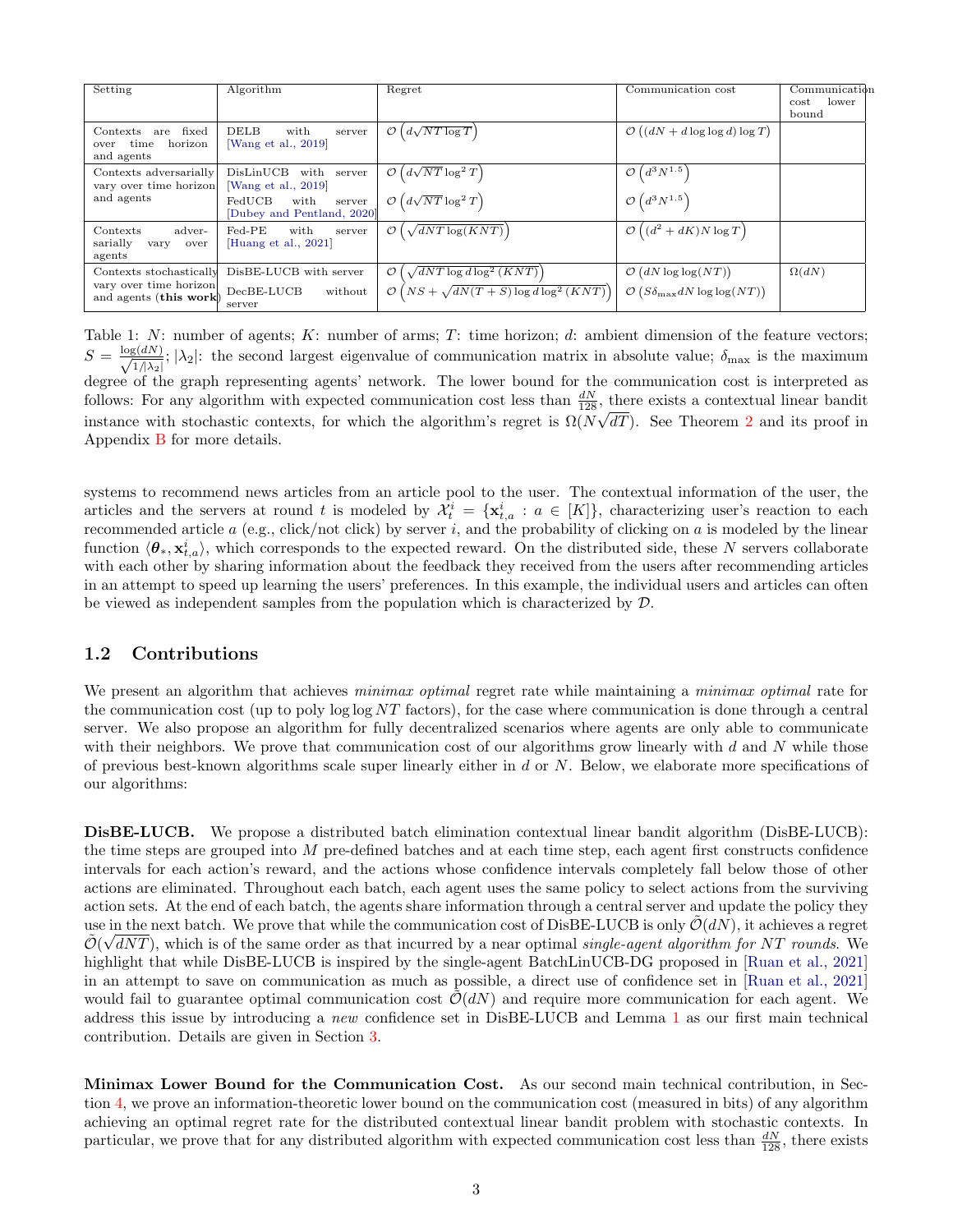a contextual linear bandit problem instance with stochastic contexts for which the algorithm's regret is  $\Omega(N)$ √  $dT$ ). This shows that DisBE-LUCB is nearly minimax optimal in terms of both regret and communication cost.

DecBE-LUCB. Finally, we propose a fully decentralized variant of DisBE-LUCB without a central server, where the agents can only communicate with their *immediate neighbors* given by a communication graph. Our algorithm, called decentralized batch elimination linear UCB algorithm (DecBE-LUCB), runs a carefully designed consensus procedure to spread information throughout the network. For this algorithm, we prove a regret bound that captures both the degree of selected actions' optimality and the inevitable delay in information-sharing due to the network structure while the communication cost still grows linearly with  $d$  and  $N$ . See Appendix [C.](#page-17-0)

We complement our theoretical results with numerical simulations under various settings in Section [5.](#page-7-0)

# 2 Related work

Multi-armed bandit (MAB) in multi-agent distributed settings has received attention from several academic com-munities. In the context of the classical K-armed MAB, [Martínez-Rubio et al., 2019, [Landgren et al., 2016a,](#page-9-14) [Landgren et al., 2016b\]](#page-9-15) proposed decentralized algorithms for a network of N agents that can share information only with their immediate neighbors, while [Szörényi et al., 2013] studied the MAB problem on peer-to-peer networks.

The most closely related works on distributed linear bandits are those of [\[Wang et al., 2019,](#page-10-3) [Dubey and Pentland, 2020,](#page-9-13) [Huang et al., 2021\]](#page-9-12). In particular, [\[Wang et al., 2019\]](#page-10-3) investigates communicationefficient distributed linear bandits, where the agents can communicate with a server by sending and receiving packets. It proposes two algorithms, namely, DELB and DisLinUCB, for fixed and time-varying action sets, respectively. The works of [\[Dubey and Pentland, 2020,](#page-9-13) [Huang et al., 2021\]](#page-9-12) consider the federated linear contextual bandit model and the former focuses on federated differential privacy. In the latter, the contexts denote the specifics of the agents and are different but fixed during the entire time horizon for each agent. In the former, however, the contexts contain the information about both the environment and the agents, in the sense that contexts associated with different agents are different and vary during the time horizon. To put these in the context of an example, consider a recommender system. Both [\[Dubey and Pentland, 2020\]](#page-9-13) and [\[Huang et al., 2021\]](#page-9-12) consider a multi-agent model, where each agent is associated with a different user profile. [\[Huang et al., 2021\]](#page-9-12) fixes a user profile for an agent, while [\[Dubey and Pentland, 2020\]](#page-9-13) considers a time-varying user profile. Therefore, [\[Huang et al., 2021\]](#page-9-12) captures the variation of contexts over agents, whereas it is captured over both agents and time horizon by [\[Dubey and Pentland, 2020\]](#page-9-13). A regret and communication cost comparison between DisBE-LUCB, DecBE-LUCB and other baseline algorithms is in Table [1.](#page-2-0)

An important line of work related to communication efficiency in distributed bandits studies practical single agent scenarios using batch elimination methods, in which a very small number of batches may achieve minimax optimal learning performance, and therefore it is possible to enjoy the benefits of both adaptivity and parallelism [\[Ruan et al., 2021,](#page-10-2) [Han et al., 2020,](#page-9-8) [Gao et al., 2019\]](#page-9-9). Our proposed algorithms are inspired by the single-agent BatchLinUCB-DG proposed in [\[Ruan et al., 2021\]](#page-10-2) in an attempt to save on communication as much as possible. That said, a direct use and analysis of confidence set in [\[Ruan et al., 2021\]](#page-10-2) would fail to guarantee optimal communication cost  $\mathcal{O}(dN)$  and require more communication for each agent. We address this issue by introducing a new confidence set, used in DisBE-LUCB, in Lemma [1.](#page-5-0)

To the best of our knowledge, our work is the first to establish a minimax lower bound on the communication cost for contextual linear bandits in the distributed/federated learning setting and to propose algorithms with optimal regret and communication cost matching this lower bound up to poly  $\log \log NT$  factors.

# <span id="page-3-0"></span>3 A Distributed Contextual Linear Bandit Algorithm

In this section, we present *Distributed Batch Elimination Linear Upper Confidence Bound* (DisBE-LUCB) in Algorithm [1.](#page-4-0) DisBE-LUCB employs a central server with which the agents communicate with zero latency. Specifically, the agents can send *local* updates to the central server, which then aggregates and broadcasts the updated *global* values of interest (will be specified later). We also discuss a high-level description of Decentralized Batch Elimination Linear Upper Confidence Bound (DecBE-LUCB), which is a modified version of DisBE-LUCB in the absence of a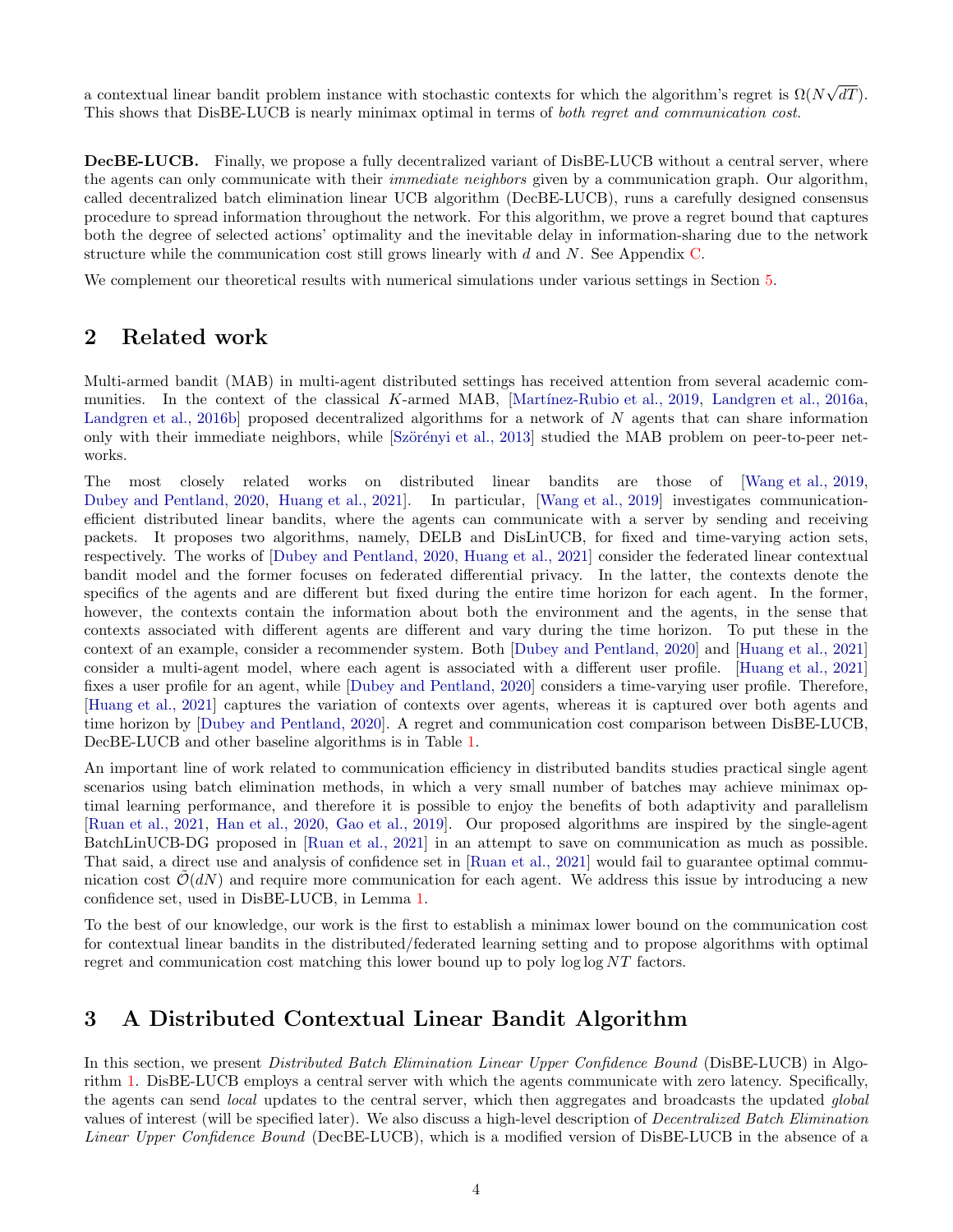central server. In DecBE-LUCB, the agents are represented by nodes of a connected graph and each agent can only communicate with its immediate neighbors. We give details of this modification in Appendix [C.](#page-17-0)

**Overview.** We give a high-level description of how DisBE-LUCB operates for any agent  $i \in [N]$ . Note that all agents run DisBE-LUCB concurrently. In DisBE-LUCB, the time steps are grouped into M pre-defined batches by a grid  $\mathcal{T} = {\mathcal{T}_0, \mathcal{T}_1, \ldots, \mathcal{T}_M}$ , where  $0 = \mathcal{T}_0 \leq \mathcal{T}_1 \leq \ldots \leq \mathcal{T}_M, T \leq \mathcal{T}_M$  and  $T_m = \mathcal{T}_m - \mathcal{T}_{m-1}$  is the length of batch m. Our choice of grid implies that for any  $m \geq 3$ , we have  $T_m = \left(a^{2^{m-1}-1}d^{\frac{1}{2}}/N^{\frac{1}{2}}\right)^{\frac{1}{2^{m-2}}}$ . This, combined with our choice of a ensures that  $T_M = T$  and  $\mathcal{T}_M = \sum_{m \in [M]} T_m \ge T_M = T$ , and therefore our choice of grid  $\mathcal T$  is valid. At each round  $\mathcal{T}_{m-1} + 1 \leq t \leq \mathcal{T}_m$  during batch  $m \in [M]$ , agent i first constructs confidence intervals for each action's reward, and the actions whose confidence intervals completely fall below those of other actions are eliminated. We denote the set of feature vectors associated with the surviving actions by

<span id="page-4-1"></span>
$$
\mathcal{X}_t^{i(m)} = \mathcal{E}\left(\mathcal{X}_t^i; \{(\Lambda_k^i, \theta_k^i, \beta)\}_{k=0}^{m-1}\right),\,
$$

where  $\mathcal{E}\left(\mathcal{X}_t^i; \{(\Lambda_k^i, \theta_k^i, \beta)\}_{k=0}^{m-1}\right) := \cap_{k=0}^{m-1} \mathcal{E}\left(\mathcal{X}_t^i; (\Lambda_k^i, \theta_k^i, \beta)\right)$  and  $\mathcal{E}\left(\mathcal{X}_t^i; (\Lambda_k^i, \pmb{\theta}_k^i, \beta)\right) := \bigg\{\mathbf{x} \in \mathcal{X}_t^i: \left\langle \pmb{\theta}_k^i, \mathbf{x} \right\rangle + \beta \|\mathbf{x}\|_{\left(\Lambda_k^i\right)^{-1}} \geq \left\langle \pmb{\theta}_k^i, \mathbf{y} \right\rangle - \beta \| \mathbf{y} \|_{\left(\Lambda_k^i\right)^{-1}}, \,\, \forall \mathbf{y} \in \mathcal{X}_t^i$  $\Big\} \, .$ 

Here,  $\{\Lambda_k^i\}_{k=0}^{m-1}$  and  $\{\theta_k^i\}_{k=0}^{m-1}$  are agent i's statistics used in computation of  $\mathcal{X}_t^{(i)m}$  for  $t \in [\mathcal{T}_{m-1} + 1 : \mathcal{T}_m]$ . They are initialized to  $\lambda I$  and 0 and will be updated at the end of each batch (will be specified how shortly). Let  $\pi_0^i$ be an arbitrary policy initialized at the beginning of the algorithm and used in the first batch. Throughout batch  $m \in [M]$ , agent i uses the same policy  $\pi_{m-1}^i$  to select actions from the surviving actions set. At the end of batch  $m \in [M]$ , each agent  $i \in [N]$  sends  $\mathbf{u}_m^i = \sum_{t=\mathcal{T}_{m-1}+1}^{\mathcal{T}_{m-1}+\mathcal{T}_m/2} \mathbf{x}_t^i y_t^i$  to the server who broadcasts  $\sum_{i=1}^N \mathbf{u}_m^i$  to all the agents. At the end of batch m, agent i updates policy  $\pi_m^i$  being used in the next batch and components that are key in the construction of the surviving actions set in the next batch. In particular, it updates

$$
\Lambda_m^i = \lambda I + \frac{NT_m}{2} \mathbb{E}_{\mathcal{X} \sim \mathcal{D}_m^i} \mathbb{E}_{\mathbf{x} \sim \pi_{m-1}^i(\mathcal{X})} [\mathbf{x} \mathbf{x}^\top], \quad \boldsymbol{\theta}_m^i = \left(\Lambda_m^i\right)^{-1} \sum_{i=1}^N \mathbf{u}_m^i,
$$
\n(2)

where  $\lambda > 0$  is a regularization constant and when conditioned on the first  $(m-1)$  batches,  $\mathcal{D}_m^i$  is the distribution based on which the sets of surviving feature vectors  $\mathcal{X}_t^{i(m)}$  for all  $t \in [\mathcal{T}_{m-1} + 1 : \mathcal{T}_m]$  are generated.

Algorithm 1: DisBE-LUCB for agent i

<span id="page-4-0"></span>**Input:**  $N, d, \delta, T, M, \lambda$ 1 Initialization:  $a =$ √  $\overline{T}\left(\frac{NT}{d}\right)^{\frac{1}{2(2^{M-1}-1)}},\, T_1=T_2=a\sqrt{\frac{d}{N}},\, T_m=\lfloor a\sqrt{T_{m-1}}\rfloor,\, \boldsymbol{\theta}^i_0=\boldsymbol{0},\, \Lambda^i_0=\lambda I,\, \mathcal{T}_0=0,$  $\mathcal{T}_m = \mathcal{T}_{m-1} + T_m, \, \lambda = 5 \log \left( \frac{4dT}{\delta} \right), \, \beta = 6 \sqrt{\log \left( \frac{2KNT}{\delta} \right)} +$ √  $\overline{\lambda}$ , arbitrary policy  $\pi_0^i$ 2 for  $m = 1, \ldots, M$  do  $\mathbf{3} \quad | \quad \mathbf{for} \; t = \mathcal{T}_{m-1} + 1, \ldots, \min\{\mathcal{T}_m, T\} \; \mathbf{do}$  $\mathcal{H}_t^{i(m)} = \mathcal{E}\left(\mathcal{X}_t^i; \{(\Lambda_k^i, \boldsymbol{\theta}_k^i, \beta)\}_{k=0}^{m-1}\right),$ 5 Play arm  $a_{i,t}$  associated with feature vector  $x_t^i \sim \pi_{m-1}^i\left(\mathcal{X}_t^{i(m)}\right)$  and observe  $y_t^i$ . 6 Send  $\mathbf{u}_m^i = \sum_{t=\mathcal{T}_{m-1}+1}^{\mathcal{T}_{m-1}+T_m/2} \mathbf{x}_t^i y_t^i$  to the server. 7 Receive  $\sum_{i=1}^{N} \mathbf{u}_m^i$  from the server. **8** Compute/construct  $\Lambda_m^i$  and  $\boldsymbol{\theta}_m^i$  as in [\(2\)](#page-4-1),  $\mathcal{S}_m^i$  as in [\(3\)](#page-5-1), and  $\pi_m^i = \text{ExpPol}\left(\frac{2\lambda}{NT_m}, \mathcal{S}_m^i\right)$ , where ExpPol is presented in Appendix [D.](#page-21-0)

<span id="page-4-3"></span><span id="page-4-2"></span>Statistics  $\Lambda_m^i$  and  $\theta_m^i$  are used in defining a new confidence set in Lemma [1.](#page-5-0) We highlight that a direct use of existing standard confidence set in the literature such as the one in [\[Ruan et al., 2021\]](#page-10-2) would fail to guarantee optimal communication cost  $\tilde{\mathcal{O}}(dN)$  and require more communication for each agent, i.e.,  $d^2 + d$  values  $(\mathbf{u}_m^i \text{ and } \sum_{t=\mathcal{T}_{m-1}+1}^{\mathcal{T}_{m-1}+\mathcal{T}_m/2} \mathbf{x}_t^i \mathbf{x}_t^i)$  $\top$  ).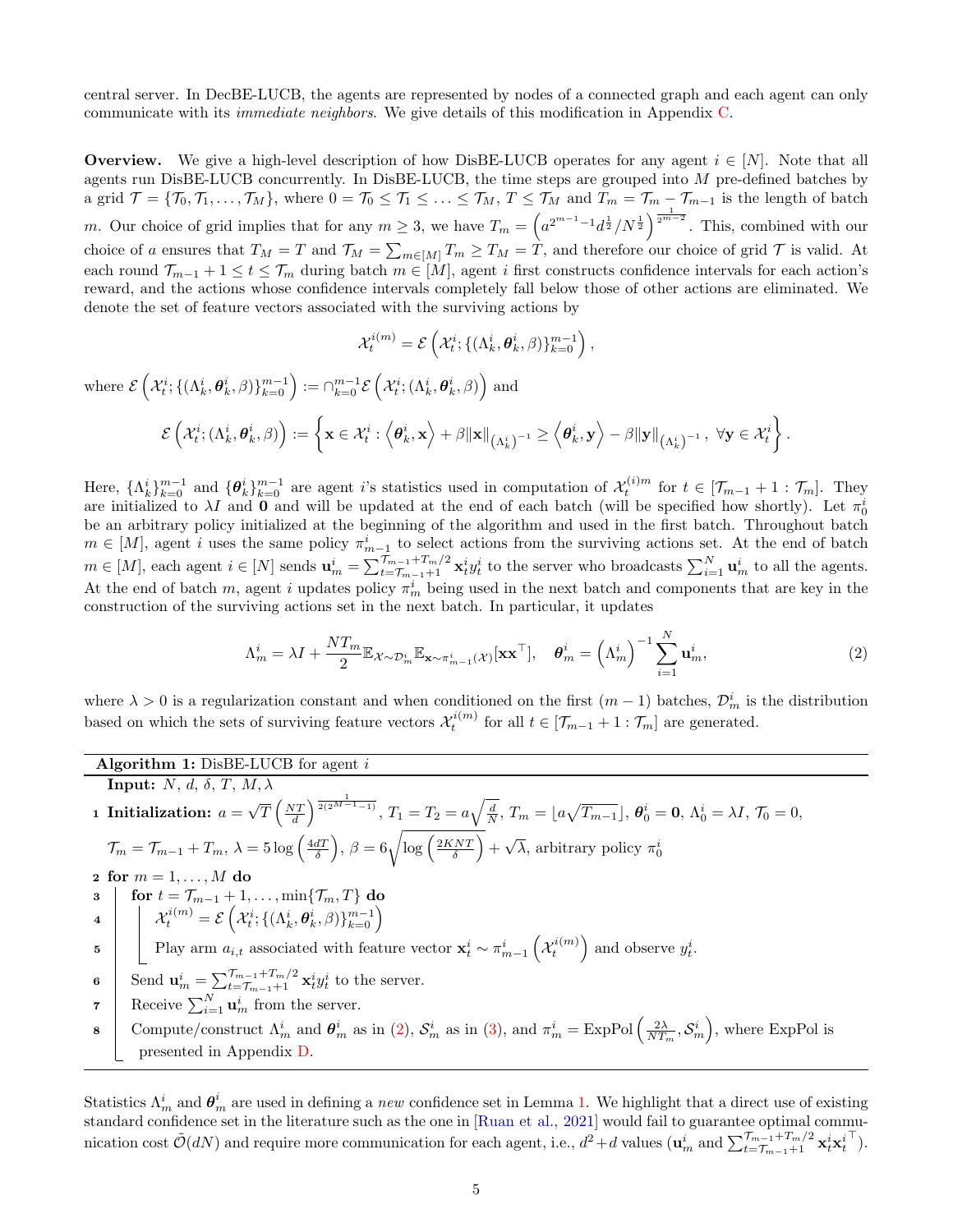Using matrix concentration inequalities, we address this issue by replacing matrix  $\lambda I + \sum_{t=\mathcal{T}_{m-1}+1}^{\mathcal{T}_{m-1}+\mathcal{T}_{m}/2} \sum_{i=1}^N \mathbf{x}_t^i \mathbf{x}_t^i$ > , which would have been used if Algorithm 5 in [\[Ruan et al., 2021\]](#page-10-2) had been directly extended to a multi-agent one, with  $\lambda I + (NT_m/2) \mathbb{E}_{\mathcal{X} \sim \mathcal{D}_m^i} \mathbb{E}_{\mathbf{x} \sim \pi_{m-1}^i(\mathcal{X})} [\mathbf{x} \mathbf{x}^\top]$ . This allows agent *i* to communicate only *d* values  $(\mathbf{u}_m^i)$  while achieving  $\tilde{\mathcal{O}}(\sqrt{dNT})$  regret as will be shown in Theorem [1.](#page-5-2)

As the final step of batch m, agent i implements Algorithm [4](#page-22-0) with inputs  $\frac{2\lambda}{NT_m}, \mathcal{S}_m^i$ , where

<span id="page-5-1"></span>
$$
S_m^i = \left\{ \mathcal{E} \left( \mathcal{X}_t^i; \{ (\Lambda_k^i, \boldsymbol{\theta}_k^i, \beta) \}_{k=0}^m \right) \right\}_{t=\mathcal{T}_{m-1}+\mathcal{T}_m/2+1}^{\mathcal{T}_m}.
$$
\n(3)

ExpPol, which is presented in Algorithm [4](#page-22-0) in Appendix [D](#page-21-0) and is inspired by Algorithm 3 in [\[Ruan et al., 2021\]](#page-10-2), computes policy  $\pi_m^i$  being used to select actions from the sets of surviving actions in the next batch. This choice of policy coupled with the definition of  $\Lambda_m^i$  in [\(2\)](#page-4-1) guarantees that at all rounds  $\mathcal{T}_1 + 1 \leq t \leq T$ , the length of the longest confidence interval in the surviving sets, which is an upper bound on the instantaneous regret of agent i at round t, can be bounded by  $\mathcal{O}(\sqrt{d/NT})$ . This allows us to achieve the optimal  $\mathcal{O}(\sqrt{dNT})$ -type regret, while other exploration policies, such as the G-optimal design, may result in a  $\mathcal{O}(d\sqrt{NT})$  regret.

<span id="page-5-2"></span>**Theorem [1.](#page-4-0)** Fix  $M = 1 + \log \left( \log (NT/d) / 2 + 1 \right)$  $M = 1 + \log \left( \log (NT/d) / 2 + 1 \right)$  $M = 1 + \log \left( \log (NT/d) / 2 + 1 \right)$  in Algorithm 1. Suppose Assumption 1 holds. If  $T \geq \Omega\left(d^{22}\log^2 (NT/\delta)\log^2 d\log^2(d\lambda^{-1})\right),$  then with probability at least  $1-2\delta$ , it holds that  $R_T \leq$  $\mathcal{O}\left(\sqrt{dNT\log d\log^2(KNT/\delta\lambda)}\log\log (NT/d)\right)$ , and Communication Cost  $\leq \mathcal{O}\left(dN\log\log (NT/d)\right)$ , where the communication cost is measured by the number of real numbers communicated by the agents.

We remark that simple tricks may significantly reduce this exponent constant in constraint  $T \geq d^{\mathcal{O}(1)}$ . For example, first running a simpler version of DisBE-LUCB, in which the exploration policy is the G-optimal design  $\pi^G(\mathcal{X}_t^{i(m)})$ , for  $\sqrt{T / dN}$  rounds and then switch to DisBE-LUCB would reduce the exponent to 10.

The complete proof of Theorem [1](#page-5-2) is in Appendix [A.](#page-11-1) In what follows, we give a sketch of the proof.

**Proof Sketch of Theorem [1.](#page-5-2)** To prove Theorem [1,](#page-5-2) we first introduce the following lemma that constructs the confidence intervals of the expected rewards.

<span id="page-5-0"></span>**Lemma [1](#page-1-0)** (Confidence intervals for DisBE-LUCB). Suppose Assumption 1 holds. For  $\delta \in (0,1)$ , let  $\beta =$  $6\sqrt{\log\left(\frac{2KNT}{\delta}\right)}$  +  $\sqrt{\lambda}$ . Then for all  $\mathbf{x} \in \mathcal{X}_t^i, i \in [N], t \in [T], m \in [M]$ , with probability at least  $1 - \delta$ , it holds  $that$  $\left. \left\langle \mathbf{x},\boldsymbol{\theta }_{m}^{i}-\boldsymbol{\theta }_{\ast }\right\rangle \right\vert$  $\leq \beta \|\mathbf{x}\|_{\left(\Lambda^i_m\right)^{-1}}.$ 

We prove this lemma [1,](#page-5-0) by first employing appropriate matrix concentration inequalities to lower bound  $\Lambda_m^i$  by matrix  $\frac{1}{2}\sum_{t=\mathcal{T}_{m-1}+1}^{\mathcal{T}_{m-1}+T_m/2}\sum_{i=1}^N\mathbf{x}_t^i\mathbf{x}_t^i$ <sup>T</sup>. Carefully replacing  $\Lambda_m^i$  with its lower bound and using Azuma's inequality, we establish confidence intervals stated in the lemma. We highlight that this lemma is key in ensuring an optimal communication rate  $\mathcal{O}(dN)$ , as a direct use of confidence set in [\[Ruan et al., 2021\]](#page-10-2) would fail to guarantee optimal communication cost and require  $\tilde{\mathcal{O}}(d^2N)$  communication. See Appendix [A.1](#page-11-0) for the complete proof.

Due to our choice of  $T_1$  and  $T_2$ , and the fact that expected value of the rewards are bounded in  $[-1, 1]$ , the regret of first two batches is bounded by  $\mathcal{O}(\sqrt{dNT})$ . For each batch  $m \geq 3$ , the confidence intervals imply that for all  $\mathcal{T}_{m-1}+1 \leq t \leq$  $\mathcal{T}_m$ ,  $\mathbf{x}_{t,*}^i \in \mathcal{X}_t^{i(m)}$  with high probability, and allow us to bound the instantaneous regret  $r_t^i = \mathbb{E}[\langle \theta_*, \mathbf{x}_{*,t}^i \rangle - \langle \theta_*, \mathbf{x}_t^i \rangle]$ by  $4\beta \mathbb{E}_{\mathcal{X}\sim\mathcal{D}_{m-1}^i}[\max_{\mathbf{x}\in\mathcal{X}}\sqrt{\mathbf{x}^{\top}\left(\Lambda_{m-1}^i\right)^{-1}\mathbf{x}}]$ . Fortunately, since  $\pi_{m-2}^i$  is the output of Algorithm [4,](#page-22-0) Theorem 5 of [\[Ruan et al., 2021\]](#page-10-2) guarantees that  $\mathbb{E}_{\mathcal{X}\sim\mathcal{D}_{m-1}^i}[\max_{\mathbf{x}\in\mathcal{X}}\sqrt{\mathbf{x}^{\top}(\Lambda_{m-1}^i)^{-1}\mathbf{x}}]$  is bounded by  $\tilde{\mathcal{O}}(\sqrt{d/(NT_{m-1})})$ . Finally, these combined with our choice of grid  $\mathcal{T} = \{\mathcal{T}_0, \mathcal{T}_1, \ldots, \mathcal{T}_M\}$  and  $M = 1 + \log \left( \log (NT/d)/2 + 1 \right)$  lead us to a regret bound  $\tilde{\mathcal{O}}(\sqrt{dNT})$ . Moreover, communications happen only at the end of each batch, whose number is M, and √ agents only share d-dimensional vectors  $\mathbf{u}_m^i$ . Therefore, communication cost is  $dNM = \mathcal{O}(dN \log \log (NT/d))$ .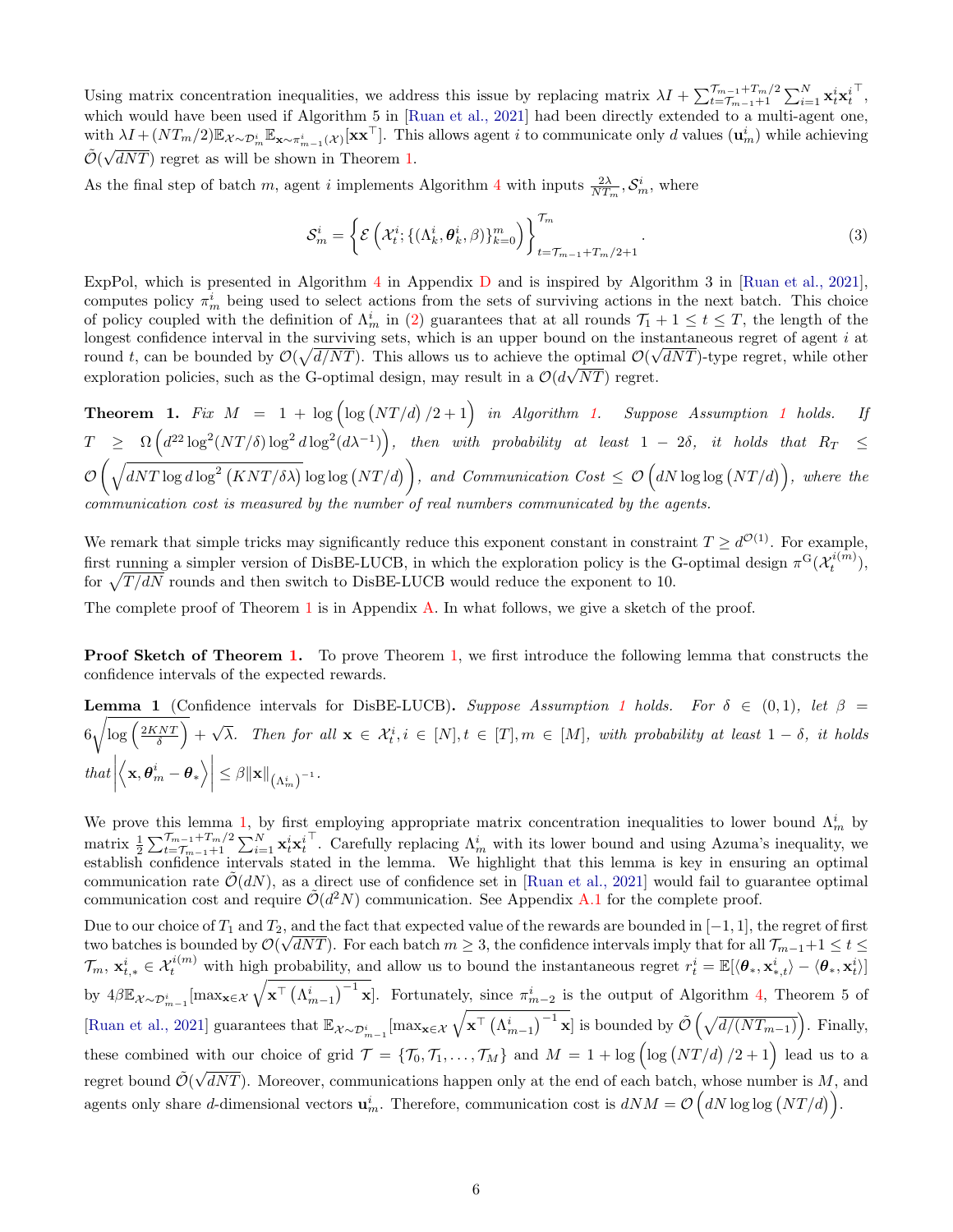Decentralized Batch Elimination LUCB without Server. In a scenario where there is no server and the agents are allowed to communicate only with their immediate neighbors, they can be represented by nodes of a graph. Applying a carefully designed consensus procedure that guarantees sufficient information mixing among the entire network, in Appendix [C,](#page-17-0) we propose a fully decentralized version of DisBE-LUCB, called DecBE-LUCB. Its communication cost is greater than DisBE-LUCB's by an extra multiplication factor  $\log(dN)\delta_{\max}/\sqrt{1/\lambda_2}$ , where  $\delta_{\text{max}}$  is the maximum degree of the network's graph and  $|\lambda_2|$  is the second largest eigenvalue of communication matrix in absolute value characterizing the graph's connectivity level. This is because at the last  $\log(dN)/\sqrt{1/\lambda_2}$  rounds of each batch m, agents communicate each entry of the estimation of the vector  $\sum_{j=1}^{N} \mathbf{u}_m^j$  with their neighbors, whose number is at most  $\delta_{\max}$  to ensure enough information mixing. Moreover, this results in DecBE-LUCB having no control over the regret of the mixing rounds, and therefore an additional term  $\log(dN)NM/\sqrt{1/\lambda_2}$ , which we call *delay effect*, in the regret bound. The theoretical guarantees of DecBE-LUCB are summarized in table [1](#page-2-0) and a detailed discussion is given in Appendix [C.](#page-17-0)

# <span id="page-6-0"></span>4 Lower Bound: Communication Cost of DisBE-LUCB is Minimax Optimal

In this section, we derive an information-theoretic lower bound on the communication cost of the distributed contextual linear bandits with stochastic contexts, proving that our proposed algorithm is nearly minimax optimal in terms of both regret and communication cost. This conclusion is formally stated in the following theorem.

<span id="page-6-1"></span>**Theorem 2.** Let  $T \geq d$ . For any algorithm with expected communication cost (measured in bits) less than  $\frac{dN}{128}$ , there exists a contextual linear bandit instance with stochastic contexts, for which the algorithm's regret is  $\Omega(N\sqrt{dT})$ .

Remark 1. For the sake of Algorithm [1'](#page-4-0)s presentation, we find it instructive to consider the communication cost as the number of real numbers communicated in the network. However, it is more realistic if we translate it into the total number of communicated bits. It would also allow us to make a fair comparison with the lower bound in Theorem [2](#page-6-1) as it is stated in terms of number of communicated bits. Therefore, if we slightly modify Algorithm [1](#page-4-0) such that instead of communicating vectors  $\mathbf{u}_m^i$  in Line [6,](#page-4-2) agent *i* first rounds each entry of  $\mathbf{u}_m^i$  with precision  $\epsilon_0$  and then sends the rounded vector to the server, then  $\mathcal{O}(\log(1/\epsilon_0))$  number of bits is sufficient to communicate each entry of the rounded vectors  $\mathbf{u}_m^i$ . Our analysis in Appendix [A.3](#page-14-1) shows that compared to bounds in Theorem each entry of the rounded vectors  $\mathbf{u}_m^*$ . Our analysis in Appendix A.3 shows that compared to bounds in Theorem [1,](#page-5-2) by selecting  $\epsilon_0 = \mathcal{O}((1/N\sqrt{dT}))$ , the communication cost of a slightly modified version of DisBE-LU measured in bits, is  $\mathcal{O}(dN \log \log (NT/d) \log (dNT))$  and its regret is same as DisBE-LUCB's.

The complete proof of Theorem [2](#page-6-1) is given in Appendix [B.](#page-14-0) In what follows, we give a sketch of the proof.

Proof Sketch of Theorem [2.](#page-6-1) First, we introduce the following lemma that is used as the main part of the theorem's proof.

<span id="page-6-2"></span>**Lemma 2.** For any policy  $\pi$ , there exists a 2-armed bandit instance with a mean reward vector  $\mu \in \mathbb{R}^2$  and the corresponding optimal arm  $a_*$ , in which the agent has access to a random message M with  $I(M; a_*) \leq \frac{1}{16}$ , such that for some constant  $\Delta > 0$ 

$$
R_T(\pi,\mu) \geq \Delta T \left( \frac{1}{2} - \sqrt{\frac{1}{2} \left( \frac{1}{16} + 4T\Delta^2 \right)} \right),
$$

where  $R_T(\pi,\mu)$  is the regret induced by policy  $\pi$  on bandit instance  $\mu$ .

The proof is presented in Appendix [B.](#page-14-0) This lemma emphasizes the role of extra information a single-agent might receive throughout the learning process on its performance, and therefore, it is key in proving Theorem [2.](#page-6-1) Specifically, since Lemma [2](#page-6-2) makes no assumption on how the agent receives the extra information about the learning environment, we can prove Theorem [2](#page-6-1) by employing this lemma and a reduction from single agent bandit to multi-agent bandit.

We consider a bandit instance where  $K = 2$  and the decision sets are drawn uniformly from  $\{(\mathbf{e}_1, \mathbf{e}_2), (\mathbf{e}_3, \mathbf{e}_4), \ldots, (\mathbf{e}_{d-1}, \mathbf{e}_d)\}\.$  Let  $T^i(j) = \{t \in [T] : \mathbf{x}_{t,1}^i = \mathbf{e}_{2j-1}, \mathbf{x}_{t,2}^i = \mathbf{e}_{2j}\}\)$  be the set of rounds at which the feature vectors associated with actions 1 and 2 and agent i are  $e_{2j-1}$  and  $e_{2j}$ .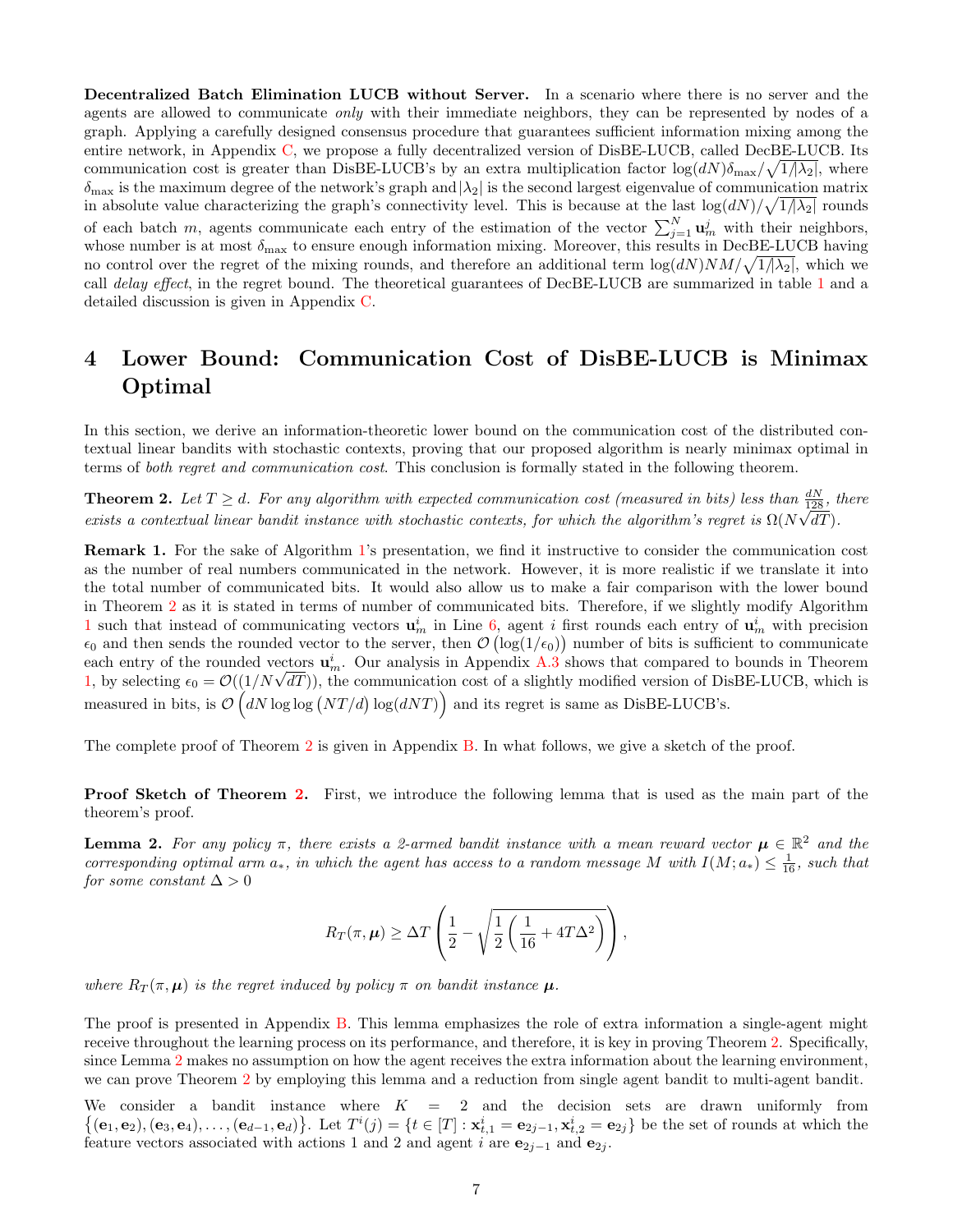<span id="page-7-4"></span>

Figure 1: Regret and communication cost comparison.

Let  $M_{ij}$  be the mutual information between messages agent i receives and  $\theta_{*,2j-1}$  and  $\theta_{*,2j}$ . We call  $(\theta_{*,2j-1}, \theta_{*,2j})$ the  $j$ -th block of reward vector. Therefore, we have

$$
\sum_{i=1}^{N} \sum_{j=1}^{\frac{d}{2}} M_{ij} \le \sum_{i=1}^{N} \mathbb{E}[\text{Total number of bits agent } i \text{ receives}] \le \frac{dN}{128}.\tag{4}
$$

For each agent  $i \in [N]$ , let  $\mathcal{E}_i$  be the set of  $\frac{d}{4}$  blocks of reward vector with smallest  $M_{ij}$ . Furthermore, define  $S$  as the set of  $\frac{N}{2}$  agents with smallest  $\sum_{j\in\mathcal{E}_i} M_{ij}$ . From [\(4\)](#page-7-1) and the definition of S and  $\mathcal{E}_i$ , we observe that for every agent  $i \in \mathcal{S}$  and  $j \in \mathcal{E}_i$ , we have

<span id="page-7-1"></span>
$$
M_{ij} \le \frac{dN}{128\frac{dN}{8}} = \frac{1}{16}.
$$

Denote by

$$
A_{ij} = \sum_{t \in T^i(j)} \langle \boldsymbol{\theta}_*, \mathbf{x}_{*,t}^i \rangle - \langle \boldsymbol{\theta}_*, \mathbf{x}_t^i \rangle \tag{5}
$$

the regret of agent i at rounds with feature vectors  $e_{2j-1}$  and  $e_{2j}$ . By careful calculations and combining [\(5\)](#page-7-2) and Lemma [2,](#page-6-2) for every agent  $i \in \mathcal{S}$  and  $j \in \mathcal{E}_i$ , we have

<span id="page-7-3"></span><span id="page-7-2"></span>
$$
\mathbb{E}[A_{ij}] \ge \frac{1}{52} \sqrt{\frac{T}{d}}
$$
\n
$$
(6)
$$

where the expectation is with respect to the randomness of the decision sets. From  $(6)$ , we conclude that

$$
R_T = \sum_{i \in [N]} \sum_{j \in [\frac{d}{2}]} \mathbb{E}[A_{ij}] \ge \sum_{i \in \mathcal{S}} \sum_{j \in \mathcal{E}_i} \mathbb{E}[A_{ij}] \ge \frac{dN}{416} \sqrt{\frac{T}{d}} = \frac{N\sqrt{dT}}{416}.
$$

### <span id="page-7-0"></span>5 Experiments

In this section, we present numerical simulations to confirm our theoretical findings. We evaluate the performance of DisBE-LUCB on synthetic data and compare it to that of DisLinUCB proposed by [\[Wang et al., 2019\]](#page-10-3). The results shown in Figure [1](#page-7-4) depict averages over 20 realizations, for which we have chosen  $K = 20$  and  $\delta = 0.01$ . For each realization, the parameter  $\theta_*$  is drawn from  $\mathcal{N}(0, I_d)$  and then normalized to unit norm and noise variables are zero-mean Gaussian random variables with variance 0.01. The decision set distribution  $D$  is chosen to be uniform over  $\{\tilde{\mathcal{X}}_1, \tilde{\mathcal{X}}_2, \ldots, \tilde{\mathcal{X}}_{100}\}$ , where each  $\tilde{\mathcal{X}}_i$  is a set of K vectors drawn from  $\mathcal{N}(0, I_d)$  and then normalized to unit norm. While implementing DisBE-LUCB, in order to compute  $\mathbb{E}_{\mathcal{X}\sim\mathcal{D}_m^i} \mathbb{E}_{\mathbf{x}\sim\pi_{m-1}^i(\mathcal{X})}[\mathbf{x}\mathbf{x}^{\top}]$  for agent i at batch m, we followed these steps: for each  $j \in [100]$ , we built  $\tilde{\mathcal{X}}_j^{i(m)} = \mathcal{E} \left( \tilde{\mathcal{X}}_j; \{(\Lambda_k^i, \theta_k^i, \beta)\}_{k=0}^{m-1} \right)$ ; we took average over all 100 matrices  $\frac{1}{100} \sum_{j \in [100]} \mathbb{E}_{\mathbf{x} \sim \pi_{m-1}^i(\tilde{\mathcal{X}}_j^{i(m)})}[\mathbf{x} \mathbf{x}^\top]$  as  $\mathcal{D}$  is a uniform distribution over  $\left\{\tilde{\mathcal{X}}_1, \tilde{\mathcal{X}}_2, \ldots, \tilde{\mathcal{X}}_{100}\right\}$ . In Figure [1a,](#page-7-4) fixing  $d = 4$ ,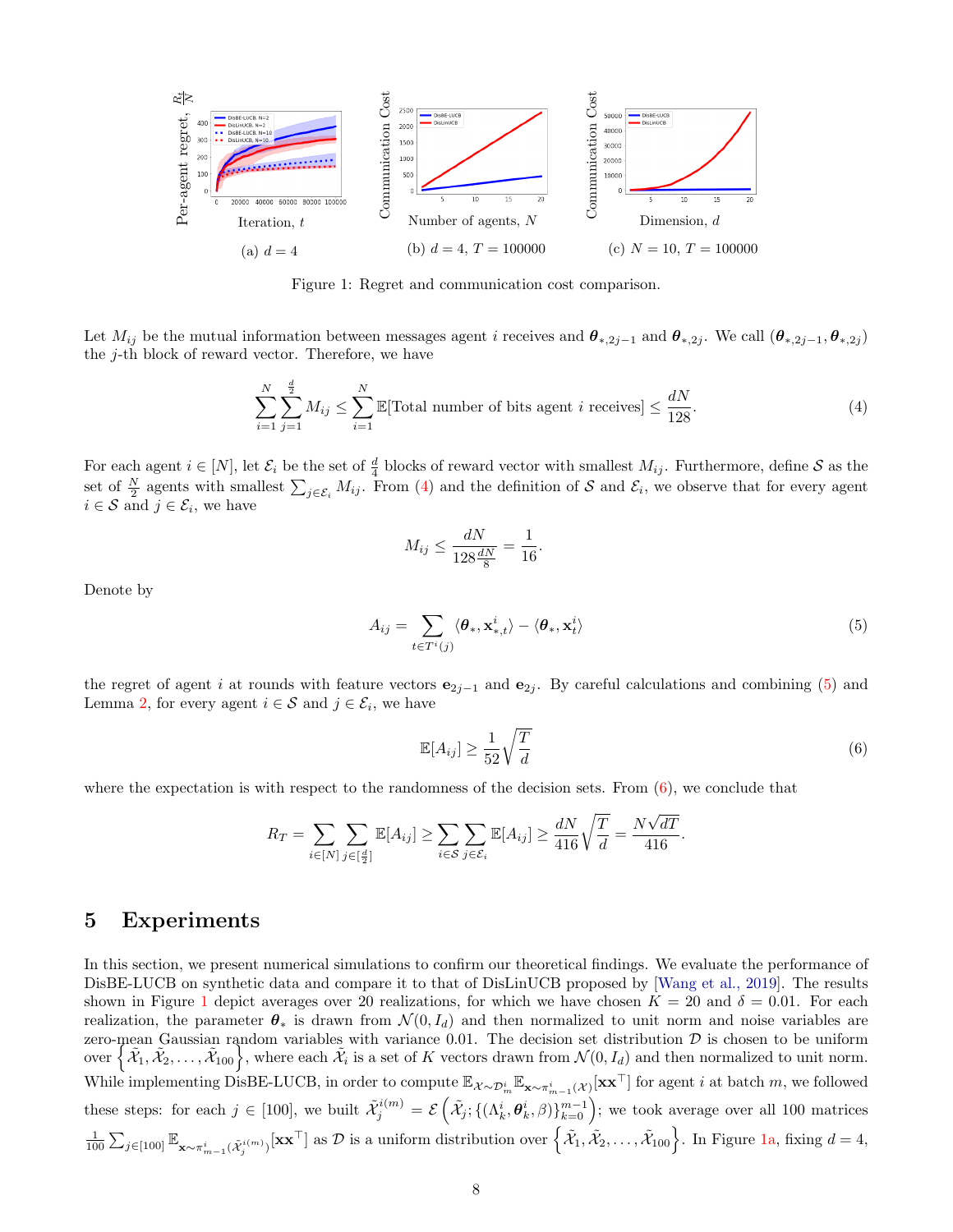we compare the per-agent regret  $R_t/N$  of DisBE-LUCB and DisLinUCB for  $t \in [100000]$  and for different values of  $N=2$  and  $N=10$  $N=10$  $N=10$ , where  $R_t = \sum_{s=1}^t \sum_{i=1}^N \langle \theta_*, \mathbf{x}_{*,s}^i \rangle - \langle \theta_*, \mathbf{x}_s^i \rangle^1$ . Figure [1b](#page-7-4) compares the communication cost of DisBE-LUCB and DisLinUCB when both algorithms are implemented for fixed  $d = 4$  and  $T = 100000$ , and N varying from 2 to 38. Finally, Figure [1c](#page-7-4) compares the communication cost of DisBE-LUCB and DisLinUCB when both algorithms are implemented for fixed  $N = 10$  and  $T = 100000$ , and d varying from 2 to 20. From these three comparisons, we conclude that DisBE-LUCB achieves a regret comparable with DisLinUCB, at a significantly smaller communication rate. The curves in Figures [1b](#page-7-4) and [1c](#page-7-4) verify the linear dependency of DisBE-LUCB's communication cost on N and  $d(\mathcal{O}(dN))$  while communication cost of DisLinUCB grows super-linearly with N and d (see Table [1](#page-2-0) for theoretical comparisons). Moreover, Figure [1a](#page-7-4) emphasizes the value of collaboration in speeding up the learning process. Clearly, as the number of agents increases, each agent learns the environment faster as an individual.

### 6 Conclusion

We proposed DisBE-LUCB with regret  $\tilde{\mathcal{O}}(\sqrt{dNT})$  and communication cost  $\tilde{\mathcal{O}}(dN)$  which improves upon the previous best-known algorithms whose communication cost scale super linearly either in  $d$  or  $N$ . We further proved an information-theoretic lower bound on the communication cost of any algorithm achieving an optimal regret rate for the distributed contextual linear bandit problem with stochastic contexts. This showed that DisBE-LUCB is nearly minimax optimal in terms of *both regret and communication cost*. Finally, we proposed DecBE-LUCB, a fully decentralized variant of DisBE-LUCB, without a central server where the agents can only communicate with their immediate neighbors given by a communication graph. We showed that the structure of the network affects the regret performance via a small additive term that depends on the spectral gap of the underlying graph, while the communication cost still grows linearly with  $d$  and  $N$ . As shown in Table [1,](#page-2-0) the best communication cost achieved for settings with *adversarially* varying contexts over time horizon and agents is of order  $\mathcal{O}(d^3N^{1.5})$ . There is no formal theory proving such bounds are optimal for the adversarial context case. While our work provides optimal theoretical guarantees for stochastically varying contexts, it is not clear how to generalize these optimal results to settings with adversarially varying contexts. Therefore, an important future direction is to design optimal algorithms and prove communication cost lower bound for scenarios with adversarial contexts.

<span id="page-8-0"></span><sup>&</sup>lt;sup>1</sup>In order to have a fair comparison with DisLinUCB, the cumulative regret depicted in Figure [1a](#page-7-4) does not include the expectation as defined in [\(1\)](#page-1-1).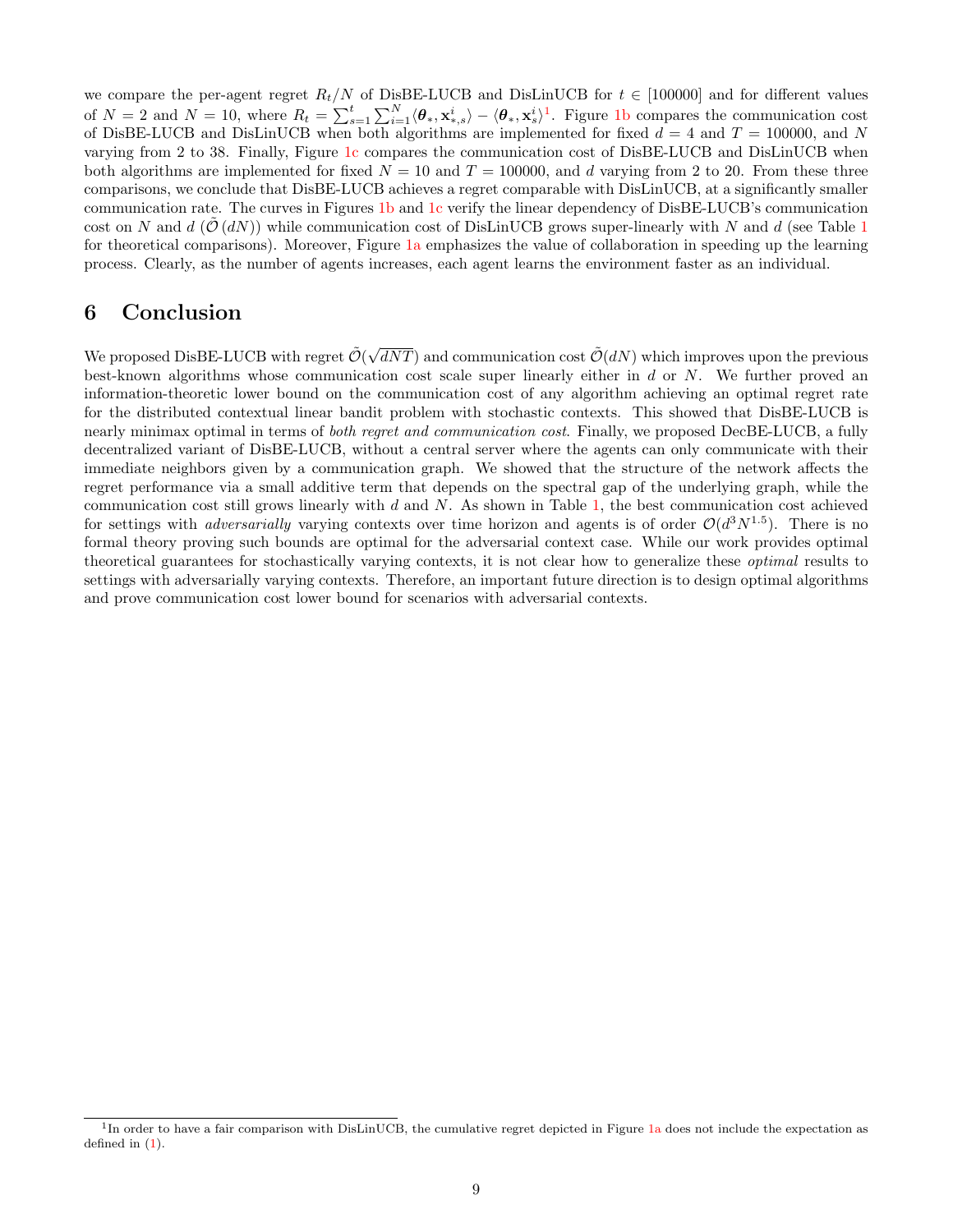# References

- <span id="page-9-0"></span>[Agarwal et al., 2016] Agarwal, A., Bird, S., Cozowicz, M., Hoang, L., Langford, J., Lee, S., Li, J., Melamed, D., Oshri, G., Ribas, O., et al. (2016). Making contextual decisions with low technical debt. arXiv preprint arXiv:1606.03966.
- <span id="page-9-17"></span>[Arioli and Scott, 2014] Arioli, M. and Scott, J. (2014). Chebyshev acceleration of iterative refinement. Numerical Algorithms, 66(3):591–608.
- <span id="page-9-3"></span>[Avner and Mannor, 2019] Avner, O. and Mannor, S. (2019). Multi-user communication networks: A coordinated multi-armed bandit approach. IEEE/ACM Transactions on Networking, 27(6):2192–2207.
- <span id="page-9-4"></span>[Berkenkamp et al., 2016] Berkenkamp, F., Krause, A., and Schoellig, A. P. (2016). Bayesian optimization with safety constraints: safe and automatic parameter tuning in robotics.  $a\tau Xiv$  preprint  $a\tau Xiv:1602.04450$ .
- <span id="page-9-10"></span>[Chu et al., 2011] Chu, W., Li, L., Reyzin, L., and Schapire, R. (2011). Contextual bandits with linear payoff functions. In Proceedings of the Fourteenth International Conference on Artificial Intelligence and Statistics, pages 208–214. JMLR Workshop and Conference Proceedings.
- <span id="page-9-11"></span>[Dani et al., 2008] Dani, V., Hayes, T. P., and Kakade, S. M. (2008). Stochastic linear optimization under bandit feedback.
- <span id="page-9-13"></span>[Dubey and Pentland, 2020] Dubey, A. and Pentland, A. (2020). Differentially-private federated linear bandits. Advances in Neural Information Processing Systems, 33.
- <span id="page-9-16"></span>[Duchi et al., 2011] Duchi, J. C., Agarwal, A., and Wainwright, M. J. (2011). Dual averaging for distributed optimization: Convergence analysis and network scaling. IEEE Transactions on Automatic control, 57(3):592–606.
- <span id="page-9-9"></span>[Gao et al., 2019] Gao, Z., Han, Y., Ren, Z., and Zhou, Z. (2019). Batched multi-armed bandits problem. arXiv preprint arXiv:1904.01763.
- <span id="page-9-8"></span>[Han et al., 2020] Han, Y., Zhou, Z., Zhou, Z., Blanchet, J., Glynn, P. W., and Ye, Y. (2020). Sequential batch learning in finite-action linear contextual bandits. arXiv preprint arXiv:2004.06321.
- <span id="page-9-12"></span>[Huang et al., 2021] Huang, R., Wu, W., Yang, J., and Shen, C. (2021). Federated linear contextual bandits. In Thirty-Fifth Conference on Neural Information Processing Systems.
- <span id="page-9-14"></span>[Landgren et al., 2016a] Landgren, P., Srivastava, V., and Leonard, N. E. (2016a). Distributed cooperative decisionmaking in multiarmed bandits: Frequentist and bayesian algorithms. In 2016 IEEE 55th Conference on Decision and Control (CDC), pages 167–172. IEEE.
- <span id="page-9-15"></span>[Landgren et al., 2016b] Landgren, P., Srivastava, V., and Leonard, N. E. (2016b). On distributed cooperative decision-making in multiarmed bandits. In 2016 European Control Conference (ECC), pages 243–248. IEEE.
- <span id="page-9-18"></span>[Lattimore and Szepesvári, 2020] Lattimore, T. and Szepesvári, C. (2020). Bandit algorithms. Cambridge University Press.
- <span id="page-9-1"></span>[Li et al., 2010] Li, L., Chu, W., Langford, J., and Schapire, R. E. (2010). A contextual-bandit approach to personalized news article recommendation. In *Proceedings of the 19th international conference on World wide web*, pages 661–670.
- <span id="page-9-2"></span>[Li et al., 2013] Li, S., Hao, F., Li, M., and Kim, H.-C. (2013). Medicine rating prediction and recommendation in mobile social networks. In International conference on grid and pervasive computing, pages 216–223. Springer.
- <span id="page-9-5"></span>[Liu and Zhao, 2010a] Liu, K. and Zhao, Q. (2010a). Decentralized multi-armed bandit with multiple distributed players. In 2010 Information Theory and Applications Workshop (ITA), pages 1–10. IEEE.
- <span id="page-9-6"></span>[Liu and Zhao, 2010b] Liu, K. and Zhao, Q. (2010b). Distributed learning in cognitive radio networks: Multi-armed bandit with distributed multiple players. In 2010 IEEE International Conference on Acoustics, Speech and Signal Processing, pages 3010–3013. IEEE.
- <span id="page-9-7"></span>[Liu and Zhao, 2010c] Liu, K. and Zhao, Q. (2010c). Distributed learning in multi-armed bandit with multiple players. IEEE Transactions on Signal Processing, 58(11):5667–5681.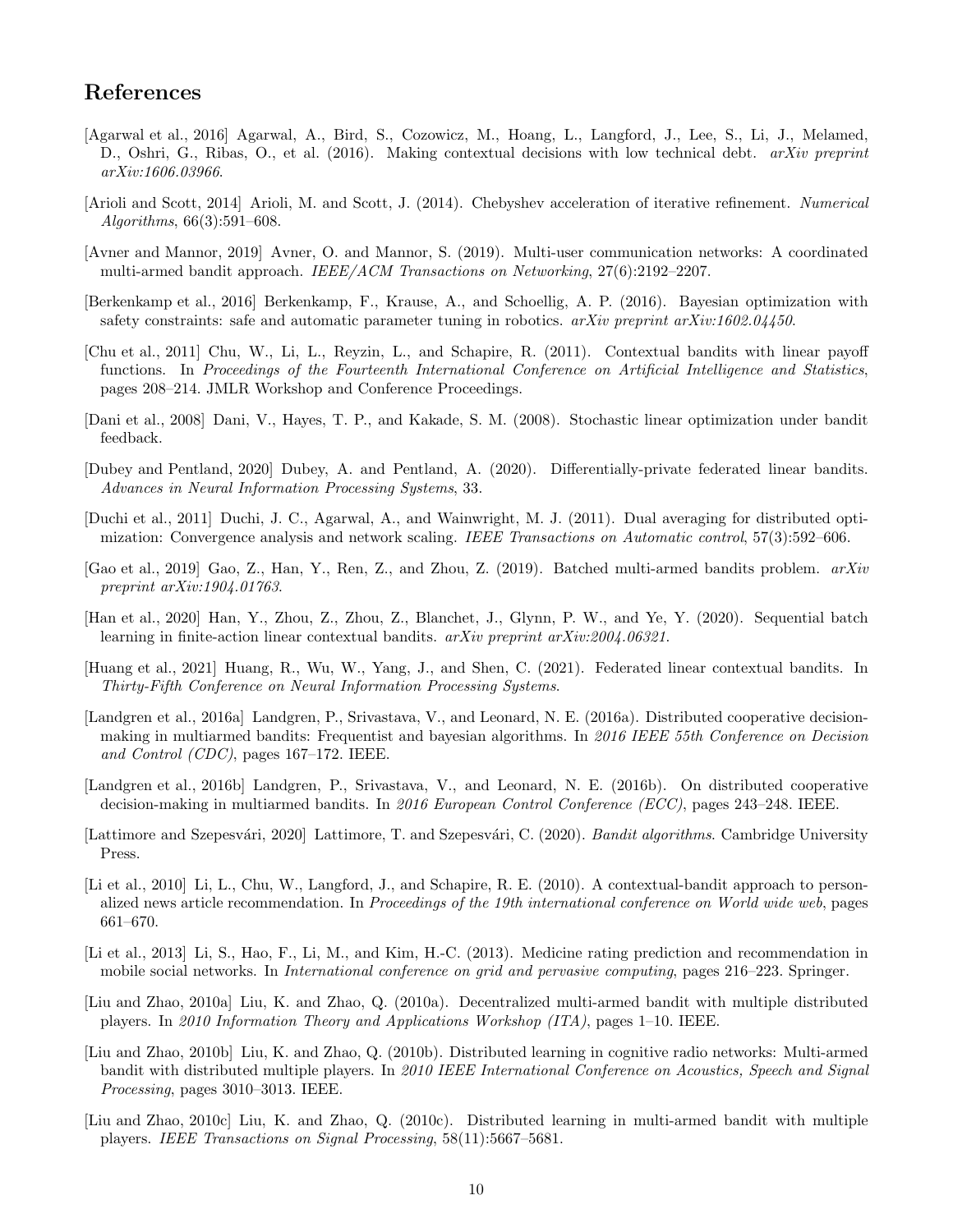<span id="page-10-6"></span>[Lynch, 1996] Lynch, N. A. (1996). Distributed algorithms. Elsevier.

- <span id="page-10-4"></span>[Martínez-Rubio et al., 2019] Martínez-Rubio, D., Kanade, V., and Rebeschini, P. (2019). Decentralized cooperative stochastic bandits. In Advances in Neural Information Processing Systems, pages 4531–4542.
- <span id="page-10-2"></span>[Ruan et al., 2021] Ruan, Y., Yang, J., and Zhou, Y. (2021). Linear bandits with limited adaptivity and learning distributional optimal design. In Proceedings of the 53rd Annual ACM SIGACT Symposium on Theory of Computing, pages 74–87.
- <span id="page-10-8"></span>[Seaman et al., 2017] Seaman, K., Bach, F., Bubeck, S., Lee, Y. T., and Massoulié, L. (2017). Optimal algorithms for smooth and strongly convex distributed optimization in networks. In Proceedings of the 34th International Conference on Machine Learning-Volume 70, pages 3027–3036. JMLR. org.
- <span id="page-10-1"></span>[Sui et al., 2018] Sui, Y., Zhuang, V., Burdick, J. W., and Yue, Y. (2018). Stagewise safe bayesian optimization with gaussian processes. arXiv preprint arXiv:1806.07555.
- <span id="page-10-5"></span>[Szörényi et al., 2013] Szörényi, B., Busa-Fekete, R., Hegedűs, I., Ormándi, R., Jelasity, M., and Kégl, B. (2013). Gossip-based distributed stochastic bandit algorithms. In Journal of Machine Learning Research Workshop and Conference Proceedings, volume 2, pages 1056–1064. International Machine Learning Societ.
- <span id="page-10-0"></span>[Tewari and Murphy, 2017] Tewari, A. and Murphy, S. A. (2017). From ads to interventions: Contextual bandits in mobile health. In *Mobile Health*, pages 495–517. Springer.
- <span id="page-10-10"></span>[Tropp, 2015] Tropp, J. A. (2015). An introduction to matrix concentration inequalities. arXiv preprint arXiv:1501.01571.
- <span id="page-10-3"></span>[Wang et al., 2019] Wang, Y., Hu, J., Chen, X., and Wang, L. (2019). Distributed bandit learning: How much communication is needed to achieve (near) optimal regret. arXiv preprint arXiv:1904.06309.
- <span id="page-10-7"></span>[Xiao and Boyd, 2004] Xiao, L. and Boyd, S. (2004). Fast linear iterations for distributed averaging. Systems  $\mathscr{C}$ Control Letters, 53(1):65–78.

<span id="page-10-9"></span>[Young, 2014] Young, D. M. (2014). Iterative solution of large linear systems. Elsevier.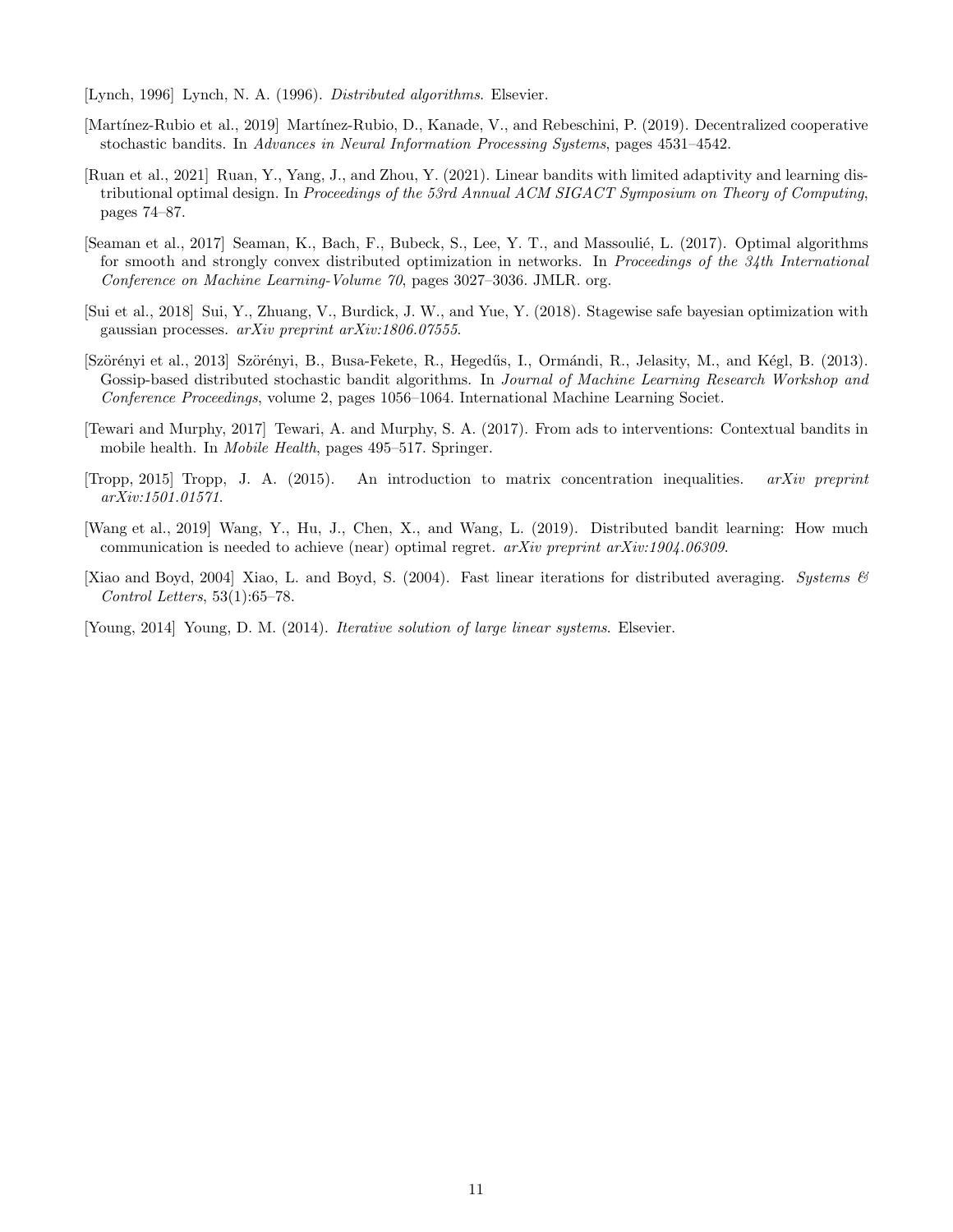# <span id="page-11-1"></span>A Proof of Theorem [1](#page-5-2)

#### <span id="page-11-0"></span>A.1 Proof of Lemma [1](#page-5-0)

For each batch  $m \in [M]$ , let  $\mathbf{b}_m = \sum_{t=\mathcal{T}_{m-1}+1}^{\mathcal{T}_{m-1}+T_m/2} \sum_{i=1}^N \mathbf{x}_t^i y_t^i$  and  $\mathbf{V}_m = \sum_{t=\mathcal{T}_{m-1}+1}^{\mathcal{T}_{m-1}+T_m/2} \sum_{i=1}^N \mathbf{x}_t^i \mathbf{x}_t^i$  $\ulcorner$ . We have

$$
\Lambda_m^i = \lambda I + \frac{NT_m}{2} \mathbb{E}_{\mathcal{X} \sim \mathcal{D}_m^i} \mathbb{E}_{\mathbf{x} \sim \pi_{m-1}^i(\mathcal{X})} [\mathbf{x} \mathbf{x}^\top] \n= \lambda I + \frac{NT_m}{4} \left( 2 \mathbb{E}_{\mathcal{X} \sim \mathcal{D}_m^i} \mathbb{E}_{\mathbf{x} \sim \pi_{m-1}^i(\mathcal{X})} [\mathbf{x} \mathbf{x}^\top] + 6\gamma I \right) - 1.5NT_m \gamma I.
$$
\n(7)

By choosing  $\gamma = \frac{3 \log(\frac{4dT}{\delta})}{NT}$  $\frac{\log(\frac{4dT}{\delta})}{NT_m}$  and  $\lambda = 5 \log(\frac{4dT}{\delta})$ , combining [\(7\)](#page-11-2) and Lemma [7,](#page-24-0) for all  $m \in [M]$ , with probability at least  $1 - \delta/2$ , we have

<span id="page-11-3"></span><span id="page-11-2"></span>
$$
\Lambda_m^i \succeq \left(\lambda - 5\log\left(\frac{4dT}{\delta}\right)\right)I + \frac{1}{2}\sum_{t=T_{m-1}+1}^{T_{m-1}+T_m/2}\sum_{i=1}^N \mathbf{x}_t^i \mathbf{x}_t^{i\top}
$$
\n
$$
= \frac{1}{2}\mathbf{V}_m.
$$
\n(8)

Moreover, for a fixed  $\mathbf{x} \in \mathcal{X}_t^i$  and  $(i,t) \in [N] \times [T]$ , let  $z_{t,m}^{j,i} = \mathbf{x}^\top (\Lambda_m^i)^{-1} \left( \mathbf{x}_t^j y_t^j - \mathbb{E}_{\mathcal{X} \sim \mathcal{D}_m^i} \mathbb{E}_{\mathbf{x} \sim \pi_{m-1}^i(\mathcal{X})} [\mathbf{x} \mathbf{x}^\top] \boldsymbol{\theta}_* \right)$ . Thus, we have

$$
\left| \left\langle \mathbf{x}, \theta_{m}^{i} - \theta_{*} \right\rangle \right| = \left| \left\langle \mathbf{x}, \left( \Lambda_{m}^{i} \right)^{-1} \mathbf{b}_{m} - \theta_{*} \right\rangle \right|
$$
\n
$$
= \left| \left\langle \mathbf{x}, \left( \Lambda_{m}^{i} \right)^{-1} \mathbf{b}_{m} \right\rangle - \left\langle \mathbf{x}, \left( \Lambda_{m}^{i} \right)^{-1} \Lambda_{m}^{i} \theta_{*} \right\rangle \right|
$$
\n
$$
= \left| \left\langle \mathbf{x}, \left( \Lambda_{m}^{i} \right)^{-1} \mathbf{b}_{m} \right\rangle - \left\langle \mathbf{x}, \left( \Lambda_{m}^{i} \right)^{-1} \left( \Lambda_{m}^{i} - \lambda I \right) \theta_{*} \right\rangle \right| + \left| \lambda \left\langle \mathbf{x}, \left( \Lambda_{m}^{i} \right)^{-1} \theta_{*} \right\rangle \right|
$$
\n
$$
\leq \left| \mathbf{x}^{\top} \left( \Lambda_{m}^{i} \right)^{-1} \left( \mathbf{b}_{m} - \frac{N T_{m}}{2} \mathbb{E}_{\mathcal{X} \sim \mathcal{D}_{m}^{i}} \mathbb{E}_{\mathbf{x} \sim \pi_{m-1}^{i}(\mathcal{X})} \left[ \mathbf{x} \mathbf{x}^{\top} | \theta_{*} \right] \right| + \sqrt{\lambda} ||\mathbf{x}||_{\left( \Lambda_{m}^{i} \right)^{-1}}
$$
\n(Cauchy Schwarz inequality and Assumption 1)\n
$$
= \left| \sum_{i} \sum_{i} \sum_{i} z_{i,m}^{i} \right| + \sqrt{\lambda} ||\mathbf{x}||_{\left( \Lambda_{i}^{i} \right)^{-1}}
$$
\n(9)

=       $t=\mathcal{T}_{m-1}+1$  $j=1$   $\lambda\|\mathbf{x}\|_{\left(\Lambda^i_m\right)}$ 

Note that

$$
\mathbb{E}\left[z_{t,m}^{j,i}\right] = \mathbb{E}\left[\mathbf{x}^{\top}\left(\Lambda_m^i\right)^{-1}\left(\mathbf{x}_t^j\left(\mathbf{x}_t^j^{\top}\boldsymbol{\theta}_* + \eta_t^j\right) - \mathbb{E}_{\mathcal{X}\sim\mathcal{D}_m^i}\mathbb{E}_{\mathbf{x}\sim\pi_{m-1}^i(\mathcal{X})}\left[\mathbf{x}\mathbf{x}^{\top}\right]\boldsymbol{\theta}_*\right)\right] = 0, \quad \text{(Noise }\eta_t^j \text{ is zero-mean)}
$$

By Azuma's inequality, for a fixed  $\mathbf{x} \in \mathcal{X}_t^i$  and  $(i, t) \in [N] \times [T]$ , we have

<span id="page-11-4"></span>
$$
\mathbb{P}\left(\left|\frac{\tau_{m-1}+T_m/2}{t=\tau_{m-1}+1}\sum_{j=1}^N z_{t,m}^{j,i}\right| \geq \alpha \|\mathbf{x}\|_{\left(\Lambda_m^i\right)^{-1}}\right) \leq 2 \exp\left(\frac{-\alpha^2 \|\mathbf{x}\|_{\left(\Lambda_m^i\right)^{-1}}^2}{2c_m^i}\right),\tag{10}
$$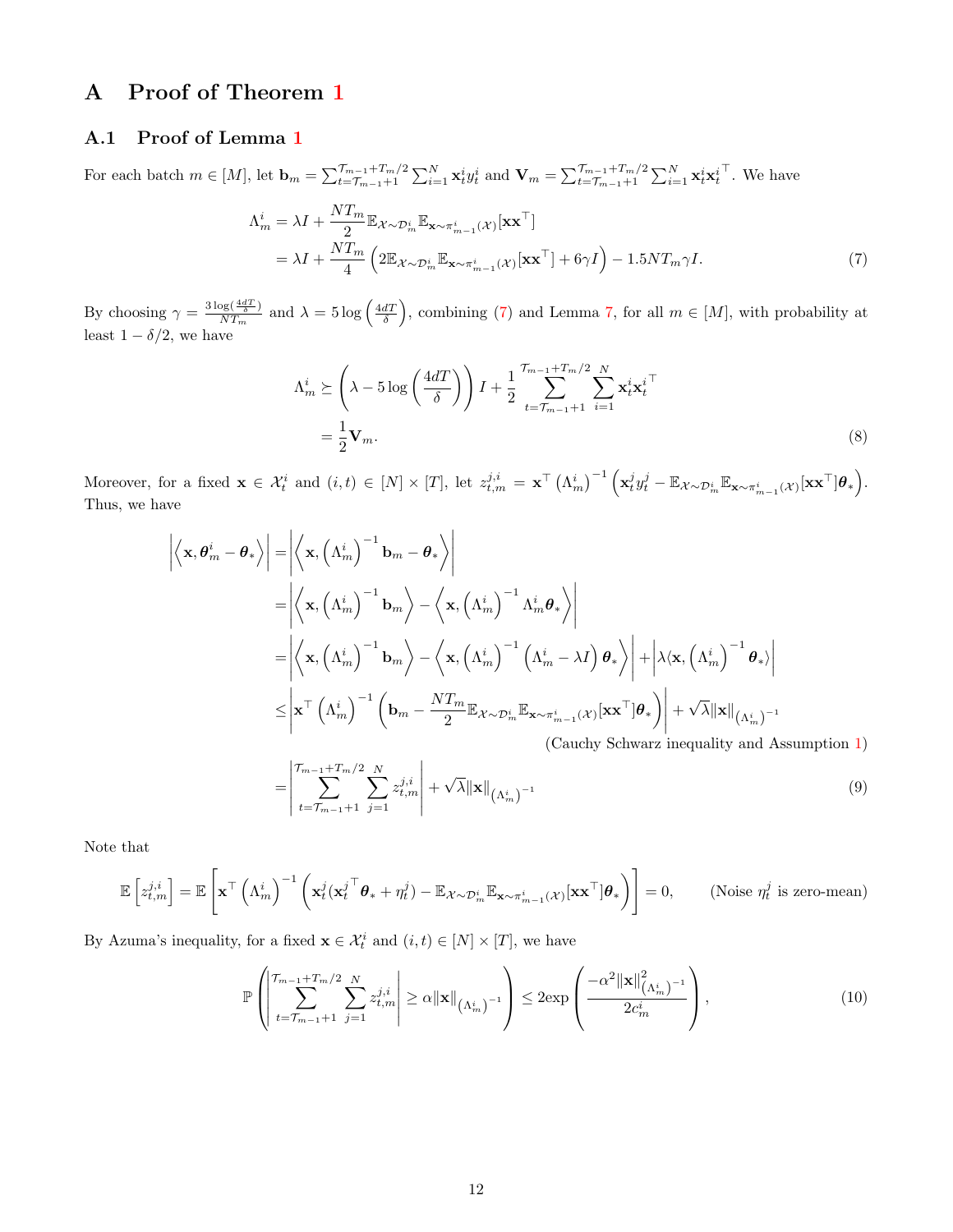where

$$
c_{m}^{i} = \sum_{t=T_{m-1}+1}^{T_{m-1}+T_{m}/2} \sum_{j=1}^{N} \left| \mathbf{x}^{\top} \left( \Lambda_{m}^{i} \right)^{-1} \left( \mathbf{x}_{t}^{j} y_{t}^{j} - \mathbb{E}_{\mathbf{x} \sim \mathcal{D}_{m}^{i}} \mathbb{E}_{\mathbf{x} \sim \pi_{m-1}^{i}(\mathbf{x})} \left[ \mathbf{x}^{\top} | \boldsymbol{\theta}_{*} \right] \right|^{2}
$$
  
\n
$$
\leq 2 \sum_{t=T_{m-1}+1}^{T_{m-1}+T_{m}/2} \sum_{j=1}^{N} \left| \mathbf{x}^{\top} \left( \Lambda_{m}^{i} \right)^{-1} \mathbf{x}_{t}^{j} y_{t}^{j} \right|^{2} + NT_{m} \left| \mathbf{x}^{\top} \left( \Lambda_{m}^{i} \right)^{-1} \mathbb{E}_{\mathbf{x} \sim \mathcal{D}_{m}^{i}} \mathbb{E}_{\mathbf{x} \sim \pi_{m-1}^{i}(\mathbf{x})} \left[ \mathbf{x}^{\top} | \boldsymbol{\theta}_{*} \right]^{2}
$$
  
\n
$$
\leq 2 \sum_{t=T_{m-1}+1}^{T_{m-1}+T_{m}/2} \sum_{j=1}^{N} \left| \mathbf{x}^{\top} \left( \Lambda_{m}^{i} \right)^{-1} \mathbf{x}_{t}^{j} \right|^{2} + \frac{4}{NT_{m}} \left| \mathbf{x}^{\top} \left( \Lambda_{m}^{i} \right)^{-1} \left( \Lambda_{m}^{i} - \lambda I \right) \boldsymbol{\theta}_{*} \right|^{2}
$$
  
\n
$$
= 2 \sum_{t=T_{m-1}+1}^{T_{m-1}+T_{m}/2} \sum_{j=1}^{N} \mathbf{x}^{\top} \left( \Lambda_{m}^{i} \right)^{-1} \mathbf{x}_{t}^{j} \mathbf{x}_{t}^{j} \left( \Lambda_{m}^{i} \right)^{-1} \mathbf{x} + \frac{4}{NT_{m}} \left| \mathbf{x}^{\top} \boldsymbol{\theta}_{*} - \lambda \mathbf{x}^{\top} \left( \Lambda_{m}^{i} \right)^{-1} \boldsymbol{\theta}_{*} \right|^{2}
$$

$$
\leq 4\mathbf{x}^{\top} \left(\Lambda_m^i\right)^{-1} \Lambda_m^i \left(\Lambda_m^i\right)^{-1} \mathbf{x} + \left(\frac{4\|\boldsymbol{\theta}_*\|_{\Lambda_m^i}^2}{NT_m} + \frac{4\lambda}{NT_m}\right) \|\mathbf{x}\|_{\left(\Lambda_m^i\right)^{-1}}^2 \qquad \text{(Conditional on the event in Eqn. (8))}
$$
\n
$$
\leq \left(6 + \frac{8\lambda}{NT_m}\right) \|\mathbf{x}\|_{\left(\Lambda_m^i\right)^{-1}}^2, \tag{11}
$$

where the last inequity follows from the fact that

<span id="page-12-0"></span>
$$
\|\boldsymbol{\theta}_{*}\|_{\Lambda_{m}^{i}}^{2} \leq \|\boldsymbol{\theta}_{*}\|_{2}^{2} \lambda_{\max}\left(\Lambda_{m}^{i}\right) \leq \lambda + \frac{NT_{m}}{2}.
$$
 (Assumption 1)

Combining  $(10)$  and  $(11)$ , and by a union bound, we have

$$
\mathbb{P}\left(\left|\left\langle \mathbf{x}, \boldsymbol{\theta}_{m}^{i} - \boldsymbol{\theta}_{*}\right\rangle\right| \leq \left(6\sqrt{\log\left(\frac{2KNT}{\delta}\right)} + \sqrt{\lambda}\right) \|\mathbf{x}\|_{\left(\Lambda_{m}^{i}\right)^{-1}}, \ \forall \mathbf{x} \in \mathcal{X}_{t}^{i}, i \in [N], t \in [T], m \in [M]\right) \geq 1 - \delta. \tag{12}
$$

#### A.2 Completing the proof of Theorem [1](#page-5-2)

Next, we state the following lemma, which we borrow from Theorem 5 in [\[Ruan et al., 2021\]](#page-10-2) and is used in the proof analysis of Theorem [1.](#page-5-2)

<span id="page-12-1"></span>**Lemma 3** ([\[Ruan et al., 2021\]](#page-10-2)). Let  $\mathcal{X}_1, \mathcal{X}_2, \ldots, \mathcal{X}_L \sim \mathcal{D}$  be i.i.d drawn from a distribution  $\mathcal D$  and input of Algorithm [4](#page-22-0) and let  $\pi$  be the output policy of Algorithm [4.](#page-22-0) For any  $\lambda \in (0,1)$ , we have

$$
\mathbb{P}\left[\mathbb{V}_{\mathcal{D}}^{\lambda}(\pi) \leq \mathcal{O}\left(\sqrt{d \log d \log(\lambda^{-1})}\right)\right] \geq 1 - \exp\left(\mathcal{O}(d^3 \log d \log(d\lambda^{-1})) - Ld^{-2c}2^{-16}\right),
$$

where we define the  $\lambda$ -deviation of policy  $\pi$  over  $\mathcal D$  by

$$
\mathbb{V}_{\mathcal{D}}^{\lambda}(\pi) := \mathbb{E}_{\mathcal{X} \sim \mathcal{D}} \left[ \max_{\mathbf{x} \in \mathcal{X}} \sqrt{\mathbf{x}^{\top} \left( \lambda I + \mathbb{E}_{\mathcal{X} \sim \mathcal{D}} \mathbb{E}_{\mathbf{y} \sim \pi(\mathcal{X})} [\mathbf{y} \mathbf{y}^{\top}] \right)^{-1} \mathbf{x}} \right]. \tag{13}
$$

Corollary 1. As a direct corollary of Lemma [3,](#page-12-1) if  $T \ge \Omega\left(d^{22} \log^2(\frac{NT}{\delta}) \log^2 d \log^2(dNT\lambda^{-1})\right)$ , then for all  $m \ge 2$ and  $i \in [N]$ , with probability at least  $1 - \delta$ , it holds that

<span id="page-12-2"></span>
$$
\mathbb{V}_{\mathcal{D}_{m}^{i}}^{\left(\frac{2\lambda}{NT_{m}}\right)}(\pi_{m-1}^{i}) \leq \mathcal{O}(\sqrt{d\log d\log (NT\lambda^{-1})}).\tag{14}
$$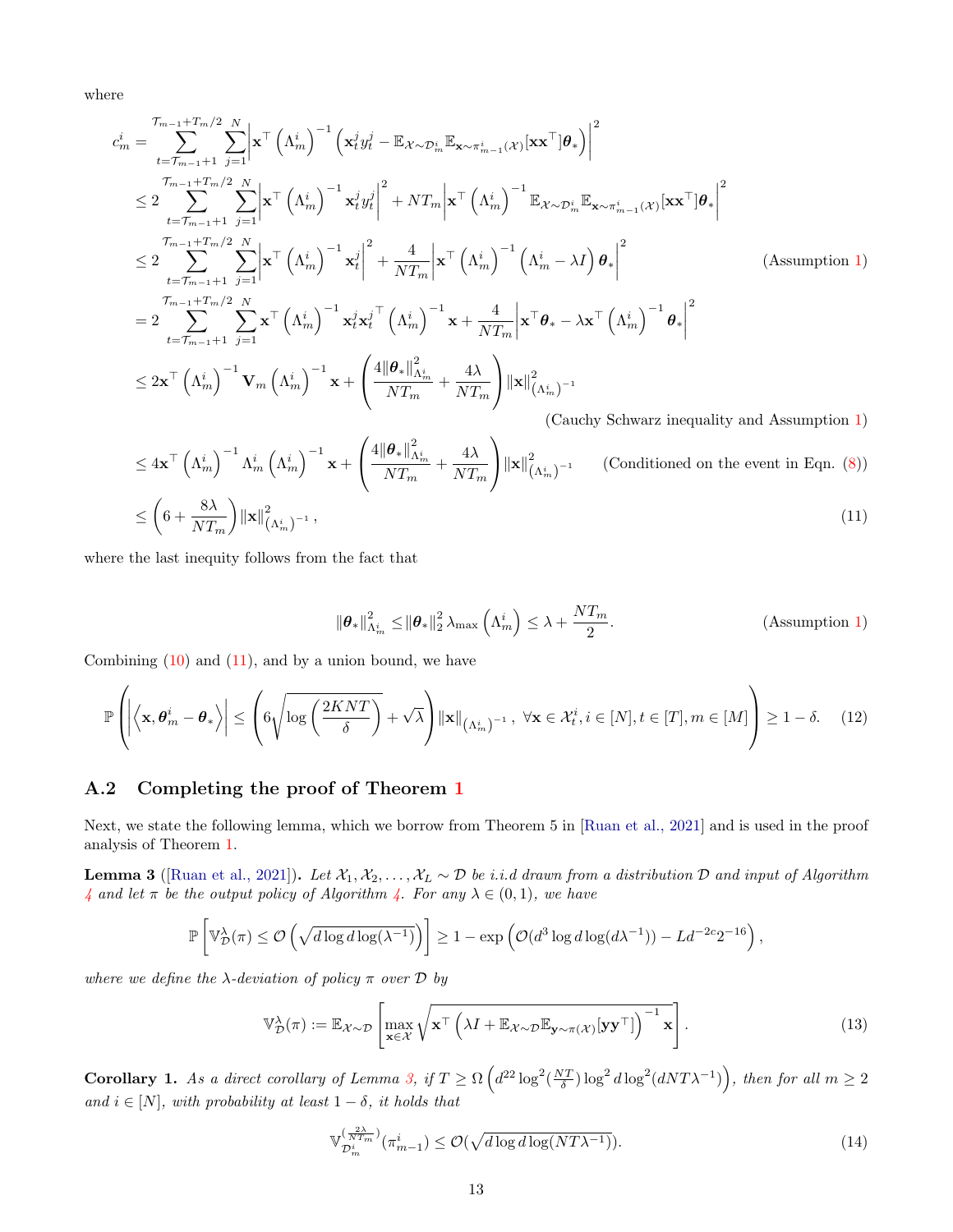Now, we focus on the regret of the *i*-th agent at m-th batch for any  $m \geq 3$ . Let  $\mathcal{D}_m^i$  be the distribution based on which the surviving sets  $\mathcal{X}_t^{i(m)}$  for all  $t \in [\mathcal{T}_{m-1} + 1 : \mathcal{T}_m]$  are generated when conditioned on the first  $m-1$  batches. For any  $t \in [\mathcal{T}_{m-1} + 1 : \mathcal{T}_m]$  $t \in [\mathcal{T}_{m-1} + 1 : \mathcal{T}_m]$  $t \in [\mathcal{T}_{m-1} + 1 : \mathcal{T}_m]$ , conditioned on the event that the confidence intervals in Lemma 1 hold, we have

$$
r_t^i = \mathbb{E}\left[ \langle \boldsymbol{\theta}_*, \mathbf{x}_{*,t}^i \rangle - \langle \boldsymbol{\theta}_*, \mathbf{x}_t^i \rangle \right]
$$
  
\n
$$
\leq \mathbb{E}\left[ \langle \boldsymbol{\theta}_{m-1}^i, \mathbf{x}_{*,t}^i \rangle - \langle \boldsymbol{\theta}_{m-1}^i, \mathbf{x}_t^i \rangle + \beta \left\| \mathbf{x}_{*,t}^i \right\|_{\left(\Lambda_{m-1}^i\right)^{-1}} + \beta \left\| \mathbf{x}_t^i \right\|_{\left(\Lambda_{m-1}^i\right)^{-1}} \right]
$$
(Lemma 1)

$$
\leq 2\beta \mathbb{E} \left[ \left\| \mathbf{x}_{*,t}^{i} \right\|_{(\Lambda_{m-1}^{i})^{-1}} + \left\| \mathbf{x}_{t}^{i} \right\|_{(\Lambda_{m-1}^{i})^{-1}} \right] \qquad (\mathbf{x}_{*,t}^{i} \in \mathcal{X}_{t}^{i(m)})
$$
\n
$$
\leq 4\beta \mathbb{E} \left[ \max_{\mathbf{x} \in \mathcal{X}_{t}^{i(m)}} \left\| \mathbf{x} \right\|_{(\Lambda_{m-1}^{i})^{-1}} \right]
$$
\n
$$
\leq 4\beta \mathbb{E}_{\mathcal{X} \sim \mathcal{D}_{m}^{i}} \left[ \max_{\mathbf{x} \in \mathcal{X}} \left\| \mathbf{x} \right\|_{(\Lambda_{m-1}^{i})^{-1}} \right]
$$
\n
$$
\leq 4\beta \mathbb{E}_{\mathcal{X} \sim \mathcal{D}_{m-1}^{i}} \left[ \max_{\mathbf{x} \in \mathcal{X}} \left\| \mathbf{x} \right\|_{(\Lambda_{m-1}^{i})^{-1}} \right]
$$
\n
$$
\leq \frac{8\beta}{\sqrt{NT_{m-1}}} \mathbb{E}_{\mathcal{X} \sim \mathcal{D}_{m-1}^{i}} \left[ \max_{\mathbf{x} \in \mathcal{X}} \sqrt{\mathbf{x}^{\top} \left( \frac{2\lambda}{NT_{m-1}} I + \mathbb{E}_{\mathcal{X} \sim \mathcal{D}_{m-1}^{i}} \mathbb{E}_{\mathbf{y} \sim \pi_{m-2}^{i}(\mathcal{X})} [\mathbf{y} \mathbf{y}^{\top}] \right)^{-1} \mathbf{x} \right]
$$
\n
$$
= \frac{8\beta}{\sqrt{NT_{m-1}}} \mathbb{V}_{\mathcal{D}_{m-1}^{i}} \left[ \mathbb{V}_{m-1}^{i} \left( \pi_{m-2}^{i} \right), \qquad (15)
$$

where the third inequality follows from our established confidence intervals in Lemma [1](#page-5-0) guaranteeing that  $\mathbf{x}_{*,t}^i \in \mathcal{X}_t^{i(m)}$ <br>for all  $(i, t, m) \in [N] \times [\mathcal{T}_{m-1} + 1 : \mathcal{T}_m] \times [M]$  with probability at least  $1 - \delta$ . Now, c the cumulative regret of batches  $m \geq 3$ , as follows:

$$
\sum_{t=T_2+1}^{T} \sum_{i=1}^{N} r_i^i \le \sum_{m=3}^{M} \frac{8\beta N T_m}{\sqrt{N T_{m-1}}} \mathbb{V}_{\mathcal{D}_{m-1}^i}^{(\frac{2\lambda}{N T_{m-1}})}(\pi_{m-2}^i)
$$
\n
$$
\le 8\beta \sqrt{dN \log d \log (NT\lambda^{-1})} \sum_{m=2}^{M} \frac{T_m}{\sqrt{T_{m-1}}} \qquad \text{(Conditional on the event in Eqn. (14))}
$$
\n
$$
= 8\beta M a \sqrt{dN \log d \log (NT\lambda^{-1})}. \qquad (16)
$$

Next, we bound cumulative regret of the first two batches. Under Assumption [1,](#page-1-0) during the first two batches, the instantaneous regret of each agent  $i$  at any round  $t$  is at most 2. Therefore

<span id="page-13-2"></span><span id="page-13-1"></span><span id="page-13-0"></span>
$$
\sum_{t=1}^{\mathcal{T}_2} \sum_{i=1}^N r_t^i \le 2N\mathcal{T}_2 = 4a\sqrt{dN}.
$$
 (17)

Note that for any  $m \geq 3$ , we can write  $T_m$  as

$$
T_m = a T_{m-1}^{\frac{1}{2}} = a^{\frac{3}{2}} T_{m-2}^{\frac{1}{4}} = \dots = a^{\frac{2^{m-2}-1}{2^{m-3}}} T_2^{\frac{1}{2^{m-2}}}
$$

$$
T_m = a^{\frac{1}{2^{m-2}}} a^{\frac{2^{m-2}-1}{2^{m-3}}} \left(\frac{T_2}{a}\right)^{\frac{1}{2^{m-2}}}
$$

$$
= a^{\frac{2^{m-1}-1}{2^{m-2}}} \left(\sqrt{\frac{d}{N}}\right)^{\frac{1}{2^{m-2}}}
$$

$$
= \left(\frac{a^{2^{m-1}-1} d^{\frac{1}{2}}}{N^{\frac{1}{2}}}\right)^{\frac{1}{2^{m-2}}}.
$$

Our choice of a in the algorithm ensures that for any  $M > 0$ ,  $T_M = T$  and  $\sum_{m=1}^{M} T_m \ge T_M = T$ , and thus the choice of grid  $\{\mathcal{T}_1,\ldots,\mathcal{T}_M\}$  is valid. If we let  $M=1+\log\left(\frac{\log(\frac{N\mathcal{T}}{d})}{2}+1\right)$ , from [\(16\)](#page-13-1) and [\(17\)](#page-13-2), we conclude that,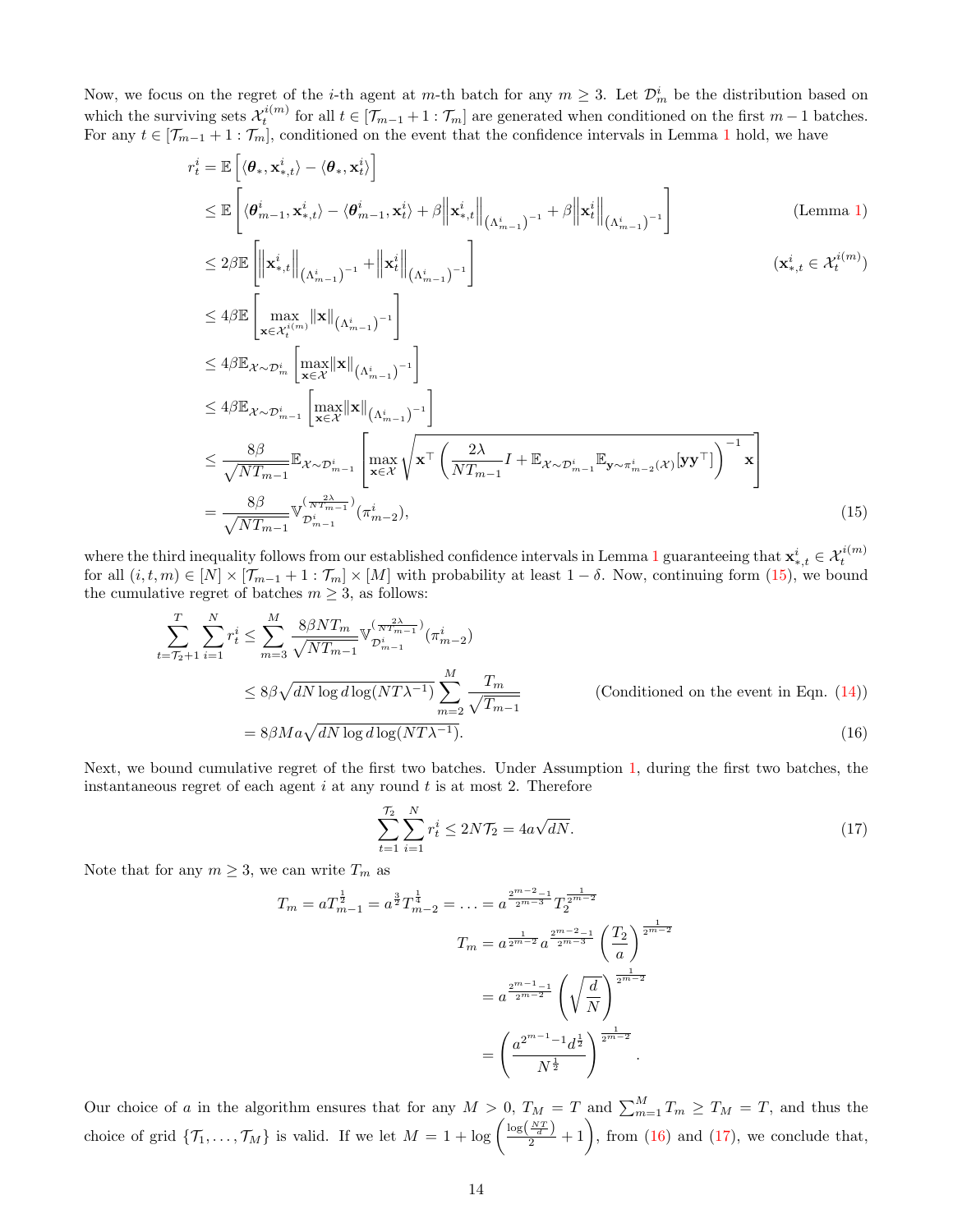with probability at least  $1 - 2\delta$ , it holds that

$$
R_T \le 4\sqrt{dNT} \left(\frac{NT}{d}\right)^{\frac{1}{2(2^{M-1}-1)}} + 8\beta M \sqrt{dNT \log d \log (NT\lambda^{-1})} \left(\frac{NT}{d}\right)^{\frac{1}{2(2^{M-1}-1)}}
$$
  

$$
\le \mathcal{O}\left(\sqrt{dNT \log d \log^2 \left(\frac{KNT}{\delta\lambda}\right)} \log \log \left(\frac{NT}{d}\right)\right).
$$
 (18)

#### <span id="page-14-1"></span>A.3 Communication cost as number of bits transmitted

In this section, we consider the number of bits transmitted in a slightly modified version of DisBE-LUCB. To this end, we make the following minor modification to DisBE-LUCB. Let  $\epsilon_0$  be an additional input to the algorithm. In Line [7](#page-4-3) of DisBE-LUCB, agent i sends vector  $\tilde{\mathbf{u}}_m^i$  which is an  $\epsilon_0$ -precise rounded version of  $\mathbf{u}_m^i$ . In particular, if it rounds each entry of  $\mathbf{u}_m^i$  with precision  $\epsilon_0$ , vector  $\tilde{\mathbf{u}}_m^i$  will be obtained. Now, we observe how this extra rounding step affects confidence intervals in Lemma [1.](#page-5-0) In fact, we are interested in upper bounds on  $\left. \left\langle \mathbf{x},\tilde{\boldsymbol{\theta}}_{m}^{i}-\boldsymbol{\theta }_{\ast }\right\rangle \right\vert$ , where

$$
\tilde{\boldsymbol{\theta}}_m^i = \left(\Lambda_m^i\right)^{-1} \sum_{i=1}^N \tilde{\mathbf{u}}_m^i.
$$
  
For  $\delta \in (0, 1)$ , let  $\beta = 6\sqrt{\log\left(\frac{2KNT}{\delta}\right)} + \sqrt{\lambda}$ . Then for all  $\mathbf{x} \in \mathcal{X}_t^i, i \in [N], t \in [T], m \in [M]$ , with probability at least  $1 - \delta$ , it holds that

$$
\left| \left\langle \mathbf{x}, \tilde{\boldsymbol{\theta}}_m^i - \boldsymbol{\theta}_* \right\rangle \right| = \left| \left\langle \mathbf{x}, \tilde{\boldsymbol{\theta}}_m^i - \boldsymbol{\theta}_m^i + \boldsymbol{\theta}_m^i - \boldsymbol{\theta}_* \right\rangle \right|
$$
\n
$$
\leq \left| \left\langle \mathbf{x}, \tilde{\boldsymbol{\theta}}_m^i - \boldsymbol{\theta}_m^i \right\rangle \right| + \left| \left\langle \mathbf{x}, \boldsymbol{\theta}_m^i - \boldsymbol{\theta}_* \right\rangle \right|
$$
\n
$$
\leq \left( \left\| \tilde{\boldsymbol{\theta}}_m^i - \boldsymbol{\theta}_m^i \right\|_{\Lambda_m^i} + \beta \right) \|\mathbf{x}\|_{\left(\Lambda_m^i\right)^{-1}} \qquad \text{(Lemma 1 and Cauchy Schwarz inequality)}
$$
\n
$$
\leq \left( \sqrt{\lambda_{\max}(\Lambda_m^i)} \left\| \tilde{\boldsymbol{\theta}}_m^i - \boldsymbol{\theta}_m^i \right\|_2 + \beta \right) \|\mathbf{x}\|_{\left(\Lambda_m^i\right)^{-1}}
$$
\n
$$
\leq \left( N\sqrt{dT} \epsilon_0 + \beta \right) \|\mathbf{x}\|_{\left(\Lambda_m^i\right)^{-1}} . \qquad (19)
$$

Therefore, letting  $\epsilon_0 = \frac{\beta}{N}$  $\frac{\beta}{N\sqrt{dT}}$ , we have

$$
\left| \left\langle \mathbf{x}, \tilde{\boldsymbol{\theta}}_m^i - \boldsymbol{\theta}_* \right\rangle \right| \le 2\beta \|\mathbf{x}\|_{\left(\Lambda_m^i\right)^{-1}},\tag{20}
$$

which implies that replacing  $\beta$  in DisBE-LUCB with 2 $\beta$ , will result in the same order of regret as that of DisBE-LUCB for our modified algorithm. Moreover, since for transmission of each real number  $log(dNT)$  bits is used, the communication cost of our modified algorithm in terms of number of bits is same as that stated in Theorem [1](#page-5-2) with an additional multiplicative factor  $log(dNT)$ .

# <span id="page-14-0"></span>B Proof of Theorem [2](#page-6-1)

#### B.1 Proof of Lemma [2](#page-6-2)

Let  $\mu \sim \text{Unif}(\mu_1, \mu_2)$ , where  $\mu_1 = [\Delta, 0]^{\top}, \mu_2 = [-\Delta, 0]^{\top}, \mathbf{z} = \{z_t\}_{t=1}^T$  be the set of arm 1's reward,  $H = \{a_t, y_t\}_{t=1}^T$  be the history over the course of T rounds, where  $a_t$  is the arm pulled and  $y_t$  is t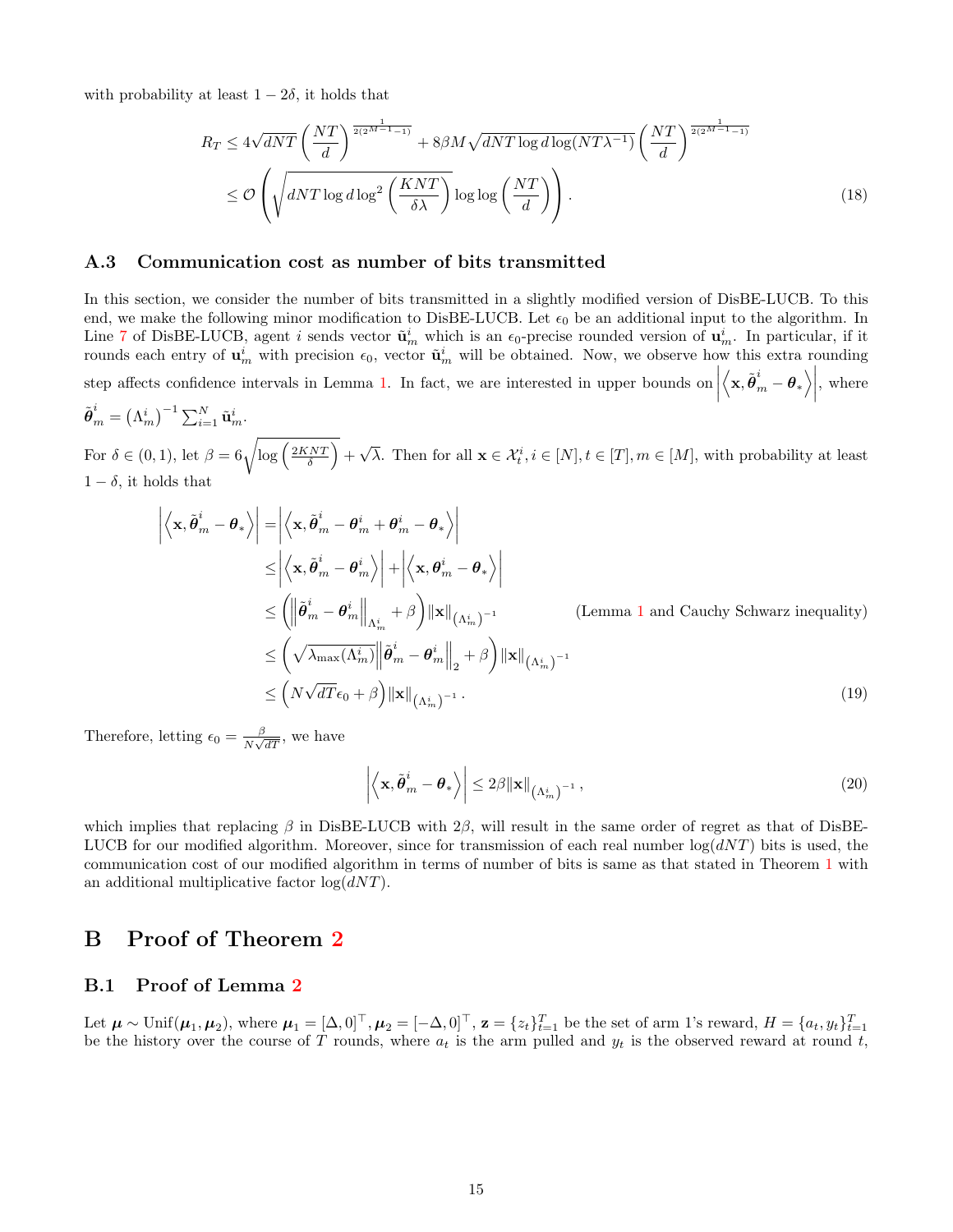$a_* = \arg \max_{a \in \{1,2\}} \mu_a$ , and  $\hat{a} \sim \text{Unif}(\{a_1, a_2, \ldots, a_T\})$ . We have

$$
\frac{1}{2} \left( R_T(\pi, \mu_1) + R_T(\pi, \mu_2) \right) = \mathbb{E}[R_T(\pi, \mu)]
$$

$$
= \mathbb{E}[\sum_{t=1}^T \mathbb{1}(\hat{a} \neq a_*) \Delta]
$$

$$
= \Delta T \mathbb{P}(\hat{a} \neq a_*).
$$

Now, we lower bound  $\mathbb{P}(\hat{a} \neq a_*)$  as follows

$$
\mathbb{P}(\hat{a} \neq a_*) = \sum_{a \in \{1,2\}} \mathbb{P}(a_* = a) \mathbb{P}(\hat{a} \neq a | a_* = a)
$$
\n
$$
= \sum_{a \in \{1,2\}} \mathbb{P}(a_* = a) \left[ \mathbb{P}(\hat{a} \neq a) + \mathbb{P}(\hat{a} = a) - \mathbb{P}(\hat{a} = a | a_* = a) \right]
$$
\n
$$
\geq \sum_{a \in \{1,2\}} \mathbb{P}(a_* = a) \left[ \mathbb{P}(\hat{a} \neq a) - \sqrt{\frac{1}{2} D_{\text{KL}}(\mathbb{P}_{\hat{a}|a_* = a}, \mathbb{P}_{\hat{a}})} \right] \qquad \text{(Pinsker's inequality)}
$$
\n
$$
= \frac{1}{2} - \sum_{a \in \{1,2\}} \mathbb{P}(a_* = a) \sqrt{\frac{1}{2} D_{\text{KL}}(\mathbb{P}_{\hat{a}|a_* = a}, \mathbb{P}_{\hat{a}})} \qquad \text{(Pinsker's inequality)}
$$
\n
$$
\geq \frac{1}{2} - \sqrt{\frac{1}{2} \sum_{a \in \{1,2\}} \mathbb{P}(a_* = a) D_{\text{KL}}(\mathbb{P}_{\hat{a}|a_* = a}, \mathbb{P}_{\hat{a}})} \qquad \text{(Jensen's inequality)}
$$
\n
$$
= \frac{1}{2} - \sqrt{\frac{1}{2} I(\hat{a}; a_*)} \qquad \qquad \geq \frac{1}{2} - \sqrt{\frac{1}{2} I(M, H; a_*)} \qquad \qquad \text{(Data processing)}
$$
\n
$$
\geq \frac{1}{2} - \sqrt{\frac{1}{2} (I(M; a_*) + I(H; a_*))} \qquad \qquad \text{(Data processing)}
$$

In our next step towards lower bounding  $\mathbb{P}(\hat{a} \neq a_*)$ , we upper bound  $I(H; a_*)$ , as follows

$$
I(H; a_{*}) \leq I(\mathbf{z}; a_{*})
$$
\n
$$
= \sum_{a \in \{1,2\}} \frac{1}{2} D_{\mathrm{KL}}(\mathbb{P}(\mathbf{z}|a_{*}=a), \mathbb{P}(\mathbf{z}))
$$
\n
$$
\leq \sum_{b \in \{1,2\}} \sum_{a \in \{1,2\}} \frac{1}{2} D_{\mathrm{KL}}(\mathbb{P}(\mathbf{z}|a_{*}=a), \mathbb{P}(\mathbf{z}|a_{*}=b))
$$
\n
$$
= \frac{1}{2} D_{\mathrm{KL}}(\mathbb{P}(\mathbf{z}|a_{*}=1), \mathbb{P}(\mathbf{z}|a_{*}=2)) + \frac{1}{2} D_{\mathrm{KL}}(\mathbb{P}(\mathbf{z}|a_{*}=2), \mathbb{P}(\mathbf{z}|a_{*}=1))
$$
\n
$$
= \frac{1}{2} \left[ T(2\Delta)^{2} + T(2\Delta)^{2} \right]
$$
\n
$$
= 4T\Delta^{2}.
$$
\n(\star \star \star)

Combining  $\star$ ,  $\star \star$ , and  $\star \star \star$ , we have

$$
\frac{1}{2}\left(R_T(\pi,\mu_1)+R_T(\pi,\mu_2)\right)\geq \Delta T\left(\frac{1}{2}-\sqrt{\frac{1}{2}\left(\frac{1}{16}+4T\Delta^2\right)}\right).
$$

Therefore, at least one of  $R_T(\pi,\mu_1)$  and  $R_T(\pi,\mu_2)$  is greater than  $\Delta T \left( \frac{1}{2} - \sqrt{\frac{1}{2} \left( \frac{1}{16} + 4T \Delta^2 \right)} \right)$ , which concludes the lemma.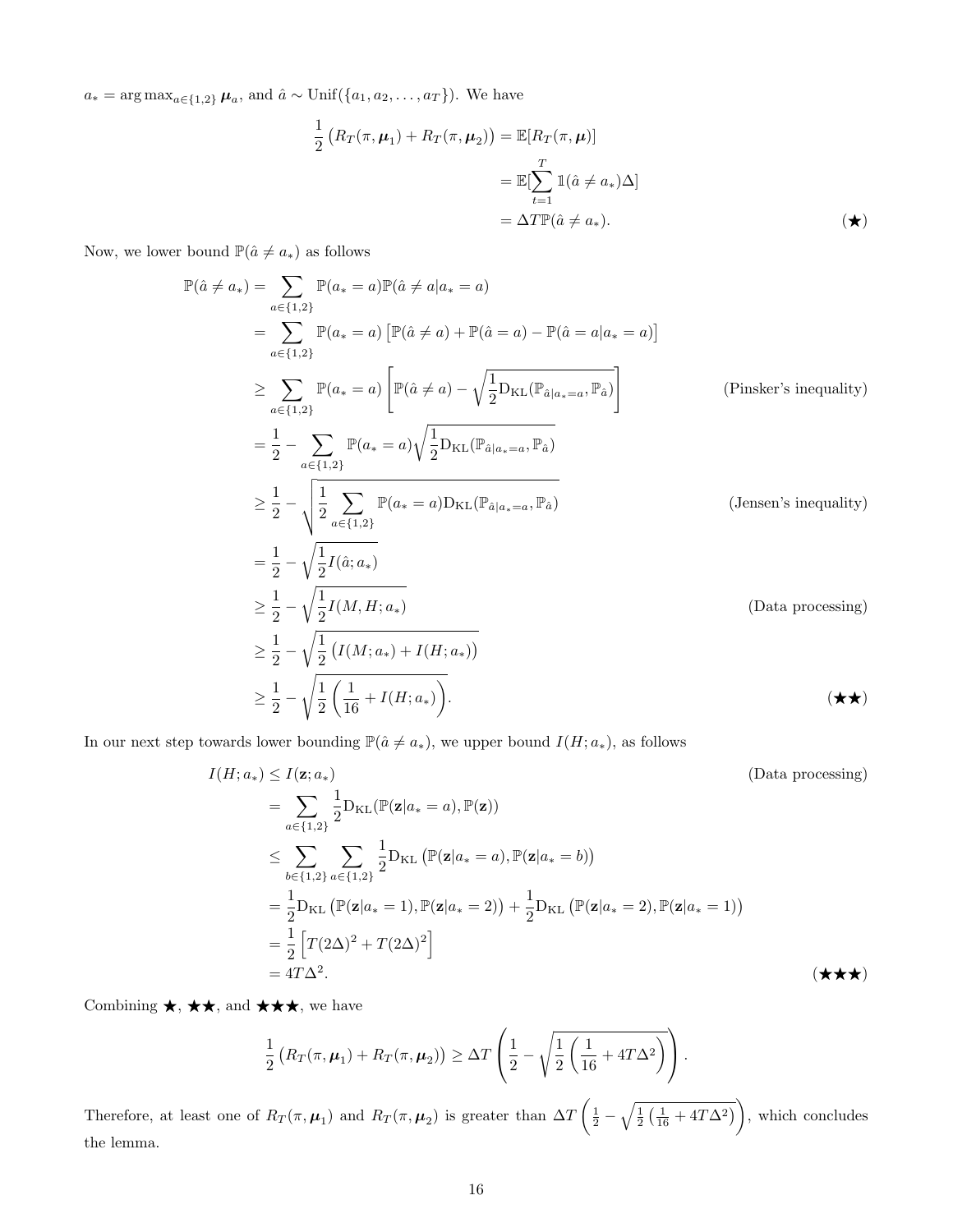#### B.2 Completing the proof of Theorem [2](#page-6-1)

Let  $K = 2$  and the decision set observed by the agents at each round t be drawn uniformly from  $\left\{ \{(\mathbf{e}_1,\mathbf{e}_2),(\mathbf{e}_3,\mathbf{e}_4),\ldots,(\mathbf{e}_{d-1},\mathbf{e}_d)\}\right\}$ . Let  $T^i(j) = \{t \in [T] : \mathbf{x}_{t,1}^i = \mathbf{e}_{2j-1}, \mathbf{x}_{t,2}^i = \mathbf{e}_{2j}\}$  be the set of rounds at which the feature vectors associated with actions 1 and 2 and agent i are  $e_{2j-1}$  and  $e_{2j}$ .

Let  $M_{ij}$  be the mutual information between messages agent *i* receives and  $\theta_{*,2j-1}$  and  $\theta_{*,2j}$ . We call  $(\theta_{*,2j-1}, \theta_{*,2j})$ by  $j$ -th block of reward vector. Therefore, we have

$$
\sum_{i=1}^{N} \sum_{j=1}^{\frac{d}{2}} M_{ij} \le \sum_{i=1}^{N} \mathbb{E}[\# \text{bits agent } i \text{ receives during the algorithm run}] \le \frac{dN}{128}.\tag{21}
$$

For each agent  $i \in [N]$ , let  $\mathcal{E}_i$  be the set of  $\frac{d}{4}$  blocks of reward vector with smallest  $M_{ij}$ . Furthermore, define  $S$  as the set of  $\frac{N}{2}$  agents with smallest  $\sum_{j\in\mathcal{E}_i} M_{ij}$ . From [\(21\)](#page-16-0) and the definition of S and  $\mathcal{E}_i$ , we observe that for every agent  $i \in \mathcal{S}$  and  $j \in \mathcal{E}_i$ , we have

<span id="page-16-1"></span><span id="page-16-0"></span>
$$
M_{ij} \le \frac{dN}{128\frac{N}{2}\frac{d}{4}} = \frac{1}{16}.\tag{22}
$$

Denote by

$$
A_{ij} = \sum_{t \in T^i(j)} \langle \boldsymbol{\theta}_*, \mathbf{x}_{*,t}^i \rangle - \langle \boldsymbol{\theta}_*, \mathbf{x}_t^i \rangle \tag{23}
$$

the regret of agent i at rounds with feature vectors  $e_{2j-1}$  and  $e_{2j}$ . Combining [\(23\)](#page-16-1) and Lemma [2,](#page-6-2) for every agent  $i \in \mathcal{S}$  and  $j \in \mathcal{E}_i$ , we have

$$
\mathbb{E}[A_{ij}] \geq \mathbb{E}\left[\Delta \left|T^{i}(j)\right| \left(\frac{1}{2} - \sqrt{\frac{1}{2} \left(\frac{1}{16} + 4|T^{i}(j)| \Delta^{2}\right)}\right)\right]
$$
\n
$$
= \mathbb{E}\left[\frac{\Delta |T^{i}(j)|}{2} - \sqrt{\frac{\Delta^{2} |T^{i}(j)|^{2}}{32} + 2|T^{i}(j)|^{3} \Delta^{4}}\right]
$$
\n
$$
\geq \frac{\Delta \mathbb{E}\left[|T^{i}(j)|\right]}{2} - \sqrt{\frac{\Delta^{2} \mathbb{E}\left[|T^{i}(j)|^{2}\right]}{32} + 2\Delta^{4} \mathbb{E}\left[|T^{i}(j)|^{3}\right]},
$$
\n(Jensen's inequality)

where the expectation is with respect to the randomness of the decision sets. We note that  $|T^i(j)|$  is a multinomial random variable for all  $i \in [N]$  and  $j \in \left[\frac{d}{2}\right]$  with the following moments:

$$
\mathbb{E}\left[T^{i}(j)\right] = \frac{2T}{d}
$$

$$
\mathbb{E}\left[T^{i}(j)\right]^{2} = \frac{2T}{d} + \frac{4T^{2}}{d^{2}}
$$

$$
\mathbb{E}\left[T^{i}(j)\right]^{3} = \frac{2T}{d} + \frac{12T^{2}}{d^{2}} + \frac{8T^{3}}{d^{3}}.
$$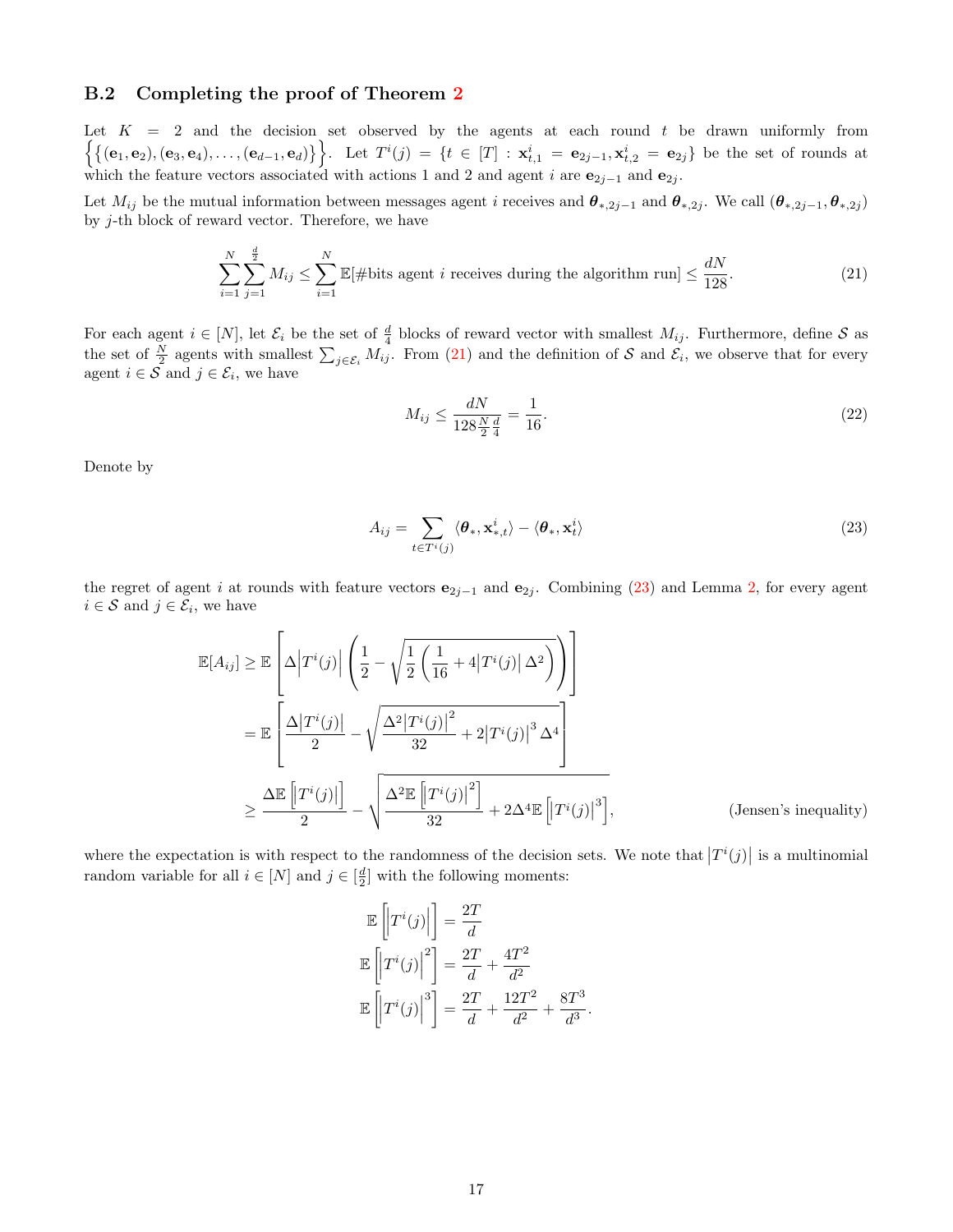Thus, we conclude that for every agent  $i \in \mathcal{S}$  and  $j \in \mathcal{E}_i$ , letting  $\Delta = \frac{1}{26} \sqrt{\frac{d}{T}}$ , we have

$$
\mathbb{E}[A_{ij}] \geq \frac{\Delta T}{d} - \Delta \sqrt{\frac{T}{16d} + \frac{T^2}{8d^2} + \frac{4\Delta^2 T}{d} + \frac{24\Delta^2 T^2}{d^2} + \frac{16\Delta^2 T^3}{d^3}} \geq \frac{\Delta T}{d} - \Delta \sqrt{\frac{3T^2}{16d^2} + \frac{44\Delta^2 T^3}{d^3}} \equiv \frac{\Delta T}{d} \left( 1 - \sqrt{\frac{3}{16} + \frac{44\Delta^2 T}{d}} \right) \geq \frac{\Delta T}{2d} \equiv \frac{1}{2d} \sqrt{\frac{T}{d}}.
$$
\n(24)

From  $(24)$ , we have

<span id="page-17-1"></span>
$$
R_T = \sum_{i \in [N]} \sum_{j \in [\frac{d}{2}]} \mathbb{E}[A_{ij}]
$$
  
\n
$$
\geq \sum_{i \in S} \sum_{j \in \mathcal{E}_i} \mathbb{E}[A_{ij}]
$$
  
\n
$$
\geq \frac{dN}{416} \sqrt{\frac{T}{d}}
$$
  
\n
$$
= \frac{N\sqrt{dT}}{416},
$$

which concludes the proof.

# <span id="page-17-0"></span>C Decentralized Batch Elimination LinUCB without Server

In this environment, the agents are represented by the nodes of an undirected and connected graph  $G$ . Each agent  $i$ can send and receive messages only to and from its immediate neighbors  $j \in \mathcal{N}(i)$ .

<span id="page-17-2"></span>**Definition 1** (Communication Matrix). For an undirected connected graph G with N nodes,  $P \in \mathbb{R}^{N \times N}$  is a symmetric communication matrix if it satisfies the following three conditions: (i)  $\mathbf{P}_{i,j} = 0$  if there is no connection between nodes i and j; (ii) the sum of each row and column of  $P$  is 1; (iii) the eigenvalues are real and their magnitude is less than 1, i.e.,  $1 = |\lambda_1| > |\lambda_2| \geq \ldots |\lambda_N| \geq 0$ .

We assume that  $P$  is known to the agents. We remark that  $P$  can be constructed with little global information about the graph, such as its adjacency matrix and the graph's maximal degree; For example, one can compute it as  $\mathbf{P} = I_N - \frac{1}{\delta_{\text{max}}+1} \mathbf{D}^{-1/2} \mathcal{L} \mathbf{D}^{-1/2}$ , where  $\delta_{\text{max}}$  is the maximum degree of the graph,  $\mathcal{L} \in \mathbb{R}^{N \times N}$  is the graph Laplacian, and  $\mathbf{D} \in \mathbb{R}^{N \times N}$  is a diagonal matrix whose entries are the degrees of the nodes (see [\[Duchi et al., 2011\]](#page-9-16) for details).

Running Consensus. In order to share information about agents' past actions among the network, we rely on running consensus, e.g., [\[Lynch, 1996,](#page-10-6) [Xiao and Boyd, 2004\]](#page-10-7). The goal of running consensus is that after enough rounds of communication, each agent has an accurate estimate of the average (over all agents) of the initial values of each agent. Precisely, let  $\boldsymbol{\nu}_0 \in \mathbb{R}^N$  be a vector, where each entry  $\boldsymbol{\nu}_{0,i}, i \in [N]$  represents agent's i information at some initial round. Then, running consensus aims at providing an accurate estimate of the average  $\frac{1}{N} \sum_{i \in [N]} \nu_{0,i}$  for each agent. It turns out that the communication matrix P defined in Definition [1](#page-17-2) plays a key role in reaching consensus. The details are standard in the rich related literature [\[Xiao and Boyd, 2004,](#page-10-7) [Lynch, 1996\]](#page-10-6). Here, we only give a brief explanation of the high-level principles. Roughly speaking, a consensus algorithm updates  $\nu_0$  by  $\nu_1 = \mathbf{P}\nu_0$ ,  $\nu_2 = \mathbf{P}\nu_1$ and so on. Note that this operation respects the network structure since the updated value  $\nu_{1,j}$  is a weighted average of only  $\nu_{0,j}$  itself and neighbor-only values  $\nu_{0,i}, i \in \mathcal{N}(j)$ . Thus, after S rounds, agent j has access to entry j of  $\nu_S = P^S \nu_0$ . We adapt *polynomial filtering* introduced in [Martínez-Rubio et al., 2019, [Seaman et al., 2017\]](#page-10-8) to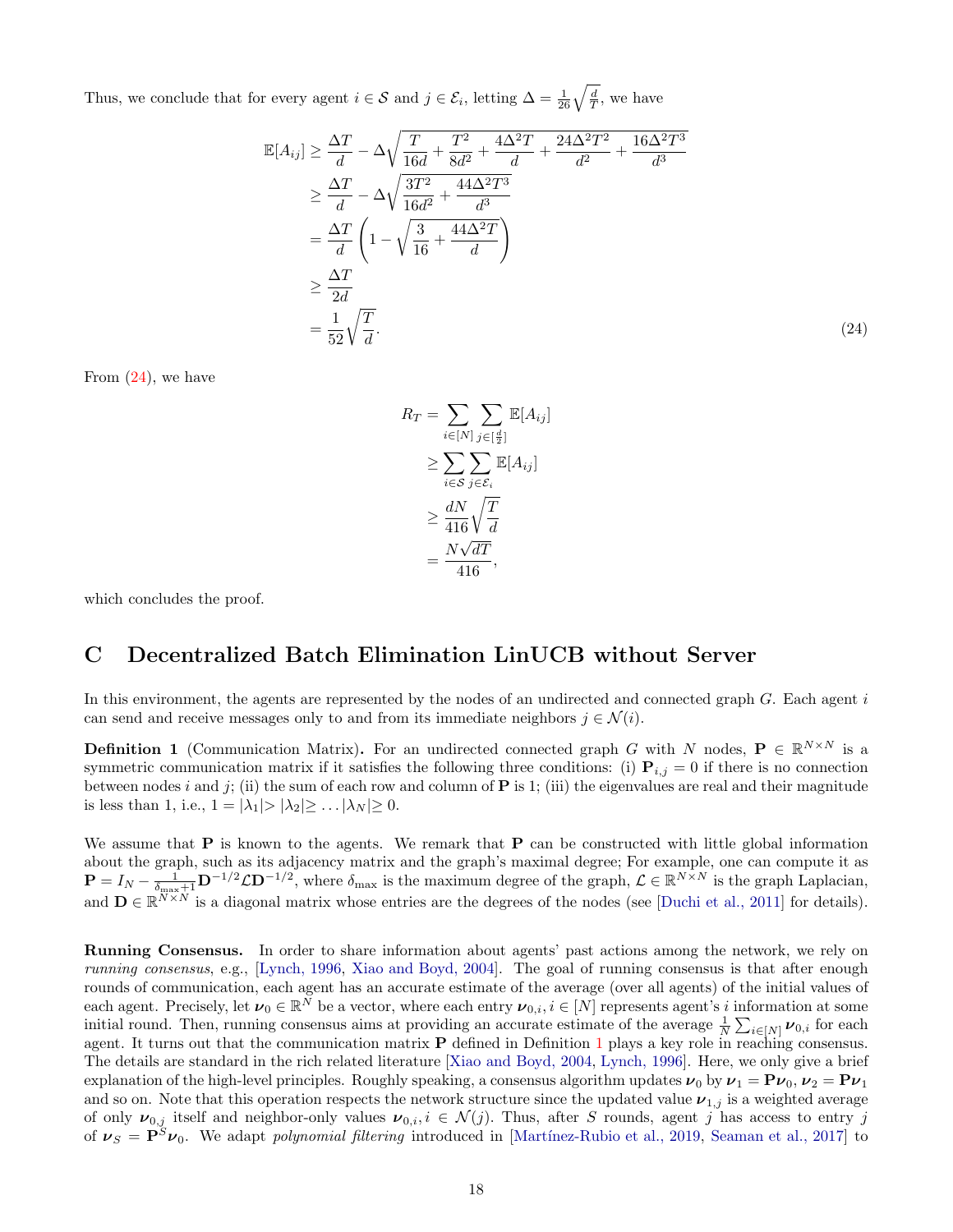speed up the mixing of information by following an approach whose convergence rate is faster than the standard multiplication method above. Specifically, after S communication rounds, instead of  $\mathbf{P}^S$ , agents compute and apply to the initial vector  $\nu_0$  an appropriate re-scaled *Chebyshev polynomial*  $q_S(\mathbf{P})$  of degree S of the communication matrix. Recall that Chebyshev polynomials are defined recursively. It turns out that the Chebyshev polynomial of degree  $\ell$  for a communication matrix **P** is also given by a recursive formula as follows:  $q_{\ell+1}(\mathbf{P}) = \frac{2w_{\ell}}{|\lambda_2|w_{\ell+1}} \mathbf{P} q_{\ell}(\mathbf{P}) - \frac{w_{\ell-1}}{w_{\ell+1}}$  $\frac{w_{\ell-1}}{w_{\ell+1}} q_{\ell-1}(\mathbf{P}),$ where  $w_0 = 0, w_1 = 1/|\lambda_2|, w_{\ell+1} = 2w_{\ell}/|\lambda_2| - w_{\ell-1}, q_0(\mathbf{P}) = I$  and  $q_1(\mathbf{P}) = \mathbf{P}$ . Specifically, in a Chebyshevaccelerated gossip protocol [Martínez-Rubio et al., 2019], the agents update their estimates of the average of the initial vector's  $\nu_0$  entries as follows:

$$
\nu_{\ell+1} = (2w_{\ell})/(|\lambda_2|w_{\ell+1})\mathbf{P}\nu_{\ell} - (w_{\ell-1}/w_{\ell+1})\nu_{\ell-1}.
$$
\n(25)

DecBE-LUCB, presented in Algorithm [2,](#page-19-0) implements the Chebyshev-accelerated gossip protocol outlined above for every entry of vectors  $\mathbf{u}_m^i = \sum_{t=T_{m-1}+1}^{T_{m-1}+T_m/2} \mathbf{x}_t^i y_t^i$  at the end of *m*-th batch.

The accelerated consensus algorithm, summarized in Algorithm [3,](#page-21-1) guarantees fast mixing of information thanks to the following key property stated in Lemma 3 of [Martínez-Rubio et al., 2019]: for  $\epsilon \in (0,1)$  and any vector  $\nu_0$  in the N-dimensional simplex, it holds that

<span id="page-18-0"></span>
$$
||Nq_S(\mathbf{P})\boldsymbol{\nu_0} - \mathbf{1}||_2 \le \epsilon, \text{ if } S = \frac{\log(2N/\epsilon)}{\sqrt{2\log(1/|\lambda_2|)}}.
$$
\n(26)

In view of this, DecBE-LUCB properly implements the accelerated consensus algorithm such that for every  $i \in [N]$ and  $m \in [M]$ , the vector  $\mathbf{u}_m^i$  is communicated within the network during the last S rounds of batch m. At round  $\mathcal{T}_{m}+1$ , agent *i* has access to  $\sum_{j=1}^{N} a_{i,j} \mathbf{u}_{m}^{j}$ , where  $a_{i,j} = N[q_S(\mathbf{P})]_{i,j}$ . Thanks to [\(26\)](#page-18-0),  $a_{i,j}$  is  $\epsilon$  close to 1, thus, these are good approximations of the true  $\sum_{j=1}^{N} \mathbf{u}_{m}^{j}$ . Furthermore, the choice of grid  $\mathcal{T} = \{\mathcal{T}_0, \mathcal{T}_1, \ldots, \mathcal{T}_M\}$  in DecBE-LUCB is slightly different than what used in DisBE-LUCB.

#### C.1 Theoretical guarantees of DecBE-LUCB

As the first step in regret analysis of DecBE-LUCB, we establish the following confidence intervals.

<span id="page-18-2"></span>**Lemma 4** (Confidence intervals for DecBE-LUCB). Suppose Assumption [1](#page-1-0) holds. Fix  $\delta \in (0,1)$  and let  $\epsilon = \frac{\beta}{\sqrt{2}}$  $\frac{1}{d}$  and  $\gamma = 2\beta$ , where  $\beta$  is defined in Lemma [1.](#page-5-0) Then

$$
\mathbb{P}\left(\left|\left\langle \mathbf{x}, \hat{\boldsymbol{\theta}}_m^i - \boldsymbol{\theta}_* \right\rangle\right| \leq \gamma \|\mathbf{x}\|_{\left(\Lambda_m^i\right)^{-1}}, \ \forall \mathbf{x} \in \mathcal{X}_t^i, i \in [N], t \in [T], m \in [M]\right) \geq 1 - \delta. \tag{27}
$$

*Proof.* Recall the definition of  $\theta_m^i$  in [\(2\)](#page-4-1). For a fixed  $\mathbf{x} \in \mathcal{X}_t^i$  and  $(i, t) \in [N] \times [T]$ , we have

$$
\left| \left\langle \mathbf{x}, \hat{\boldsymbol{\theta}}_m^i - \boldsymbol{\theta}_* \right\rangle \right| \le \left| \left\langle \mathbf{x}, \boldsymbol{\theta}_m^i - \boldsymbol{\theta}_* \right\rangle \right| + \left| \left\langle \mathbf{x}, \hat{\boldsymbol{\theta}}_m^i - \boldsymbol{\theta}_m^i \right\rangle \right|
$$
\n
$$
\le \left| \left\langle \mathbf{x}, \boldsymbol{\theta}_m^i - \boldsymbol{\theta}_* \right\rangle \right| + \left\| \mathbf{x} \right\|_{\left(\Lambda_m^i\right)^{-2}} \left\| \bar{\mathbf{u}}_{m,i} - \sum_{j=1}^N \mathbf{u}_m^j \right\|_2 \qquad \text{(Cauchy Schwarz inequality)}
$$
\n
$$
\le \left| \left\langle \mathbf{x}, \boldsymbol{\theta}_m^i - \boldsymbol{\theta}_* \right\rangle \right| + \epsilon \sqrt{d} \|\mathbf{x}\|_{\left(\Lambda_m^i\right)^{-1}} \qquad \text{(Assumption 1 and choice of } S \text{ in (26))}
$$
\n
$$
= \left| \left\langle \mathbf{x}, \boldsymbol{\theta}_m^i - \boldsymbol{\theta}_* \right\rangle \right| + \beta \|\mathbf{x}\|_{\left(\Lambda_m^i\right)^{-1}}. \qquad (28)
$$

Combining Lemma [1](#page-5-0) and [\(28\)](#page-18-1), we have

$$
\mathbb{P}\left(\left|\left\langle \mathbf{x}, \hat{\boldsymbol{\theta}}_m^i - \boldsymbol{\theta}_* \right\rangle\right| \le 2\beta \|\mathbf{x}\|_{\left(\Lambda_m^i\right)^{-1}}, \ \forall \mathbf{x} \in \mathcal{X}_t^i, i \in [N], t \in [T], m \in [M]\right) \ge 1 - \delta. \tag{29}
$$

<span id="page-18-1"></span> $\Box$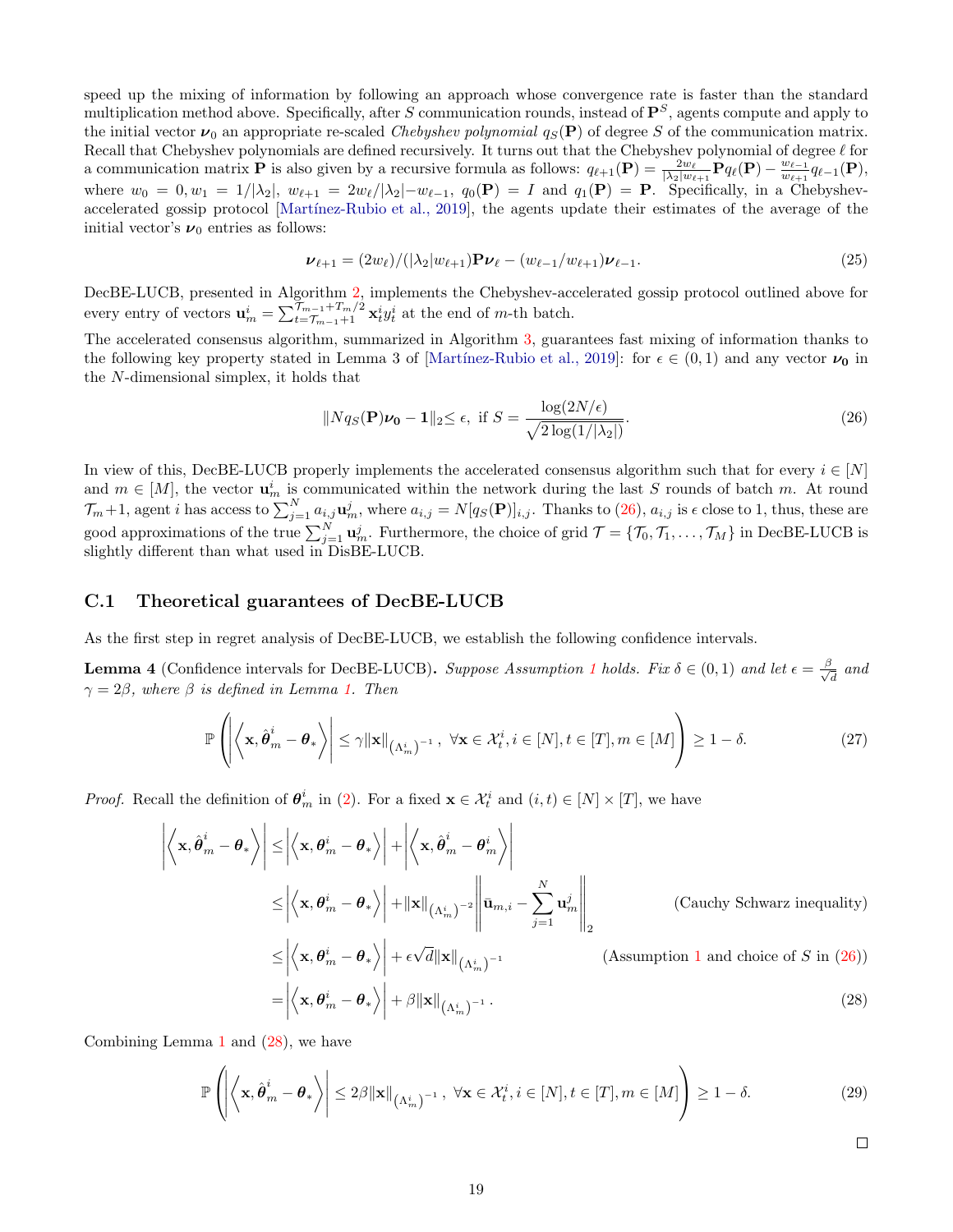Algorithm 2: DecBE-LUCB for agent  $i$ 

<span id="page-19-0"></span>**Input:**  $N, d, \delta, T, M, \lambda, \epsilon$ 1 Initialization:  $S = \frac{\log(2N/\epsilon)}{\sqrt{2N/\epsilon}}$  $\frac{\log(2N/\epsilon)}{2\log(1/|\lambda_2|)}, a =$ √  $\overline{T+S}$   $\left(\frac{N(T+S)}{d}\right)$  $\left(\frac{T+S}{d}\right)^{\frac{1}{2(2^{M-1}-1)}}, T_1=T_2=a\sqrt{\frac{d}{N}}+S,$  $T_m = \lfloor a \sqrt{T_{m-1} - S} + S \rfloor, \, \boldsymbol{\theta}_0^i = \boldsymbol{0}, \, \Lambda_0^i = \lambda I, \, \mathcal{T}_0 = 0, \, \mathcal{T}_m = \mathcal{T}_{m-1} + T_m, \, \lambda = 5 \log\left(\frac{4dT}{\delta}\right),$  $\gamma = 12\sqrt{\log\left(\frac{2KNT}{\delta}\right)} + 2\sqrt{\lambda}$ , arbitrary policy  $\pi_0^i$ 2 for  $m = 1, \ldots, M$  do 3  $\vert$  for  $t = \mathcal{T}_{m-1} + 1, \ldots, \mathcal{T}_m - S$  do  $\mathcal{H}_t^{i}(m) = \mathcal{E}\left(\mathcal{X}_t^{i}; \{(\Lambda_k^i, \hat{\boldsymbol{\theta}}_k^i)\}\right)$  $\binom{i}{k}, \gamma$ } $\binom{m-1}{k=0}$ 5 Play arm  $a_{i,t}$  associated with feature vector  $\mathbf{x}_t^i \sim \pi_{m-1} \left( \mathcal{X}_t^{i(m)} \right)$  and observe  $y_t^i$ . 6 Set  $\mathcal{K}_0^i = \sum_{t = \mathcal{T}_{m-1} + 1}^{\mathcal{T}_{m-1} + (T_m - S)/2} \mathbf{x}_t^i y_t^i$ 7 for  $t = \mathcal{T}_m - S + 1$  do  $\begin{array}{ccc} \mathbf{s} & \begin{array}{|c} \end{array} \end{array} \end{array} \begin{array}{c} \begin{array}{c} \end{array} \end{array} \begin{array}{c} \end{array} \begin{array}{c} \mathcal{X}^{i}_{t} \end{array} \begin{array}{c} \end{array} \begin{array}{c} \end{array} \begin{array}{c} \mathcal{X}^{i}_{t} \end{array} \begin{array}{c} \end{array} \begin{array}{c} \end{array} \begin{array}{c} \mathcal{X}^{i}_{t} \end{array} \begin{array}{c} \end{array} \begin{array}{c} \end{array} \begin{array}{c}$  $\binom{i}{k}, \gamma$ } $\binom{m-1}{k=0}$ 9 Play arm  $a_{i,t}$  associated with feature vector  $x_t^i \sim \pi_{m-1} \left( \mathcal{X}_t^{i(m)} \right)$  and observe  $y_t^i$ . 10 Send each entry of  $\mathcal{K}_0^i$ , i.e.,  $[\mathcal{K}_0^i]_n$ ,  $\forall n \in [d]$  to your neighbors  $\mathcal{N}(j)$  and receive the corresponding values from them. For each  $n \in [d]$ , update  $[\mathcal{K}_1^i]_n = \mathbf{P}_{i,i} [\mathcal{K}_0^i]_n + \sum_{j \in \mathcal{N}(i)} \mathbf{P}_{i,j} [\mathcal{K}_0^j]_n$ 11 | Set  $s = 1$ 12  $\Big|$  for  $t = \mathcal{T}_m - S + 2, \ldots, \mathcal{T}_m$  do  $\begin{array}{|c|c|} \hline \textbf{13} & \textbf{15} \end{array} \begin{array}{|c|c|} \hline \textbf{16} & \textbf{16} \end{array} \begin{array}{c} \hline \textbf{2}^{i(m)} & \textbf{18} \end{array} \begin{array}{c} \hline \textbf{2}^{i} & \textbf{16} \end{array} \begin{array}{|c|c|} \hline \textbf{2}^{i} & \textbf{16} \end{array} \begin{array}{|c|c|} \hline \textbf{2}^{i} & \textbf{16} \end{array} \begin{array}{|c|c|c|} \h$  $\binom{i}{k}, \gamma$ } $\binom{m-1}{k=0}$ 14 Play arm  $a_{i,t}$  associated with feature vector  $\mathbf{x}_t^i \sim \pi_{m-1} \left( \mathcal{X}_t^{i(m)} \right)$  and observe  $y_t^i$ . 15  $[\mathcal{K}_{s+1}^i]_n = \text{Comm}([\mathcal{K}_{s}^i]_n, [\mathcal{K}_{s-1}^i]_n, s+1), \forall n \in [d]$ 16  $s = s + 1$ 17 Compute/construct  $\Lambda_m^i = \lambda I + \frac{N(T_m - S)}{2}$  $\frac{1}{2}\frac{\mathbb{E}_{\mathcal{X}\sim\mathcal{D}_m^i}\mathbb{E}_{\mathbf{x}\sim\pi_{m-1}^i(\mathcal{X})}[\mathbf{x}\mathbf{x}^\top]}$  $\hat{\boldsymbol{\theta}}^i_m = \left(\Lambda^i_m\right)^{-1}\bar{\mathbf{u}}_{m,i},$  $\mathcal{S}^i_m =$  $\sqrt{ }$  $\mathscr{\mathcal{E}}\left(\mathcal{X}_t^i;\{(\Lambda_k^i,\hat{\boldsymbol{\theta}}_k^i$  $\left\{\begin{smallmatrix} i \ k,\,\gamma)\}^m_{k=0} \end{smallmatrix}\right\}^{\mathcal{T}_m}$  $t=\mathcal{T}_{m-1}+(T_m-S)/2+1$ ,  $\pi_m^i = \text{ExpPol}\left(\frac{2\lambda}{N/T}\right)$  $\frac{2\lambda}{N(T_m-S)}, \mathcal{S}^i_m$  $\big).$ 

**Theorem 3.** Fix  $M = 1 + \log \left( \frac{\log \left( \frac{N(T+S)}{d} \right)}{2} + 1 \right)$ , with S defined in [\(26\)](#page-18-0) for  $\epsilon = 6\sqrt{\frac{\log \left( \frac{2dKNT}{\delta} \right)}{d}}$  in Algorithm [1.](#page-4-0) Suppose Assumption [1](#page-1-0) holds. If  $T \ge \Omega\left(d^{22} \log^2(\frac{NT}{\delta}) \log^2 d \log^2(d\lambda^{-1})\right)$ , then with probability at least  $1-2\delta$ , it holds that

$$
R_T \leq \mathcal{O}\left(\left(\frac{N\log(dN)}{\sqrt{1/\lambda_2|}} + \sqrt{dN\left(T + \frac{\log(dN)}{\sqrt{1/\lambda_2|}}\right)\log d\log^2\left(\frac{KN\left(T + \frac{\log(dN)}{\sqrt{1/\lambda_2|}}\right)}{\delta\lambda}\right)}\right)\log\log\left(\frac{NT}{d}\right)\right),\tag{30}
$$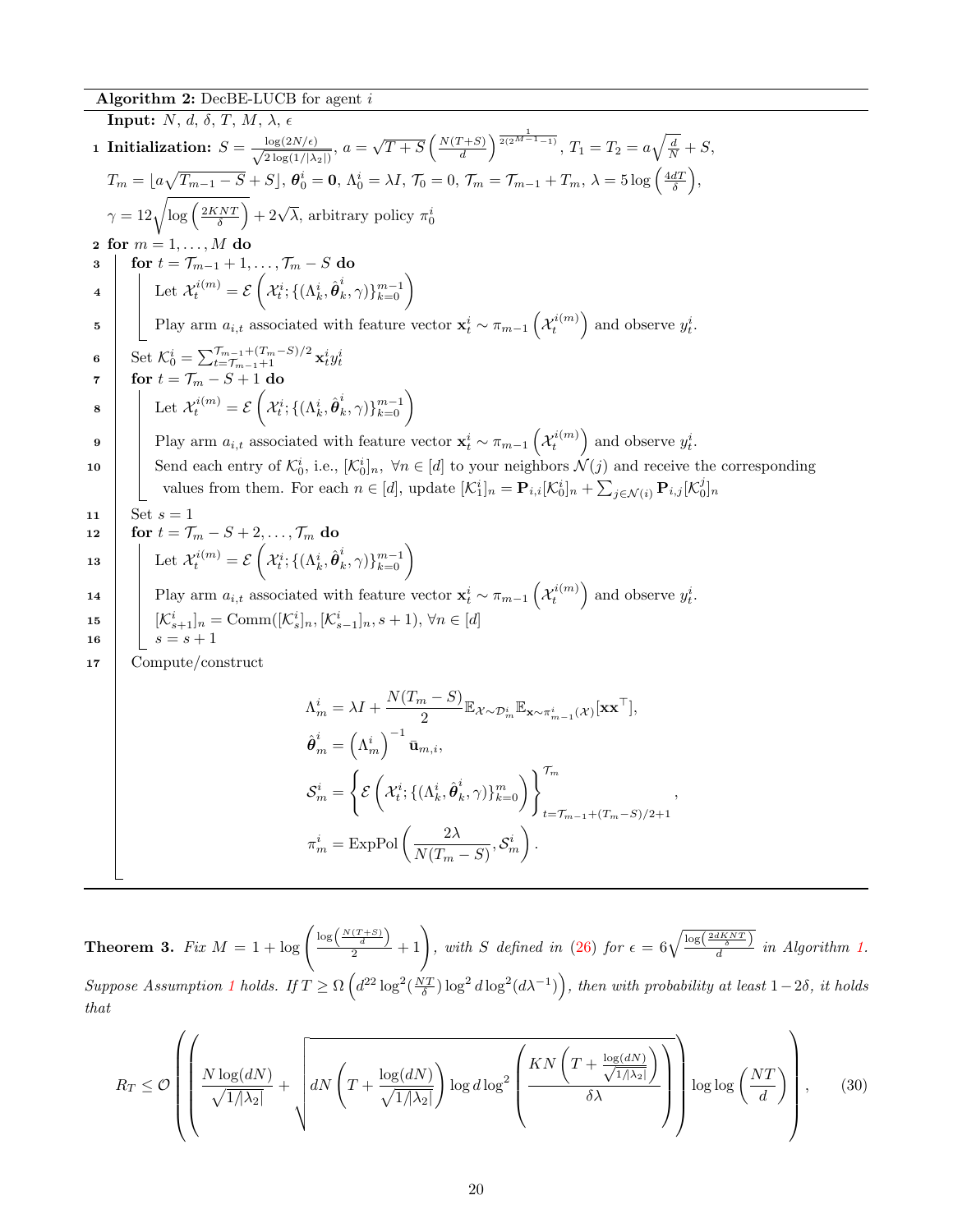and

$$
Communication \; Cost \leq \mathcal{O}\left(\frac{\delta_{\max} dN \log(dN)}{\sqrt{\log(1/\lambda_2|)}}\right). \tag{31}
$$

*Proof.* The proof follows similar steps as those of Theorem [1'](#page-5-2)s proof. We focus on the regret of m-th batch for any  $m \geq 3$ . For any  $i \in [N], \mathcal{T}_{m-1} + 1 \leq t \leq \mathcal{T}_m$ , conditioned on the event that the confidence intervals in Lemma [4](#page-18-2) hold, we have

$$
r_{t}^{i} = \mathbb{E}\left[\langle \theta_{*}, \mathbf{x}_{*,t}^{i} \rangle - \langle \theta_{*}, \mathbf{x}_{t}^{i} \rangle \right]
$$
\n
$$
\leq \mathbb{E}\left[\langle \hat{\theta}_{m-1}^{i}, \mathbf{x}_{*,t}^{i} \rangle - \langle \hat{\theta}_{m-1}^{i}, \mathbf{x}_{t}^{i} \rangle + \beta \Big| \mathbf{x}_{*,t}^{i} \Big|_{\left(\Lambda_{m-1}^{i}\right)^{-1}} + \beta \Big| \mathbf{x}_{t}^{i} \Big|_{\left(\Lambda_{m-1}^{i}\right)^{-1}}\right]
$$
\n
$$
\leq 2\gamma \mathbb{E}\left[\left\| \mathbf{x}_{*,t}^{i} \Big|_{\left(\Lambda_{m-1}^{i}\right)^{-1}} + \Big| \mathbf{x}_{t}^{i} \Big|_{\left(\Lambda_{m-1}^{i}\right)^{-1}}\right] \qquad (\mathbf{x}_{*,t}^{i} \in \mathcal{X}_{t}^{i(m)})
$$
\n
$$
\leq 4\gamma \mathbb{E}\left[\max_{\mathbf{x} \in \mathcal{X}_{t}^{i(m)}} \|\mathbf{x}\|_{\left(\Lambda_{m-1}^{i}\right)^{-1}}\right]
$$
\n
$$
\leq 4\gamma \mathbb{E}_{\mathcal{X} \sim \mathcal{D}_{m}^{i}} \left[\max_{\mathbf{x} \in \mathcal{X}} \|\mathbf{x}\|_{\left(\Lambda_{m-1}^{i}\right)^{-1}}\right]
$$
\n
$$
\leq 4\gamma \mathbb{E}_{\mathcal{X} \sim \mathcal{D}_{m-1}^{i}} \left[\max_{\mathbf{x} \in \mathcal{X}} \|\mathbf{x}\|_{\left(\Lambda_{m-1}^{i}\right)^{-1}}\right]
$$
\n
$$
\leq \frac{8\gamma}{\sqrt{N(T_{m-1} - S)}} \mathbb{E}_{\mathcal{X} \sim \mathcal{D}_{m-1}^{i}} \left[\max_{\mathbf{x} \in \mathcal{X}} \sqrt{\mathbf{x}^{\top}\left(\frac{2\lambda}{N(T_{m-1} - S)}I + \mathbb{E}_{\mathcal{X} \sim \mathcal{D}_{m-1}^{i}} \mathbb{E}_{\mathbf{y} \sim \pi_{m-2}^{i}(\mathcal{X})}[\mathbf{y}^{\top}]\right)^{-1
$$

where the third inequality follows from our established confidence intervals in Lemma [4](#page-18-2) guaranteeing that  $\mathbf{x}_{*,t}^i \in \mathcal{X}_t^{i(m)}$ for all  $(i, t, m) \in [N] \times [T_{m-1} + 1 : T_m] \times [M]$  with probability at least  $1 - \delta$ . Now, continuing form  $(15)$ , we bound the cumulative regret of batches  $m \geq 3$ , as follows:

$$
\sum_{t=T_2+1}^{T} \sum_{i=1}^{N} r_i^i \le 2MSN + \sum_{m=3}^{M} \sum_{t=T_{m-1}+1}^{T_m-S} \sum_{i=1}^{N} r_i^i
$$
\n
$$
\le 2MSN + \frac{8\gamma MN(T_m - S)}{\sqrt{N(T_{m-1} - S)}} \mathbb{V}_{\mathcal{D}_{m-1}^i}^{(\frac{2\lambda}{N(T_{m-1} - S)})}(\pi_{m-2}^i)
$$
\n
$$
\le 2MSN + 8\gamma M \sqrt{dN \log d \log (NT\lambda^{-1})} \sum_{m=2}^{M} \frac{T_m - S}{\sqrt{T_{m-1} - S}} \quad \text{(Conditional on the event in Eqn. (14))}
$$
\n
$$
= 2MSN + 8\gamma Ma \sqrt{dN \log d \log (NT\lambda^{-1})}. \tag{33}
$$

Next, we bound cumulative regret of the first two batches. Under Assumption [1,](#page-1-0) during the first two batches, the instantaneous regret of each agent  $i$  at any round  $t$  is at most 2. Therefore

<span id="page-20-1"></span><span id="page-20-0"></span>
$$
\sum_{t=1}^{T_2} \sum_{i=1}^{N} r_t^i \le 2N\mathcal{T}_2 = 4a\sqrt{dN}.
$$
\n(34)

Note that the choice of a in the algorithm ensures that for any  $M > 0$ ,  $T_M = T$  and  $\sum_{m=1}^{M} T_m \geq T_M = T$ , and thus the choice of grid  $\{\mathcal{T}_1,\ldots,\mathcal{T}_M\}$  is valid. If we let  $M=1+\log\left(\frac{\log\left(\frac{N(T+S)}{d}\right)}{2}+1\right)$ , from [\(33\)](#page-20-0) and [\(34\)](#page-20-1), we conclude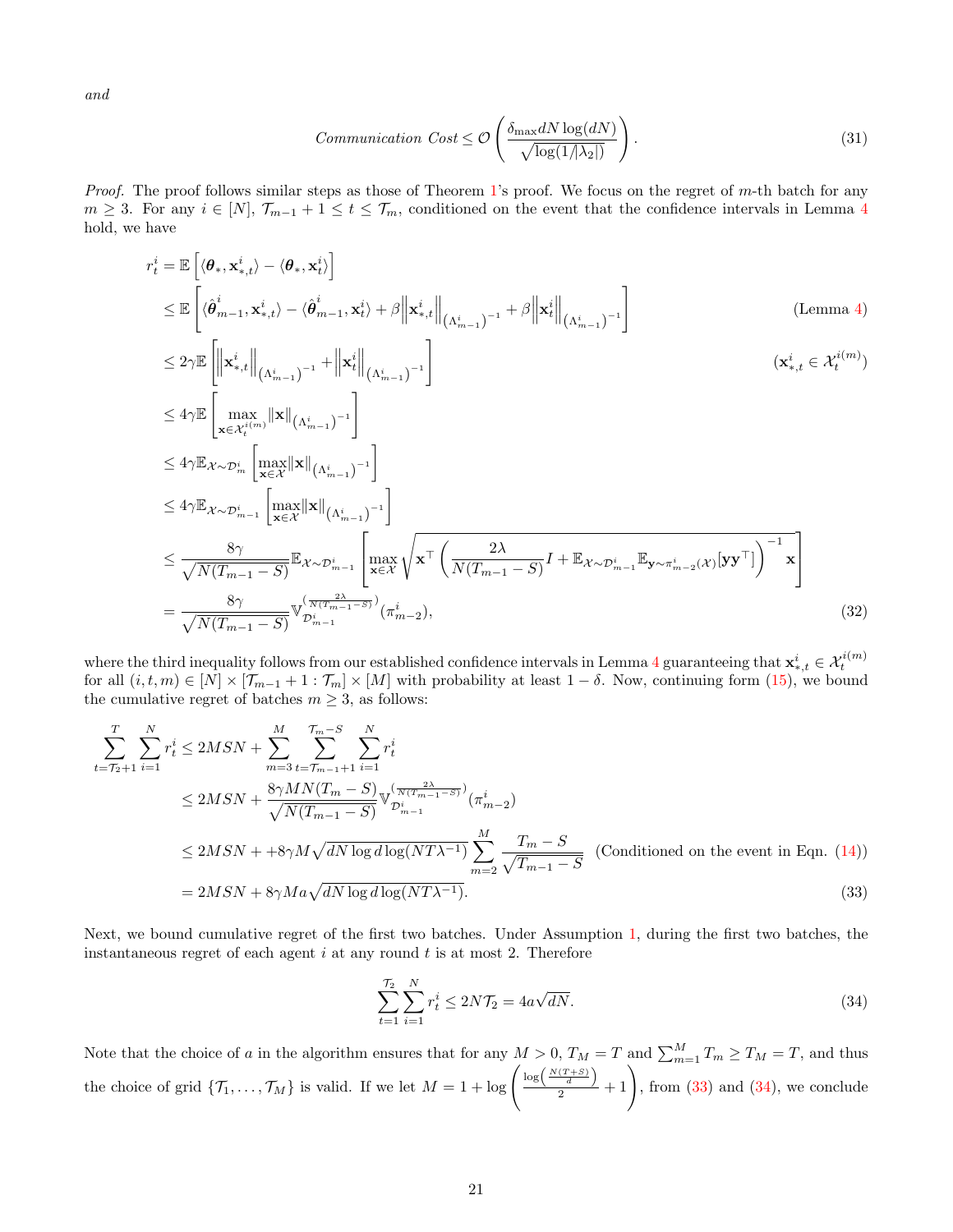that, with probability at least  $1 - 2\delta$ , it holds that

$$
R_T \le 2MSN + 4\sqrt{dN(T+S)} \left(\frac{NT}{d}\right)^{\frac{1}{2(2^{M-1}-1)}} + 8\gamma M \sqrt{dNT \log d \log (NT\lambda^{-1})} \left(\frac{N(T+S)}{d}\right)^{\frac{1}{2(2^{M-1}-1)}} \le O\left(\frac{N \log(dN)}{\sqrt{1/\lambda_2!}} + \sqrt{dN \left(T + \frac{\log(dN)}{\sqrt{1/\lambda_2!}}\right) \log d \log^2 \left(\frac{KN \left(T + \frac{\log(dN)}{\sqrt{1/\lambda_2!}}\right)}{\delta \lambda}\right)} \right) \log \log \left(\frac{NT}{d}\right).
$$
(35)

### C.2 Communication Step

In this section, we summarize the accelerated Chebyshev communication step, discussed above, in Algorithm [3,](#page-21-1) which follows the same steps as those of the communication algorithm presented in [Martínez-Rubio et al., 2019].

Algorithm 3: Comm for Agent i

<span id="page-21-1"></span>**Input:**  $x_{\text{now}}, x_{\text{prev}}, \ell$ 

Output:  $x_{i,\text{next}}$ 

- 1 Initialization:  $w_0 = 0, w_1 = 1/|\lambda_2|, w_r = 2w_{r-1}/|\lambda_2| w_{r-2}, \ \forall 2 \leq r \leq S, x_{i,\text{now}} = x_{\text{now}}, x_{i,\text{prev}} = x_{\text{prev}}$
- 2 Send  $x_{i,\text{now}}$  and receive the corresponding  $x_{j,\text{now}}$  to and from  $j \in \mathcal{N}(i)$  // Recall that all agents run Comm in parallel.

3  $x_{i,\text{next}} = \frac{2w_{\ell-1}}{|\lambda_2|w_{\ell}}$  $\frac{2w_{\ell-1}}{|\lambda_2|w_{\ell}} \mathbf P_{i,i} x_{i,\textrm{now}} + \frac{2w_{\ell-1}}{|\lambda_2|w_{\ell}}$  $\frac{2w_{\ell-1}}{|\lambda_2|w_{\ell}}\sum_{j\in \mathcal{N}(i)}\mathbf{P}_{i,j}x_{j,\textrm{now}}-\frac{w_{\ell-2}}{w_{\ell}}$  $\frac{w_{\ell-2}}{w_{\ell}}x_{i,\text{prev}}$ 

Chebyshev polynomials [\[Young, 2014\]](#page-10-9) are defined as  $T_0(x) = 1, T_1(x) = x$  and  $T_{k+1}(x) = 2xT_k(x) - T_{k-1}(x)$ . Define:

$$
q_{\ell}(\mathbf{P}) = \frac{T_{\ell}(\mathbf{P}/|\lambda_2|)}{T_{\ell}(1/|\lambda_2|)}.
$$
\n(36)

By the properties of Chebyshev polynomial [\[Arioli and Scott, 2014\]](#page-9-17), it can be shown that:

$$
q_{\ell+1}(\mathbf{P}) = \frac{2w_{\ell}}{|\lambda_2|w_{\ell+1}} \mathbf{P} q_{\ell}(\mathbf{P}) - \frac{w_{\ell-1}}{w_{\ell+1}} q_{\ell-1}(\mathbf{P}),
$$
\n(37)

where  $w_0 = 1, w_1 = 1/|\lambda_2|, w_{\ell+1} = 2w_{\ell}/|\lambda_2| - w_{\ell-1}, q_0(\mathbf{P}) = I$  and  $q_1(\mathbf{P}) = \mathbf{P}$ . This implies that when agents share an specific quantity, whose initial values given by agents are denoted by vector  $\nu_0 \in \mathbb{R}^N$ , by using the recursive Chebyshev-accelerated updating rule, they have:

$$
\nu_{\ell+1} = \frac{2w_{\ell}}{|\lambda_2|w_{\ell+1}} \mathbf{P} \nu_{\ell} - \frac{w_{\ell-1}}{w_{\ell+1}} \nu_{\ell-1}.
$$
\n(38)

In light of the above mentioned recursive procedure, the accelerated communication step is summarized in Algorithm [3](#page-21-1) below for agent i. We denote the inputs by: 1)  $x_{\text{now}}$ , which is the quantity of interest that agent i wants to update at the current round, 2)  $x_{\text{prev}}$ , which is the estimated value for a quantity of interest that agent i updated at the previous round, and 3)  $\ell$  which is the current round of communication. Note that inputs are scalars, however matrices and vectors also can be passed as inputs with Comm running for each of their entries.

# <span id="page-21-0"></span>D Omitted Algorithms

In this section, we present a definition and necessary algorithms, that are borrowed from [\[Ruan et al., 2021\]](#page-10-2) and are used as subroutines in DisBE-LUCB and DecBE-LUCB.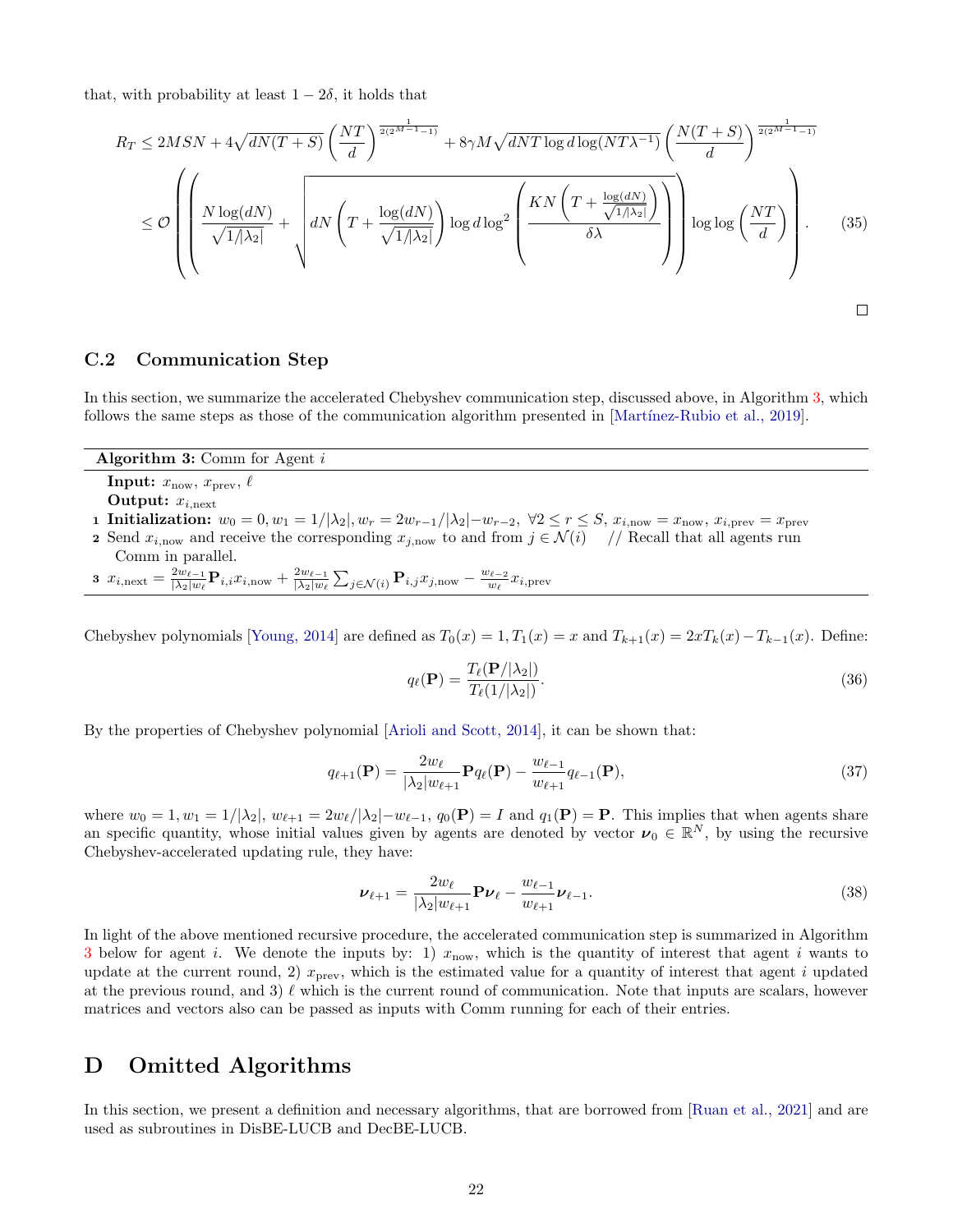<span id="page-22-2"></span>**Definition 2** ([\[Ruan et al., 2021\]](#page-10-2)). Fix  $\alpha = \log K$ . For a given positive semi-definite matrix **M**, we define the softmax policy  $\pi_{\mathbf{M}}^{S}(\mathcal{X})$  over a set  $\mathcal{X} = {\mathbf{x}_1, \mathbf{x}_2, \dots, \mathbf{x}_k}$  with  $k \leq K$  with

$$
\pi_{\mathbf{M}}^{\mathbf{S}}(\mathbf{x}_{i}) = \frac{(\mathbf{x}_{i}^{\top} \mathbf{M} \mathbf{x}_{i})^{\alpha}}{\sum_{i=1}^{k} (\mathbf{x}_{i}^{\top} \mathbf{M} \mathbf{x}_{i})^{\alpha}}.
$$
\n(39)

Now, suppose we are given a set  $\mathcal{M} = \{(p_i, \mathbf{M}_i)\}_{i=1}^n$  such that  $p_i \geq 0$  and  $\sum_{i=1}^n p_i = 1$ . We define the mixed-softmax policy  $\pi_{\mathcal{M}}^{\text{MS}}(\mathcal{X})$  over  $\mathcal{X}$  as

$$
\pi_{\mathcal{M}}^{\text{MS}}(\mathbf{x}_{i}) = \begin{cases} \pi^{\text{G}}(\mathcal{X}), & \text{with probability } 1/2, \\ \pi_{\mathcal{M}_{i}}^{\text{S}}(\mathcal{X}), & \text{with probability } p_{i}/2, \end{cases} \tag{40}
$$

where  $\pi^G(\mathcal{X})$  is called G-optimal design and is the maximizer of  $g(\pi) = \max_{\mathbf{x} \in \mathcal{X}} ||\mathbf{x}||^2_{\mathbf{V}(\pi)^{-1}}$ , where  $\mathbf{V}(\pi) =$  $\sum_{\mathbf{x}\in\mathcal{X}} \pi(\mathbf{x})\mathbf{x}\mathbf{x}^{\top}$ ; see Section 21 in [Lattimore and Szepesvári, 2020] for details.

#### Algorithm 4: ExpPol

<span id="page-22-0"></span>**Input:**  $\lambda, \mathcal{S} = \{X_1, X_2, \ldots, X_L\}$ 

- 1 **Output:** A mixed-softmax policy  $\pi$
- 2 Using Algorithm [5](#page-22-1) find a core  $\mathcal{C} \subseteq \mathcal{S}$  such that

$$
\max_{\mathcal{X}_i \in \mathcal{C}, \mathbf{x} \in \mathcal{X}_i} \mathbf{x}^\top \mathbf{A}(\mathcal{C})^{-1} \mathbf{x} > d^5 \tag{41}
$$

and

$$
\frac{|\mathcal{C}|}{L} < 1 - \mathcal{O}(d^{-2}\log \lambda^{-1})\tag{42}
$$

where  $\mathbf{A}(\mathcal{C}) := \lambda I + \frac{1}{L} \sum_{\mathcal{X}_i \in \mathcal{C}} \mathbb{E}_{\mathbf{x} \sim \pi^{\mathrm{G}}(\mathcal{X}_i)}[\mathbf{x} \mathbf{x}^{\top}],$  and for any set  $\mathcal{X} \subset \mathbb{R}^d$ ,  $\pi^{\mathrm{G}}(\mathcal{X})$  is called G-optimal design and is the maximizer of  $g(\pi) = \max_{\mathbf{x} \in \mathcal{X}} ||\mathbf{x}||^2_{\mathbf{V}(\pi)^{-1}}$ , where  $\mathbf{V}(\pi) = \sum_{\mathbf{x} \in \mathcal{X}} \pi(\mathbf{x}) \mathbf{x} \mathbf{x}^{\top}$ . **3** Return the mixed-softmax policy  $\pi$  by calling MixedSoftMax( $\lambda$ , $C$ ).

<span id="page-22-1"></span>Algorithm 5: CoreIdentification (Algorithm 4 in [\[Ruan et al., 2021\]](#page-10-2))

**Input:**  $\lambda, \mathcal{S} = \{X_1, X_2, \ldots, X_L\}$ 1 Output: A core set  $\mathcal{C} \subseteq \mathcal{S}$ 2 Initialization:  $C_1 = S$ 3 for  $\xi = 1, 2, ...$  do  $\begin{array}{l} \textbf{4} \end{array} \big\vert \ \ \ \textbf{if} \ \max_{\mathcal{X}_i \in \mathcal{C}_{\xi}, \textbf{x} \in \mathcal{X}_i} \textbf{x}^{\top} \textbf{A}(\mathcal{C}_{\xi})^{-1} \textbf{x} > d^5 \ \textbf{then}$ 5 | Return  $\mathcal{C}_{\xi}$ . <sup>6</sup> else 7  $\mathcal{C}_{\xi+1} = \bigg\{ \mathcal{X}_i \in \mathcal{C}_{\xi}: \max_{\mathbf{x} \in \mathcal{X}_i} \mathbf{x}^\top \mathbf{A} (\mathcal{C}_{\xi})^{-1} \mathbf{x} \leq \frac{1}{2} \bigg\}$  $\frac{1}{2}d^5\bigg\}$  , **8** where  $\mathbf{A}(\mathcal{C}) := \lambda I + \frac{1}{L} \sum_{\mathcal{X}_i \in \mathcal{C}} \mathbb{E}_{\mathbf{x} \sim \pi^{\mathrm{G}}(\mathcal{X}_i)}[\mathbf{x} \mathbf{x}^{\top}],$  and for any set  $\mathcal{X} \subset \mathbb{R}^d$ ,  $\pi^{\mathrm{G}}(\mathcal{X})$  is called G-optimal design and is the maximizer of  $g(\pi) = \max_{\mathbf{x} \in \mathcal{X}} ||\mathbf{x}||^2_{\mathbf{V}(\pi)^{-1}}$ , where  $\mathbf{V}(\pi) = \sum_{\mathbf{x} \in \mathcal{X}} \pi(\mathbf{x}) \mathbf{x} \mathbf{x}^{\top}$ .

# E Auxiliary Lemmas

<span id="page-22-3"></span>**Lemma 5** ([\[Tropp, 2015\]](#page-10-10), Theorem 5.1.1). Consider a finite sequence  $\mathbf{X}_k$  of independent, random, Hermitian matrices with common dimension d. Assume that  $0 \leq \lambda_{\min}(\mathbf{X}_k)$  and  $\lambda_{\max}(\mathbf{X}_k) \leq L$  for each index k. Introduce the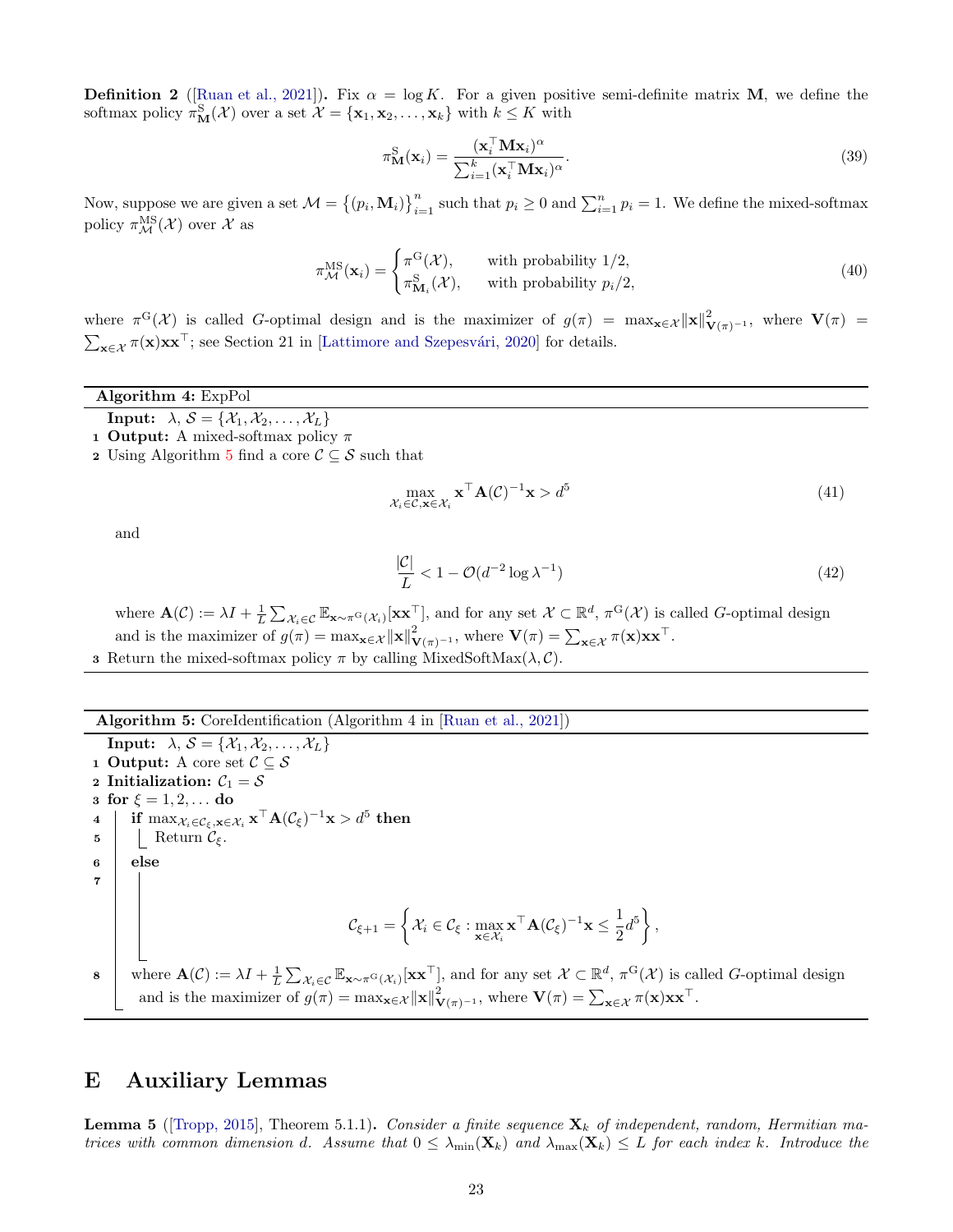Algorithm 6: MixedSoftMax

**Input:**  $\lambda, \mathcal{S} = \{X_1, X_2, \ldots, X_L\}$ 1 **Output:** A mixed-softmax policy  $\pi$ 2 Initialization:  $Q = 2d^2 \log d$ ,  $\mathcal{X}_{(i-1)L+j} = \mathcal{X}_j$ ,  $\forall (i, j) \in [Q] \times L$ ,  $\mathbf{U}_0 = \lambda Q L I + \frac{Q}{2} \sum_{i=1}^L \mathbb{E}_{\mathbf{x} \sim \pi^G(\mathcal{X}_i)}[\mathbf{x} \mathbf{x}^\top]$ ,  $n=1, \tau_n=\emptyset, \mathbf{W}_n=\mathbf{U}_0$ 3 for  $s = 1, \ldots, QL$  do 4  $\tau_n = \tau_n \cup \{s\}$  $\mathbf{U}_s = \mathbf{U}_{s-1} + \mathbb{E}_{\mathbf{x} \sim \pi_{\mathbf{W}_n^{-1}}^S(\mathcal{X}_s)}[\mathbf{x} \mathbf{x}^\top],$  where  $\pi_{\mathbf{W}_n^{-1}}^S(\mathcal{X}_s)$  is computed as in Definition [2.](#page-22-2)  $\begin{array}{|c|c|}\hline \mathbf{6} & \mathbf{if} \end{array} \frac{\det \mathbf{U}_{s}}{\det \mathbf{W}_{n}}>2\text{ }{\bf then}$  $\tau \quad | \quad n = n + 1, \, \tau_n = \emptyset, \, \mathbf{W}_n = \mathbf{U}_s$ **8**  $p_i = \frac{\mathbb{I}\{\|\tau_i\|\geq L\}\|\tau_i\|}{\sum_{i=1}^n \mathbb{I}\{\|\tau_i\|\geq L\}\|\tau_i\|}$  and  $\mathbf{M}_i = QL\mathbf{W}_i^{-1}, \ \forall i \in [n]$ **9** Return the mixed-softmax policy with parameters  $\mathcal{M} = \{(p_i, \mathbf{M}_i)\}_{i=1}^n$  as in Definition [2.](#page-22-2)

random matrix

<span id="page-23-0"></span>
$$
\mathbf{Y} = \sum_{k=1}^{n} \mathbf{X}_k \tag{43}
$$

Define the minimum eigenvalue  $\mu_{\min}$  and maximum eigenvalue  $\mu_{\max}$  of the expectation  $\mathbb{E}[\mathbf{Y}]$ :

$$
\mu_{\min} = \lambda_{\min}(\mathbb{E}[\mathbf{Y}]), \quad \mu_{\max} = \lambda_{\max}(\mathbb{E}[\mathbf{Y}]).
$$
\n(44)

Then

$$
\mathbb{P}\left(\lambda_{\min}(\mathbf{Y}) \le (1-\varepsilon)\mu_{\min}\right) \le d\left(\frac{\exp(-\varepsilon)}{(1-\varepsilon)^{1-\varepsilon}}\right)^{\frac{\mu_{\min}}{L}}, \quad \text{for } \varepsilon \in [0,1)
$$
\n(45)

$$
\mathbb{P}\left(\lambda_{\max}(\mathbf{Y}) \ge (1+\varepsilon)\mu_{\max}\right) \le d\left(\frac{\exp(\varepsilon)}{(1+\varepsilon)^{1+\varepsilon}}\right)^{\frac{\mu_{\max}}{L}}, \quad \text{for } \varepsilon \ge 0. \tag{46}
$$

<span id="page-23-1"></span>**Lemma 6.** Suppose  $x_1, x_2, \ldots, x_n \sim \mathcal{D}$  are d-dimensional vectors that are i.i.d. drawn from a distribution  $\mathcal{D}$  and  $\|\mathbf{x}_k\|_2 \leq L$  for all  $k \in [n]$  almost surely. Let  $\gamma = \lambda_{\min} (\mathbb{E}_{\mathbf{x} \sim \mathcal{D}}[\mathbf{x} \mathbf{x}^{\top}]) > 0$  be the smallest eigenvalue of the co-variance matrix. We have that

$$
\mathbb{P}\left(\frac{1}{n}\sum_{k=1}^{n}\mathbf{x}_{k}\mathbf{x}_{k}^{\top} \preceq 2\mathbb{E}_{\mathbf{x}\sim\mathcal{D}}[\mathbf{x}\mathbf{x}^{\top}]\right) \ge 1 - d\exp\left(\frac{-\gamma n}{3}\right). \tag{47}
$$

Proof. Let  $\Sigma = \mathbb{E}_{\mathbf{x} \sim \mathcal{D}}[\mathbf{x} \mathbf{x}^{\top}]$  and  $\mathbf{y}_k = \Sigma^{\frac{-1}{2}} \mathbf{x}_k$  for all  $k \in [n]$ . Also, we have  $\lambda_{\max}(\mathbf{y}_k \mathbf{y}_k^{\top}) = ||\mathbf{y}_k||_2^2 \leq \frac{1}{\gamma}$  almost surely, and  $\mathbb{E}[\mathbf{y}_k \mathbf{y}_k^{\top}] = I$ . Therefore, plugging  $\varepsilon = 1$  in [\(46\)](#page-23-0), we have

$$
\mathbb{P}\left(\frac{1}{n}\sum_{k=1}^{n}\mathbf{x}_{k}\mathbf{x}_{k}^{\top} \preceq 2\mathbb{E}_{\mathbf{x}\sim\mathcal{D}}[\mathbf{x}\mathbf{x}^{\top}]\right) = \mathbb{P}\left(\frac{1}{n}\sum_{k=1}^{n}\mathbf{y}_{k}\mathbf{y}_{k}^{\top} \preceq 2\mathbf{\Sigma}^{\frac{-1}{2}}\mathbb{E}_{\mathbf{x}\sim\mathcal{D}}[\mathbf{x}\mathbf{x}^{\top}|\mathbf{\Sigma}^{\frac{-1}{2}}]\right)
$$

$$
= \mathbb{P}\left(\frac{1}{n}\sum_{k=1}^{n}\mathbf{y}_{k}\mathbf{y}_{k}^{\top} \preceq 2I\right)
$$

$$
= \mathbb{P}\left(\lambda_{\max}\left(\sum_{k=1}^{n}\mathbf{y}_{k}\mathbf{y}_{k}^{\top}\right) \leq 2n\right)
$$

$$
\geq 1 - d\left(\frac{e}{4}\right)^{n\gamma} \geq 1 - d\exp\left(\frac{-\gamma n}{3}\right).
$$
(48)

 $\Box$